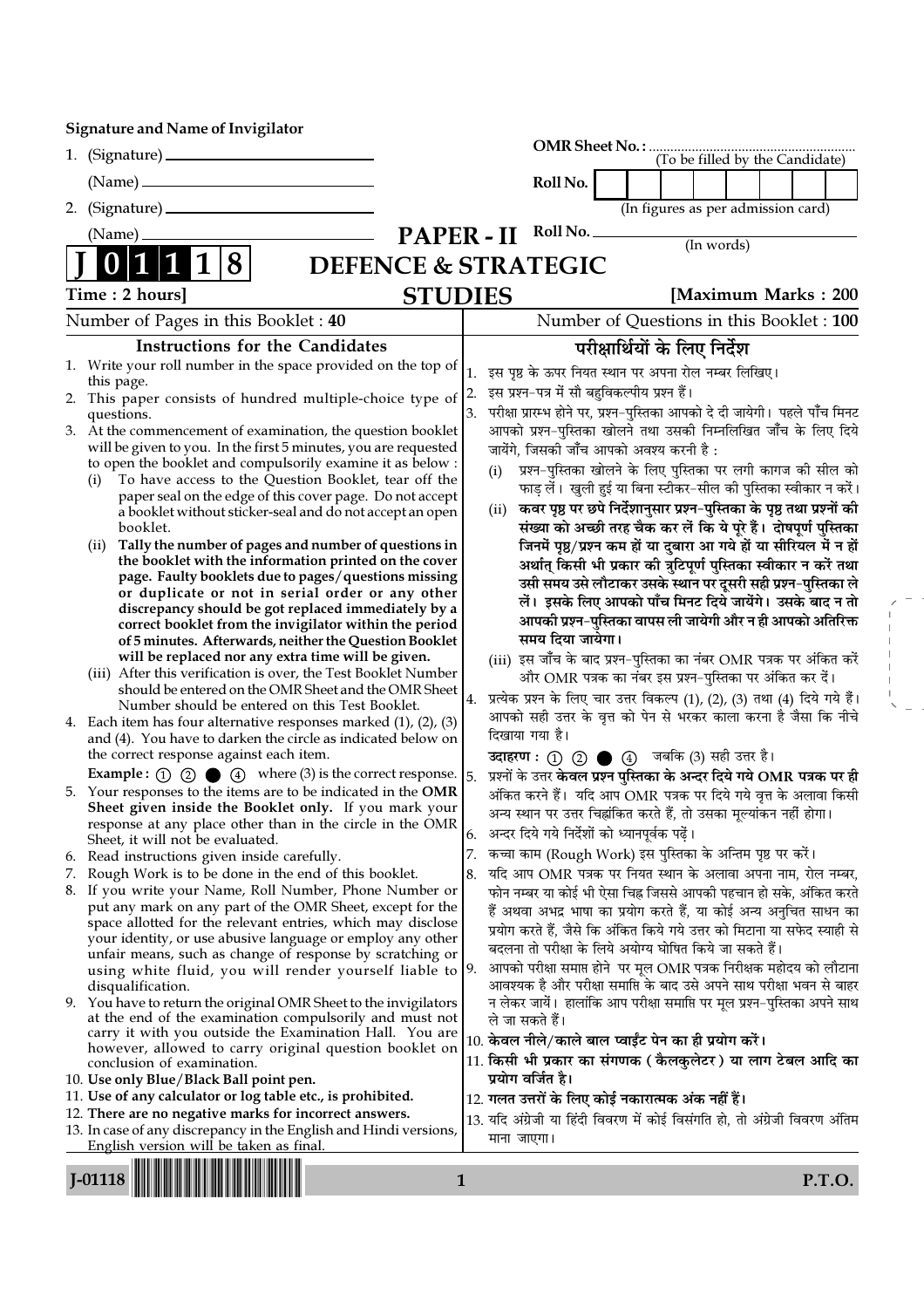# DEFENCE & STRATEGIC STUDIES PAPER - II

- Note : This paper contains hundred (100) objective type questions of two (2) marks each. All questions are compulsory.
- 1. According to Carl Von Clausewitz, which one of the following is not the main object of warfare :
	- (1) To conquer and destroy the armed power of the enemy.
	- (2) To take possession of his material and other sources of strength.
	- (3) To bring cease-fire.
	- (4) To gain public opinion.
- 2. Identify the correct code for the following Assertion (A) and Reason (R).
	- Assertion (A) : National resources constitute one of the most important elements of National Power.

### **Reason (R) :** A country rich in natural resources is only potentially powerful. Code :

- (1) Both  $(A)$  and  $(R)$  are wrong.
- (2) (A) is wrong, but  $(R)$  is correct.
- (3) (A) is correct, but  $(R)$  is wrong.
- (4) Both  $(A)$  and  $(R)$  are correct and  $(R)$  is the logical explanation of  $(A)$ .
- 3. Identify the correct code for the following Assertion (A) and Reason (R) :
	- Assertion (A) : Multi-national corporations often argue for neglecting the concept of 'sovereignty'.

**Reason (R) :** They argue because they believe in free flow of capital.

- (1)  $(R)$  is the appropriate explanation of  $(A)$ .
- (2) (A) is the appropriate explanation of  $(R)$ .
- (3) Both  $(A)$  and  $(R)$  are not correct.
- (4) Both (A) and (R) are correct.
- 4. Who among the following stated that "I strongly believe, a soldier should be on border rather than standing in court for Justice" ?
	- (1) A.K. Antony (2) Arun Jaitley
	- (3) Nirmala Sitaraman (4) Manohar Parrikar
- 5. Which one of the following Bilateral Naval Exercise has been conducted between India and Singapore ?

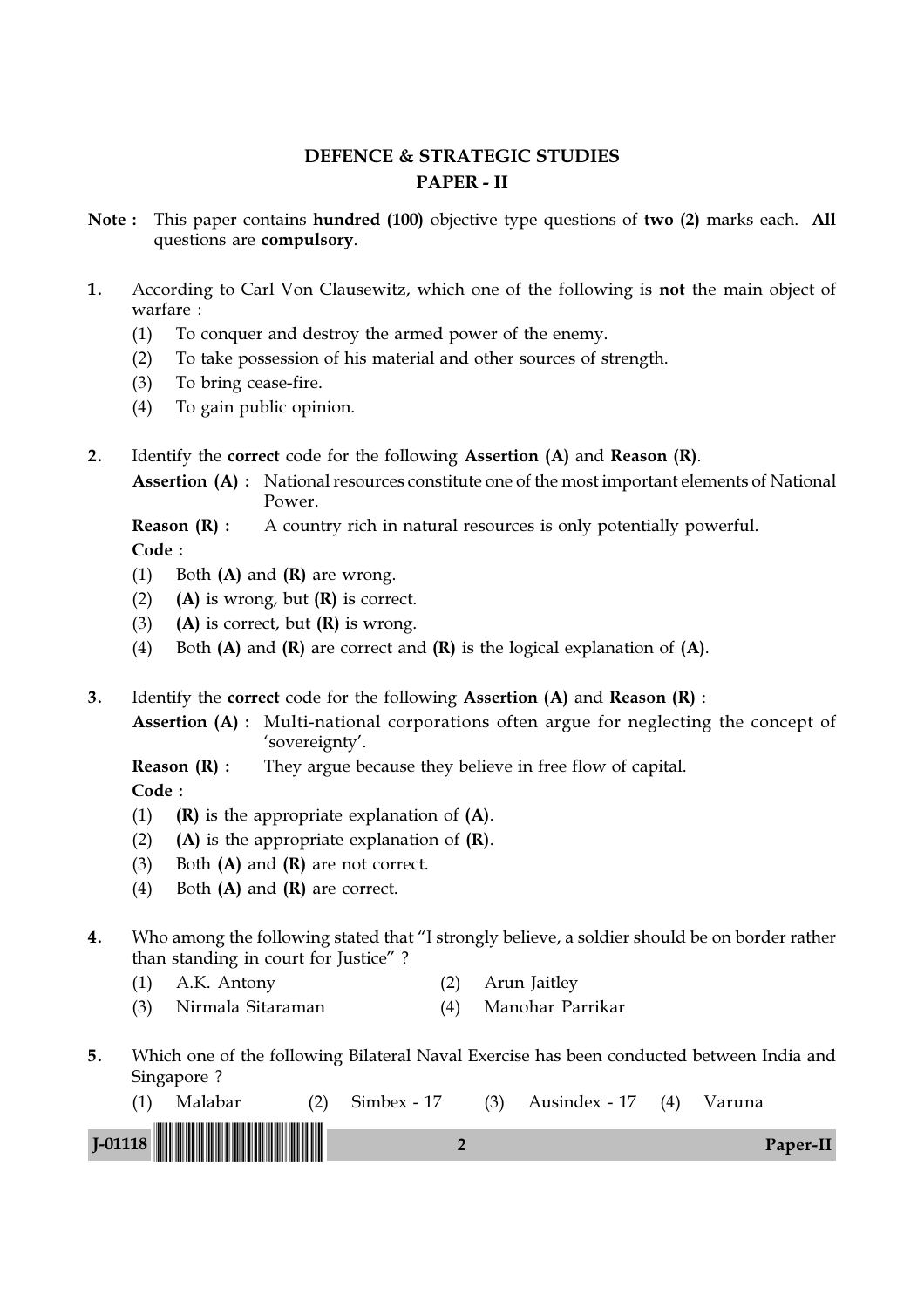## रक्षा एवं स्त्रातेजिक अध्ययन

### प्रश्न-पत्र $-$ II

निर्देश : इस प्रश्न-पत्र में सौ (100) बहु-विकल्पीय प्रश्न हैं। प्रत्येक प्रश्न के **दो** अंक है। सभी प्रश्न **अनिवार्य** हैं।

कार्ल वॉन क्लाज़विज के अनुसार निम्नलिखित में से कौन सा युद्ध का मुख्य उद्देश्य **नहीं** है ?  $\mathbf{1}$ .

- शत्रु की सशस्त्र शक्ति को जीतना और नष्ट करना  $(1)$
- उसकी संपत्ति तथा बल के अन्य स्रोतों को अपने कब्जे में लेना  $(2)$
- युद्ध विराम करना  $(3)$
- लोक मत प्राप्त करना  $(4)$
- निम्नलिखित अभिकथन (A) और तर्क (R) के लिए सही कूट का चयन करें।  $2.$

अभिकथन (A) : राष्ट्रीय संसाधन राष्ट्रीय शक्ति का एक सर्वाधिक महत्वपूर्ण तत्त्व होता है।

- तर्क  $(R)$ : प्राकृतिक संसाधनों से समृद्ध कोई राष्ट्र ही संभावित रूप से शक्तिशाली हो सकता है। कूट :
- (1) (A) और (R) दोनों गलत हैं।
- (A) गलत है, परंतु (R) सही है।  $(2)$
- (A) सही है, परंतु (R) गलत है।  $(3)$
- (A) और (R) दोनों सही हैं और (R), (A) का तार्किक स्पष्टीकरण है।  $(4)$

निम्नलिखित अभिकथन (A) तथा तर्क (R) के लिए सही कुट का चयन करें:  $3.$ 

अभिकथन (A): बहुराष्ट्रीय निगम प्राय: ''संप्रभुता'' की अवधारणा की उपेक्षा करने के लिए वाद-विवाद करते हैं। तर्क  $(R)$  : वे इसलिए वाद-विवाद करते हैं क्योंकि वे पंजी के मुक्त प्रवाह में विश्वास करते हैं। कूट :

- (1) (R); (A) का सही स्पष्टीकरण है।
- (A); (R) का सही स्पष्टीकरण है।  $(2)$
- (A) और (R) दोनों गलत हैं।  $(3)$
- (A) और (R) दोनों सही हैं ।  $(4)$
- निम्नलिखित में से किसने कहा है कि ''मेरा मानना है कि सैनिक को न्यायालय में न्याय के लिए खडा रहने की बजाय  $4.$ सीमा पर होना चाहिए। "?
	- $(1)$  ए.के. एंटोनी (2) अरुण जेटली
	- निर्मला सीतारमण (4) मनोहर पार्रिकर  $(3)$
- भारत और सिंगापुर के बीच निम्नलिखित में से कौन सा द्विपक्षीय नौसैना अभ्यास किया गया है ? 5.

| मालाबार | सिमबैक्स- 17 | (3) | ऑसिनडैक्स - 17 | (4) | वरूण |                 |
|---------|--------------|-----|----------------|-----|------|-----------------|
|         |              |     |                |     |      | <b>Paper-II</b> |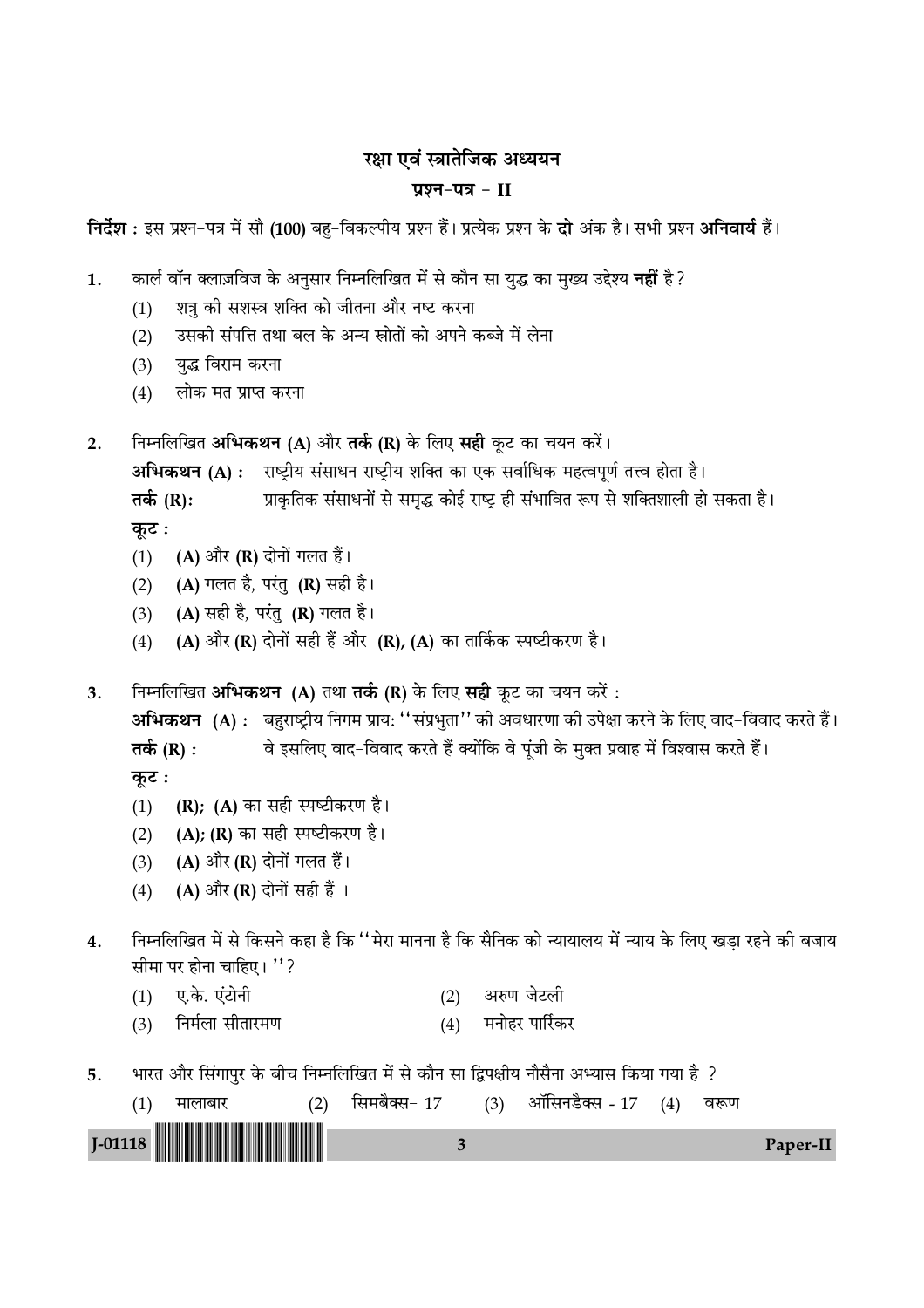6. Match the following Strategic Thinkers in List – I given below with their respective domain of doctrines in List – II with the help of code given below :

|                   |                              | $List - I$           |      |       | $List - II$ |                  |  |  |
|-------------------|------------------------------|----------------------|------|-------|-------------|------------------|--|--|
|                   |                              | (Strategic Thinkers) |      |       | (Doctrines) |                  |  |  |
| (a)               |                              | Alfred Mahan         |      |       | (i)         | Guerilla Warfare |  |  |
| (b)               |                              | Halford' Mackinder   |      |       | (ii)        | Air power        |  |  |
| (c)               |                              | Mao Tse Tung         |      |       | (iii)       | Sea power        |  |  |
| (d)               | Douhet                       |                      |      |       | (iv)        | Geopolitics      |  |  |
| Code:             |                              |                      |      |       |             |                  |  |  |
|                   | (a)                          | (b)                  | (c)  | (d)   |             |                  |  |  |
| (1)               | (ii)                         | (i)                  | (iv) | (iii) |             |                  |  |  |
| (2)               | (iii)                        | (iv)                 | (i)  | (ii)  |             |                  |  |  |
| (3)               | (iii)<br>(ii)<br>(iv)<br>(i) |                      |      |       |             |                  |  |  |
| $\left( 4\right)$ | $\rm(i)$                     | (iii)                | (ii) | (iv)  |             |                  |  |  |

7. Match the following Authors in List – I with their books in List – II and use the code given below :

|       |                  | List $-1$  |                 |                  | $List - II$ |                            |  |  |  |  |
|-------|------------------|------------|-----------------|------------------|-------------|----------------------------|--|--|--|--|
|       |                  | (Authors)  |                 |                  | (Books)     |                            |  |  |  |  |
| (a)   | Krishna Rao K.V. |            |                 |                  | (1)         | India's China War          |  |  |  |  |
| (b)   |                  | John Adams |                 |                  | (i)         | Nuclear Doctrine for India |  |  |  |  |
| (c)   |                  |            | Neville Maxwell |                  | (iii)       | The Next World War         |  |  |  |  |
| (d)   |                  | Raja Menon |                 |                  | (iv)        | Prepare or Perish          |  |  |  |  |
| Code: |                  |            |                 |                  |             |                            |  |  |  |  |
|       | (a)              | (b)        | (c)             | (d)              |             |                            |  |  |  |  |
| (1)   | (iii)            | (ii)       | (iv)            | $\left(1\right)$ |             |                            |  |  |  |  |

 $(2)$  (i) (ii) (iii) (iv)  $(3)$   $(iv)$   $(iii)$   $(i)$   $(ii)$  $(4)$   $(ii)$   $(iv)$   $(i)$   $(iii)$ 

- 8. Which one of the following assumptions does not characterize the "Detente" during 1960s and 1970s of the Cold War era :
	- (1) Easing of Cold War tensions between the USA and the erstwhile Soviet Union.
	- (2) Improved relations between the USA and the erstwhile Soviet Union.
	- (3) The release of tensions heralded improvement in relations between the US and the erstwhile Soviet Union, but differences in outlook led to an increasing number of conflicts.
	- (4) The Western and Eastern European allies of the two super powers also experienced detente and better cooperation during this period.

| 18 <b>           </b> |  |
|-----------------------|--|
|                       |  |
|                       |  |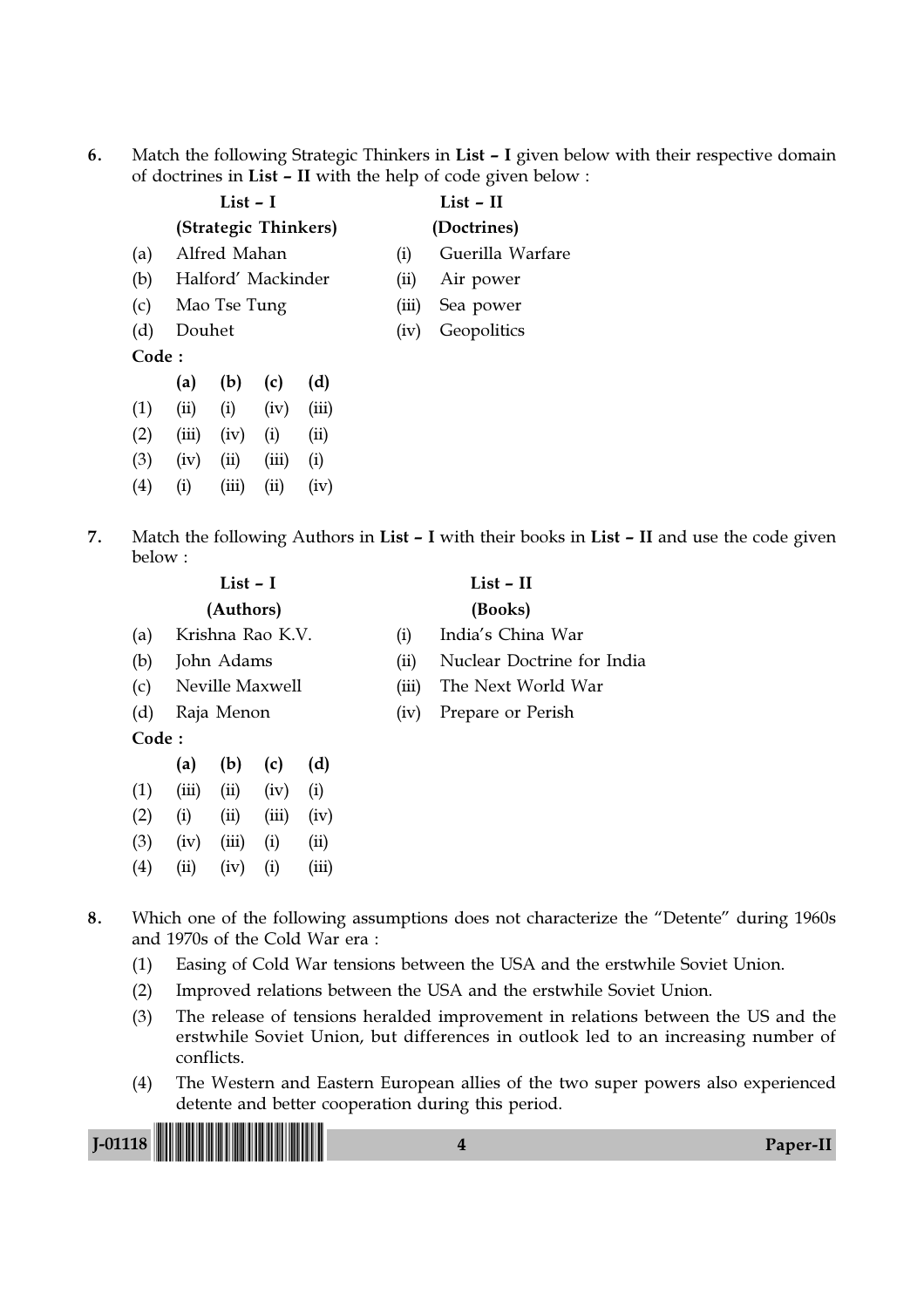6. नीचे दिए गए कूट की सहायता से **सूची**−I में दिए गए रणनीतिक विचारकों का मिलान **सूची** −II में दिए गए संबंधित सिद्धांत के कार्यक्षेत्र से करें $\,$ :

|       |       | सूची <i>-</i> I    |                   | सूची - II   |       |                   |  |  |
|-------|-------|--------------------|-------------------|-------------|-------|-------------------|--|--|
|       |       |                    | ( रणनीतिक विचारक) | (सिद्धान्त) |       |                   |  |  |
| (a)   |       | अल्फ्रेड माहन      |                   |             | (i)   | गुरिल्ला युद्धकला |  |  |
| (b)   |       | हेल्फोर्ड मैकिण्डर |                   |             | (ii)  | वायु शक्ति        |  |  |
| (c)   |       | माओ से तुंग        |                   |             | (iii) | समुद्र शक्ति      |  |  |
| (d)   | दोहेट |                    |                   |             | (iv)  | भूराजनीति         |  |  |
| कूट : |       |                    |                   |             |       |                   |  |  |
|       | (a)   | (b)                | (c)               | (d)         |       |                   |  |  |
| (1)   | (ii)  | (i)                | (iv)              | (iii)       |       |                   |  |  |
| (2)   | (iii) | (iv)               | (i)               | (ii)        |       |                   |  |  |
| (3)   | (iv)  | (ii)               | (iii)             | (i)         |       |                   |  |  |
| (4)   | (i)   | (iii)              | (ii)              | (iv)        |       |                   |  |  |
|       |       |                    |                   |             |       |                   |  |  |

7. नीचे दिए गए कूट का उपयोग करते हुए **सूची-1** में दिए गए लेखकों का मिलान **सूची-11** में दी गई पुस्तकों से करें :

|       |           | सूची-I            |       |       | सूची-II                   |                                  |  |  |  |  |
|-------|-----------|-------------------|-------|-------|---------------------------|----------------------------------|--|--|--|--|
|       |           | (लेखक)            |       |       | ( पुस्तक )                |                                  |  |  |  |  |
| (a)   |           | कृष्णा राव के.वी. |       |       | (i)                       | इंडियाज चाईना वार                |  |  |  |  |
| (b)   | जॉन एडम्स |                   |       |       | (ii)                      | न्यूक्लीयर डॉक्ट्राईन फॉर इंडिया |  |  |  |  |
| (c)   |           | नेविले मैक्सवैल   |       |       | (iii)                     | द नेक्स्ट वर्ल्ड वार             |  |  |  |  |
| (d)   | राजा मेनन |                   |       |       | प्रीपेयर ऑर पेरिश<br>(iv) |                                  |  |  |  |  |
| कूट : |           |                   |       |       |                           |                                  |  |  |  |  |
|       | (a)       | (b)               | (c)   | (d)   |                           |                                  |  |  |  |  |
| (1)   | (iii)     | (ii)              | (iv)  | (i)   |                           |                                  |  |  |  |  |
| (2)   | (i)       | (ii)              | (iii) | (iv)  |                           |                                  |  |  |  |  |
| (3)   | (iv)      | (iii)             | (i)   | (ii)  |                           |                                  |  |  |  |  |
| (4)   | (ii)      | (iv)              | (i)   | (iii) |                           |                                  |  |  |  |  |

- 8. निम्नलिखित में से कौन सी अवधारणा शीत युद्ध युग में 1960 और 1970 के दशक के दौरान ''तनाव की कमी'' की विशेषता नहीं है $\,$ :
	- (1) यृ.एस.ए. तथा पूर्ववर्ती सोवियत संघ के बीच शीत युद्ध तनाव का कम होना।
	- (2) यृ.एस.ए. तथा पूर्ववर्ती सोवियत संघ के बीच संबंधों में सुधार।

- (3) तनाव में कमी से यृ.एस.ए. तथा पूर्ववर्ती सोवियत संघ के बीच संबंधों में सुधार हुआ परंतु दुष्टिकोण अलग होने से विवादों की संख्या बढ़ गई।
- (4) दो महाशक्तियों अर्थात पूर्वी यूरोपीय तथा पश्चिमी यूरोपीय गठबंधनों ने भी इस अवधि के दौरान तनाव में कमी और बेहतर सहयोग अनुभव किया।

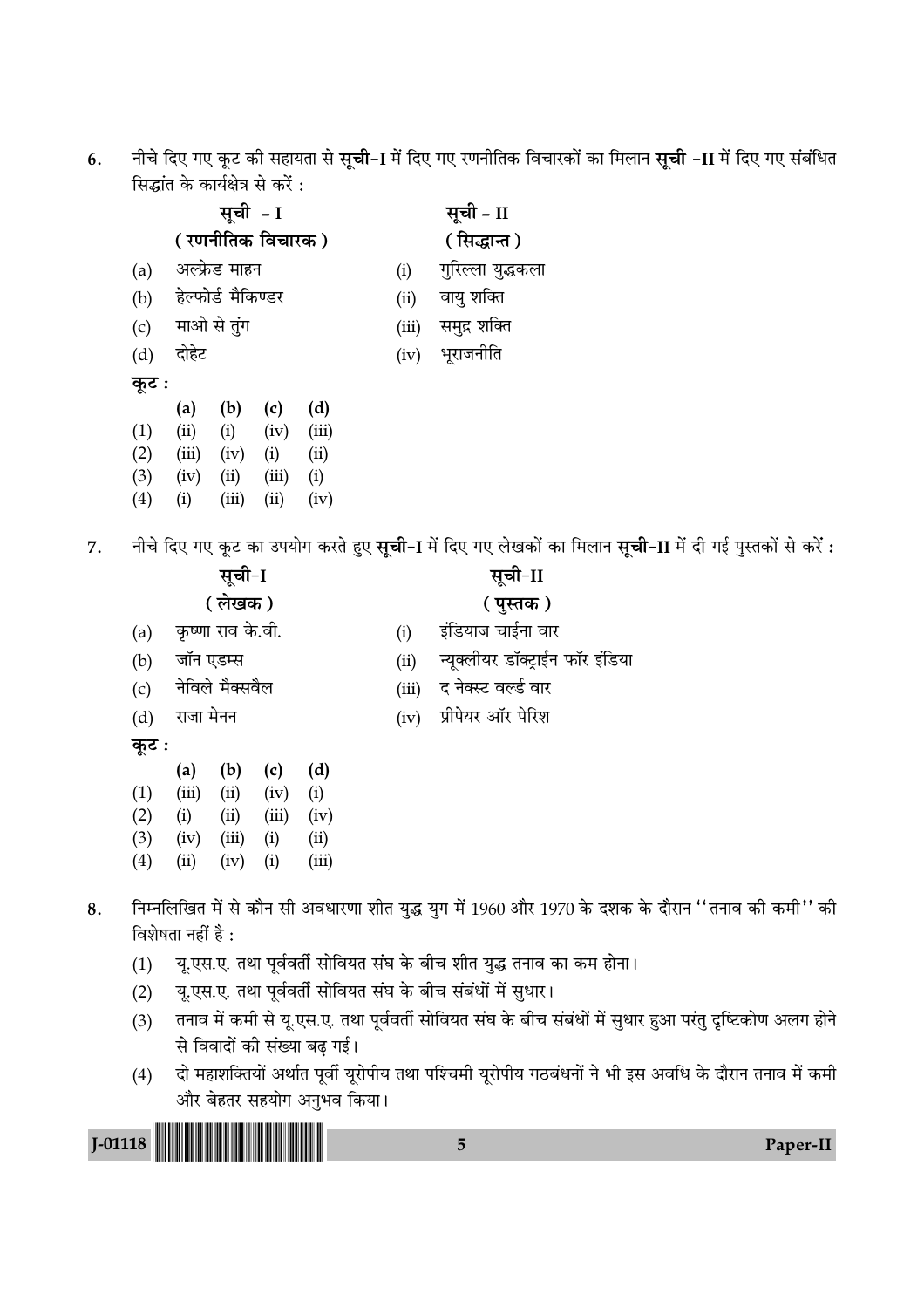- 9. The 'SAMADHAN' doctrine is related to which one of the following problems :
	- (1) To tackle the problem of arms smuggling.
	- (2) To tackle the problem of drugs and narcotics.
	- (3) To tackle the problem of Naxalism.
	- (4) To tackle the problem of Cross-border terrorism.
- 10. The CRPF celebrated which raising day in July, 2017 :
	- (1)  $75^{\text{th}}$  Raising Day (2)  $76^{\text{th}}$  Raising Day
	- (3)  $77<sup>th</sup>$  Raising Day (4)  $78<sup>th</sup>$  Raising Day
- 11. Who amongst the following gave the statement that "India must strive to develop comprehensive national power to tackle the challenges posed by the shift in global strategic focus towards the Asia - pacific region" :
	- (1) P.V. Narasimha Rao (2) I.K. Gujral (3) Narendra Modi (4) Manmohan Singh
	-
- 12. Which one of the following is not a Key assumption of the Realist approach :
	- (1) States are the principal actors in International Relations.
	- (2) International and domestic politics are separate entities.
	- (3) The International system is anarchic.
	- (4) International peace is obtained only when states achieve self-determination.
- 13. Which one of the following clearly represents the core of 'Soft Power' :
	- (1) Weakening of hegemonic influence.
	- (2) Collaboration among several emerging powers.
	- (3) Getting other countries to agree with you without using coercive force.
	- (4) The influence of financial institutions and markets increases.
- 14. Comparative foreign policy is the study of :
	- (1) Different Foreign Policy options put forward by state bureaucratic agencies.
	- (2) Foreign Policy in various states.
	- (3) Foreign Policy adopted by different governments of a state.
	- (4) The differences in the outcomes of different Foreign Policies.
- 15. Which approach to International relations argues that states behave in structurally similar ways regardless of their regime type, geographical location and political ideology :

| Idealism | (2) Liberalism | (3) Constructivism (4) Realism |          |
|----------|----------------|--------------------------------|----------|
|          |                |                                | Paper-II |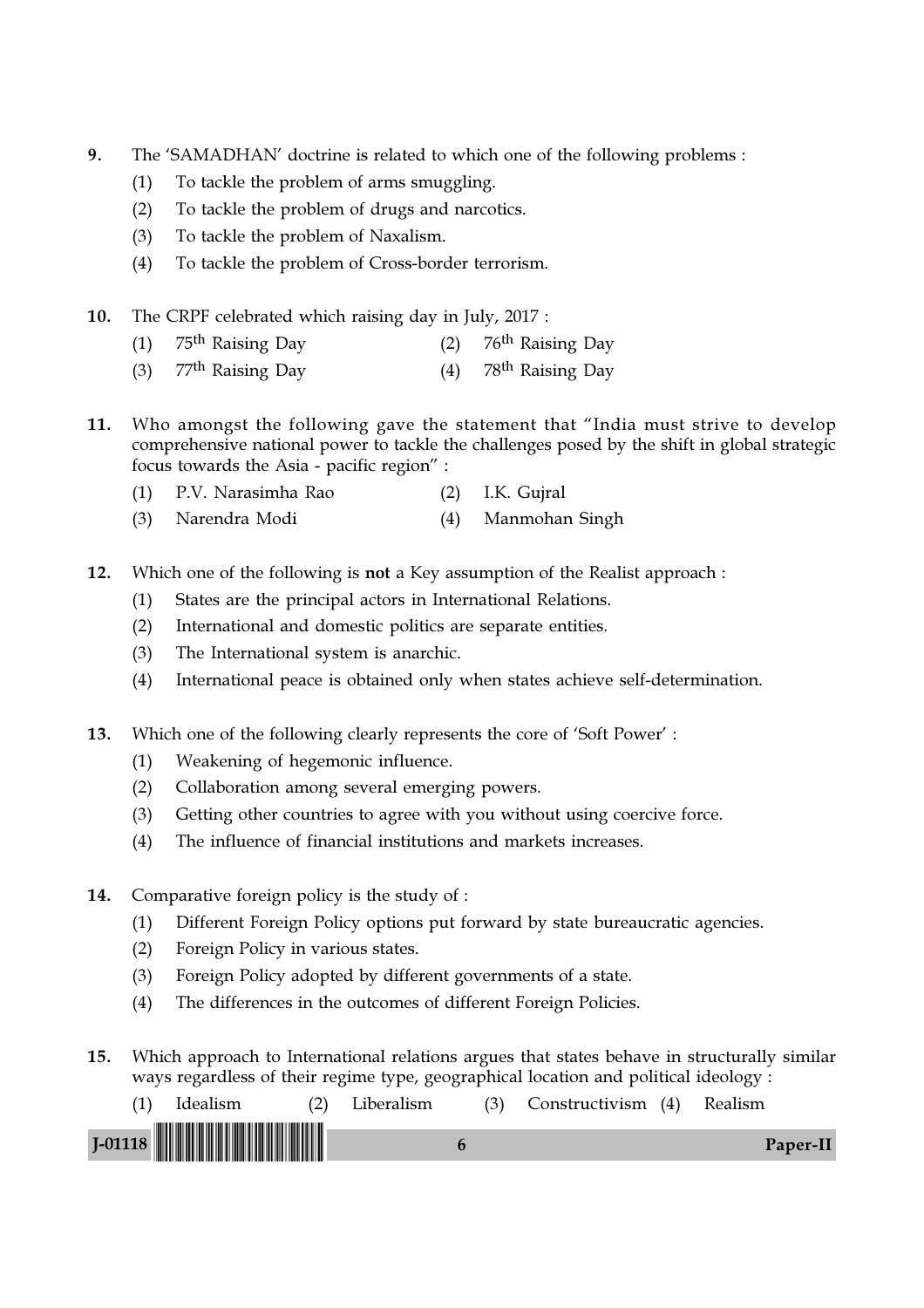- "समाधान" सिद्धान्त निम्नलिखित में से किन समस्याओं से संबंधित है: 9.
	- शस्त्र तस्करी की समस्या से निपटने हेतु  $(1)$
	- नशीली दवाओं और स्वापकों की समस्या से निपटने हेतु  $(2)$
	- नक्सलवाद की समस्या से निपटने हेत्  $(3)$
	- सीमा पार आतंकवाद की समस्या से निपटने हेत्  $(4)$

जुलाई, 2017 को के.रि.पु.ब. (सी.आर.पी.एफ.) ने अपना कौन सा स्थापना दिवस मनाया है: 10.

- 75वां स्थापना दिवस 76वां स्थापना दिवस  $(1)$  $(2)$
- 77वां स्थापना दिवस  $(3)$ 78वां स्थापना दिवस  $(4)$
- ''भारत को एशिया-पेसिफिक क्षेत्र की ओर वैश्विक रणनीतिक संकेन्द्रण में परिवर्तन के कारण सामने आयी चुनौतियों 11. से निपटने के लिए व्यापक राष्ट्रीय शक्ति का विकास करने का प्रयास अवश्य करना चाहिए'' कथन निम्नलिखित में से किसने कहा है:
	- (1) पी.वी. नरसिम्हा राव आई.के. गुजराल  $(2)$
	- मनमोहन सिंह  $(3)$ नरेन्द्र मोदी  $(4)$
- निम्नलिखित में से कौन सी यथार्थवादी उपागम की मुख्य परिकल्पना **नहीं** है :  $12.$ 
	- अन्तर्राष्ट्रीय संबंधों में राष्ट्र मूल कर्त्ता है।  $(1)$
	- अन्तर्राष्ट्रीय तथा घरेलू राजनीति दो पृथक सत्ताएं हैं।  $(2)$
	- अन्तर्राष्ट्रीय प्रणाली अराजकतावादी है।  $(3)$
	- अन्तर्राष्ट्रीय शांति केवल तभी प्राप्त हो सकती है जब राष्ट्र आत्मनिर्णय प्राप्त कर लें।  $(4)$
- निम्नलिखित में से कौन सा 'नरम शक्ति' के मर्मभाग को दर्शाता है ? 13.
	- अधिपत्यात्मक प्रभाव को कमजोर करता है  $(1)$
	- कतिपय उभरती शक्तियों के बीच सहयोग  $(2)$
	- अवपीड़क बल का उपयोग किए बिना अन्य राष्ट्रों को अपने आपसे सहमत कराना  $(3)$
	- वित्तीय संस्थानों का प्रभाव और बाजार बढ़ता है  $(4)$
- तुलनात्मक विदेशी नीति निम्नलिखित में से किसका अध्ययन है : 14.
	- राष्ट्र नौकरशाही एजेन्सियों द्वारा प्रस्तुत किए गए विभिन्न विदेशी नीति विकल्प  $(1)$
	- विभिन्न राष्ट्रों में विदेशी नीति  $(2)$
	- राष्ट्रों की विभिन्न सरकारों द्वारा स्वीकार की गई विदेशी नीति  $(3)$
	- विभिन्न विदेश नीतियों के परिणामों में अंतर  $(4)$
- अन्तर्राष्ट्रीय संबंधों का कौन सा उपागम इससे सहमत है कि राष्ट्रों अपने शासन प्रकार, भूगोलिक स्थिति और राजनैतिक 15. विचारधारा पर ध्यान दिए बिना संरचनात्मक रूप से एक समान ढंग से व्यवहार करते हैं :

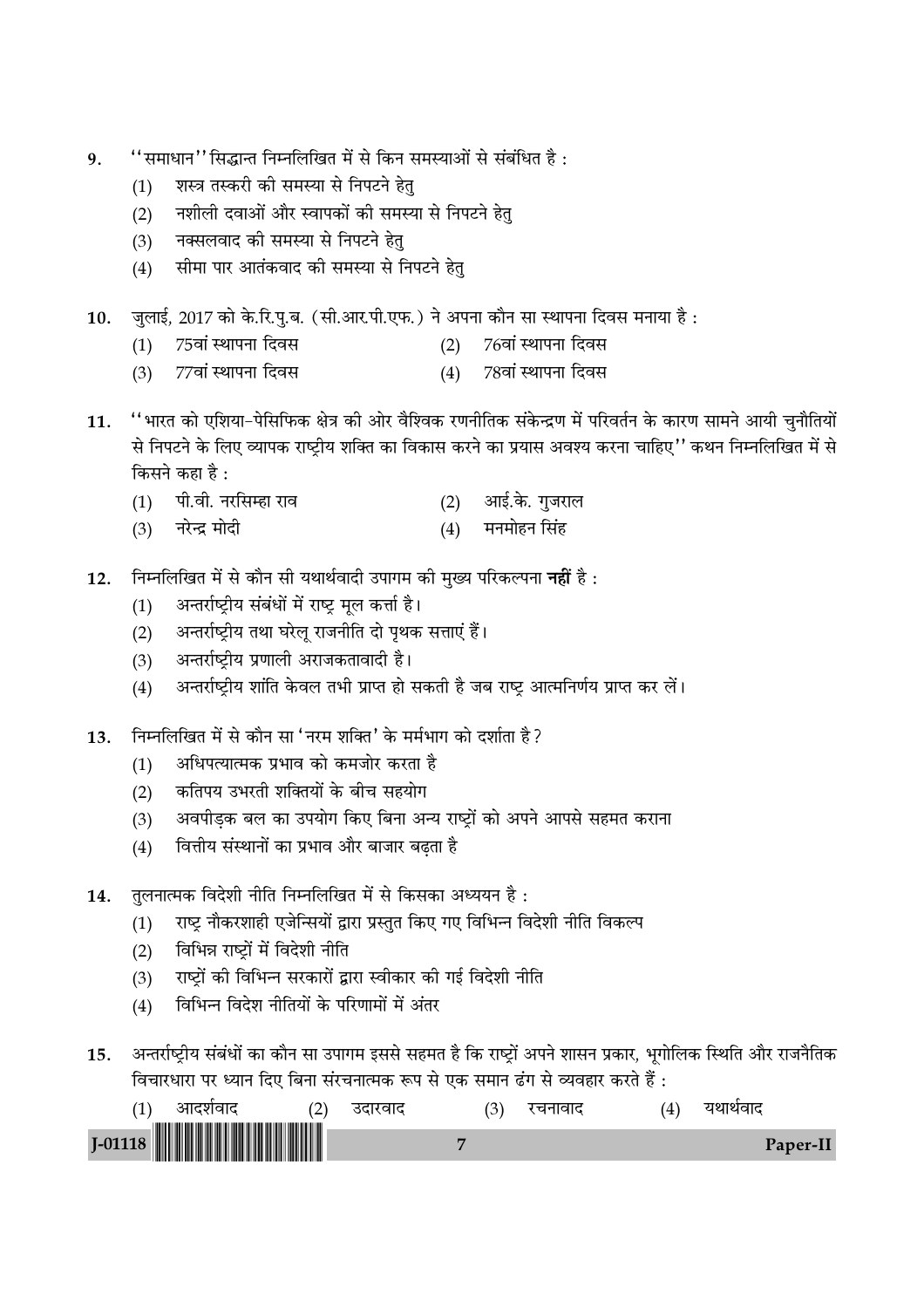- 16. Who amongst the following stated that "In a war of revolutionary character, guerrilla operations are a necessary part" :
	- (1) Mao Zedong (2) Ho Chi Minh (3) Lenin (4) Regis Debray
- 17. Match the statements given in List I with the corresponding Principles of War in the List - II by using the code mentioned below :

|       | List - I                                                                                                    | List - II                                  |
|-------|-------------------------------------------------------------------------------------------------------------|--------------------------------------------|
|       | (Statements)                                                                                                | (Principles of War)                        |
| (a)   | The confusion induced by deliberately or incidentally<br>(i)<br>introducing the unexpected in the war.      | Cooperation                                |
| (b)   | A single, unambiguous aim is key to successful military<br>(ii)<br>operations.                              | Economy of Force                           |
| (c)   | Judiciously exploiting manpower, material and time in<br>(iii)<br>relation to the attainment of objectives. | Selection and<br>Maintenance of the<br>Aim |
| (d)   | Teamwork and a sharing of dangers, burdens, risks and (iv)<br>opportunities in every aspect of warfare.     | Surprise                                   |
| Code: |                                                                                                             |                                            |

|                   | (a)   | (b)   | (c)                        | (d)  |
|-------------------|-------|-------|----------------------------|------|
| (1)               | (i)   | (ii)  | (iii)                      | (iv) |
| (2)               | (ii)  | (iii) | (iv)                       | (i)  |
| (3)               | (iii) | (iv)  | (ii)                       | (i)  |
| $\left( 4\right)$ | (iv)  | (iii) | $\left( \text{ii} \right)$ | (i)  |

18. Identify the correct code for the Assertion (A) and Reason (R) as given below :

Assertion (A) : The glue that binds troops is always more morale than physical during war.

**Reason (R) :** Strong teams have high morale; weak teams have low morale.

- (1) (A) is correct, but  $(R)$  is not correct.
- (2) (A) is not correct, but  $(R)$  is correct.
- (3) Both  $(A)$  and  $(R)$  are not correct.
- (4) Both (A) and (R) are correct.
- 19. Who among the following was the mastermind of the massacre at the Holy Artisan Bakery in July, 2016 in Dhaka ?
	- (1) Sheikh Aslam Chowdhury (2) Mohammad Iqbal Chowdhary
		-
	- (3) Syed Jamal Ali Rehman (4) Tamin Ahmed Chowdhury

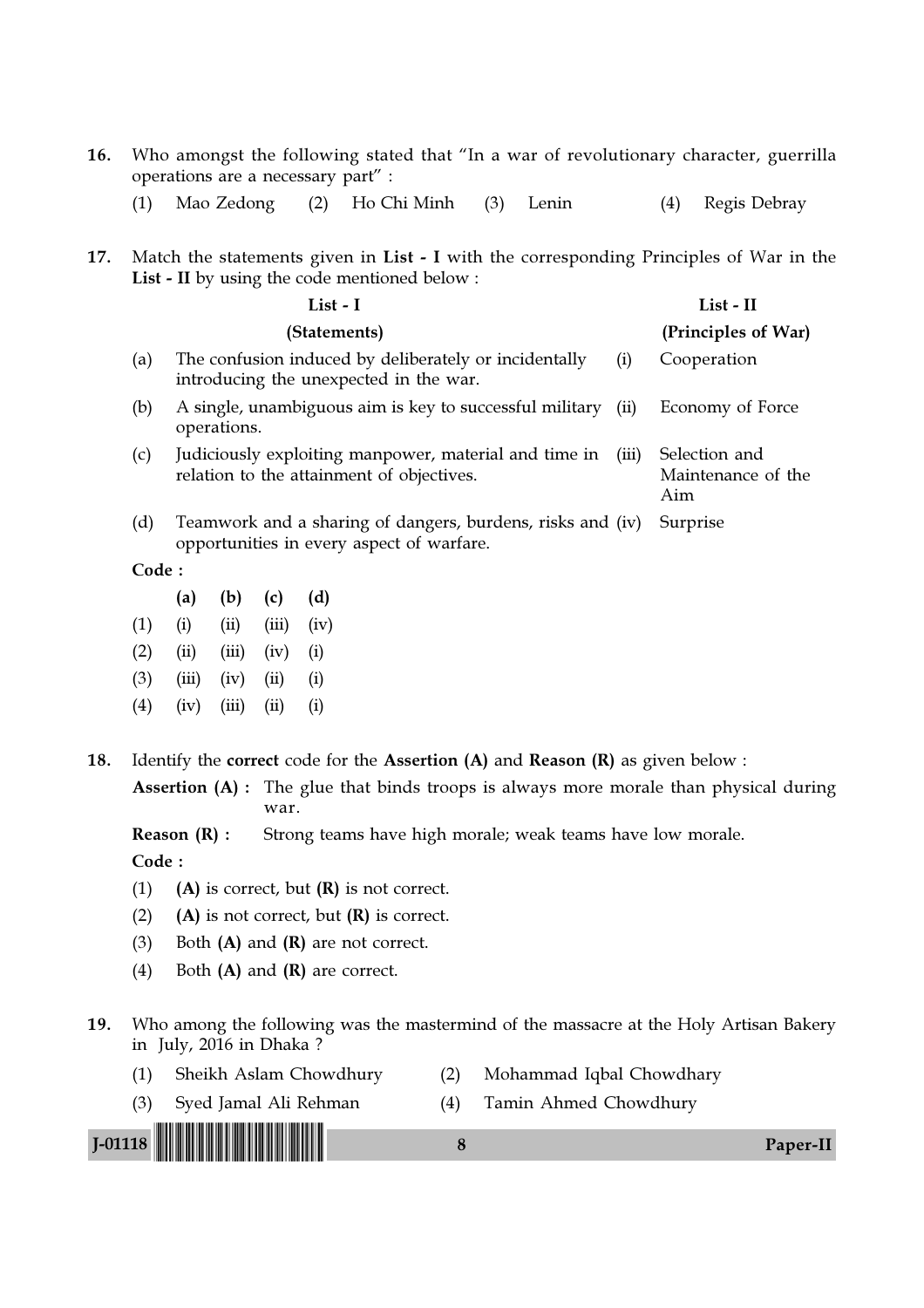| 16.       |                                                                                                             |                                                                             |                               |       |        |                                                                                         |     |     |                     |       |                    |     | निम्नलिखित में से किसने कहा है कि ''क्रांतिकारी प्रकृति के युद्ध में गोरिल्ला अभियान अनिवार्य हिस्सा है'' :         |
|-----------|-------------------------------------------------------------------------------------------------------------|-----------------------------------------------------------------------------|-------------------------------|-------|--------|-----------------------------------------------------------------------------------------|-----|-----|---------------------|-------|--------------------|-----|---------------------------------------------------------------------------------------------------------------------|
|           | (1)                                                                                                         |                                                                             | माओ जेडोंग                    |       | (2)    | हो ची मिन्ह                                                                             |     | (3) | लेनिन               |       |                    | (4) | रेगिस डेब्रे                                                                                                        |
| 17.       |                                                                                                             |                                                                             |                               |       |        |                                                                                         |     |     |                     |       |                    |     | नीचे दिए गए कूट का उपयोग करके <b>सूची-I</b> के कथन का मिलान <b>सूची-II</b> में दिए गए सदृश युद्ध सिद्धांत से करें : |
|           | सूची - I<br>सूची - II                                                                                       |                                                                             |                               |       |        |                                                                                         |     |     |                     |       |                    |     |                                                                                                                     |
|           |                                                                                                             |                                                                             |                               |       | ( कथन) |                                                                                         |     |     |                     |       | ( युद्ध सिद्धांत ) |     |                                                                                                                     |
|           | (a)                                                                                                         |                                                                             |                               |       |        | युद्ध में जानबूझकर पैदा किया गया भ्रम अथवा आकस्मिक<br>रूप से किसी अप्रत्याशित का प्रवेश |     |     |                     | (i)   | सहयोग              |     |                                                                                                                     |
|           | (b)                                                                                                         |                                                                             |                               |       |        | एकल, स्पष्ट लक्ष्य सफल सैन्य अभियान की कुंजी है                                         |     |     |                     | (ii)  | शक्ति की मितव्ययता |     |                                                                                                                     |
|           | (c)                                                                                                         | लक्ष्यों को प्राप्त करने के लिए जनशक्ति, सामग्री और समय<br>का तार्किक उपयोग |                               |       |        |                                                                                         |     |     |                     | (iii) |                    |     | लक्ष्यों का चयन और रख-रखाव                                                                                          |
|           | दल–कार्य तथा युद्ध के प्रत्येक पहलू में खतरों, बोझ, जोखिम<br>आश्चर्य<br>(d)<br>(iv)<br>और अवसरों का बँटवारा |                                                                             |                               |       |        |                                                                                         |     |     |                     |       |                    |     |                                                                                                                     |
|           | कूट :                                                                                                       |                                                                             |                               |       |        |                                                                                         |     |     |                     |       |                    |     |                                                                                                                     |
|           |                                                                                                             | (a)                                                                         | (b)                           | (c)   | (d)    |                                                                                         |     |     |                     |       |                    |     |                                                                                                                     |
|           | (1)                                                                                                         | (i)                                                                         | (ii)                          | (iii) | (iv)   |                                                                                         |     |     |                     |       |                    |     |                                                                                                                     |
|           | (2)                                                                                                         | (ii)                                                                        | (iii)                         | (iv)  | (i)    |                                                                                         |     |     |                     |       |                    |     |                                                                                                                     |
|           | (3)                                                                                                         | (iii)                                                                       | (iv)                          | (ii)  | (i)    |                                                                                         |     |     |                     |       |                    |     |                                                                                                                     |
|           | (4)                                                                                                         | (iv)                                                                        | (iii)                         | (ii)  | (i)    |                                                                                         |     |     |                     |       |                    |     |                                                                                                                     |
| 18.       |                                                                                                             |                                                                             |                               |       |        | नीचे दिए गए अभिकथन (A) और तर्क (R) के लिए सही कूट का चयन करें:                          |     |     |                     |       |                    |     |                                                                                                                     |
|           |                                                                                                             |                                                                             |                               |       |        |                                                                                         |     |     |                     |       |                    |     | अभिकथन (A): युद्ध के दौरान सैन्य दलों को जोड़ने वाला घटक सदैव भौतिक से अधिक नैतिक होता है।                          |
|           | तर्क (R) :                                                                                                  |                                                                             |                               |       |        | मजबूत दल का मनोबल उच्च तथा कमजोर दल का मनोबल कमजोर होता है।                             |     |     |                     |       |                    |     |                                                                                                                     |
|           | कूट ः                                                                                                       |                                                                             |                               |       |        |                                                                                         |     |     |                     |       |                    |     |                                                                                                                     |
|           | (1)                                                                                                         |                                                                             | (A) सही है, परंतु (R) गलत है। |       |        |                                                                                         |     |     |                     |       |                    |     |                                                                                                                     |
|           | (2)                                                                                                         |                                                                             | (A) गलत है, परंतु (R) सही है। |       |        |                                                                                         |     |     |                     |       |                    |     |                                                                                                                     |
|           | (3)                                                                                                         |                                                                             | (A) और (R) दोनों गलत हैं।     |       |        |                                                                                         |     |     |                     |       |                    |     |                                                                                                                     |
|           | (4)                                                                                                         |                                                                             | (A) और (R) दोनों सही हैं ।    |       |        |                                                                                         |     |     |                     |       |                    |     |                                                                                                                     |
| 19.       |                                                                                                             |                                                                             |                               |       |        |                                                                                         |     |     |                     |       |                    |     | जुलाई, 2016 को ढाका में होली आर्टिसन बेकरी में हुए जनसंहार का मुख्य योजनाकार निम्नलिखित में से कौन था :             |
|           | (1)                                                                                                         |                                                                             | शेख असलम चौधरी                |       |        |                                                                                         | (2) |     | मोहम्मद इकबाल चौधरी |       |                    |     |                                                                                                                     |
|           | (3)                                                                                                         |                                                                             | सैय्यद जमाल अली रहमान         |       |        |                                                                                         | (4) |     | तमीन अहमद चौधरी     |       |                    |     |                                                                                                                     |
|           |                                                                                                             |                                                                             |                               |       |        |                                                                                         |     |     |                     |       |                    |     |                                                                                                                     |
| $J-01118$ |                                                                                                             |                                                                             |                               |       |        |                                                                                         | 9   |     |                     |       |                    |     | Paper-II                                                                                                            |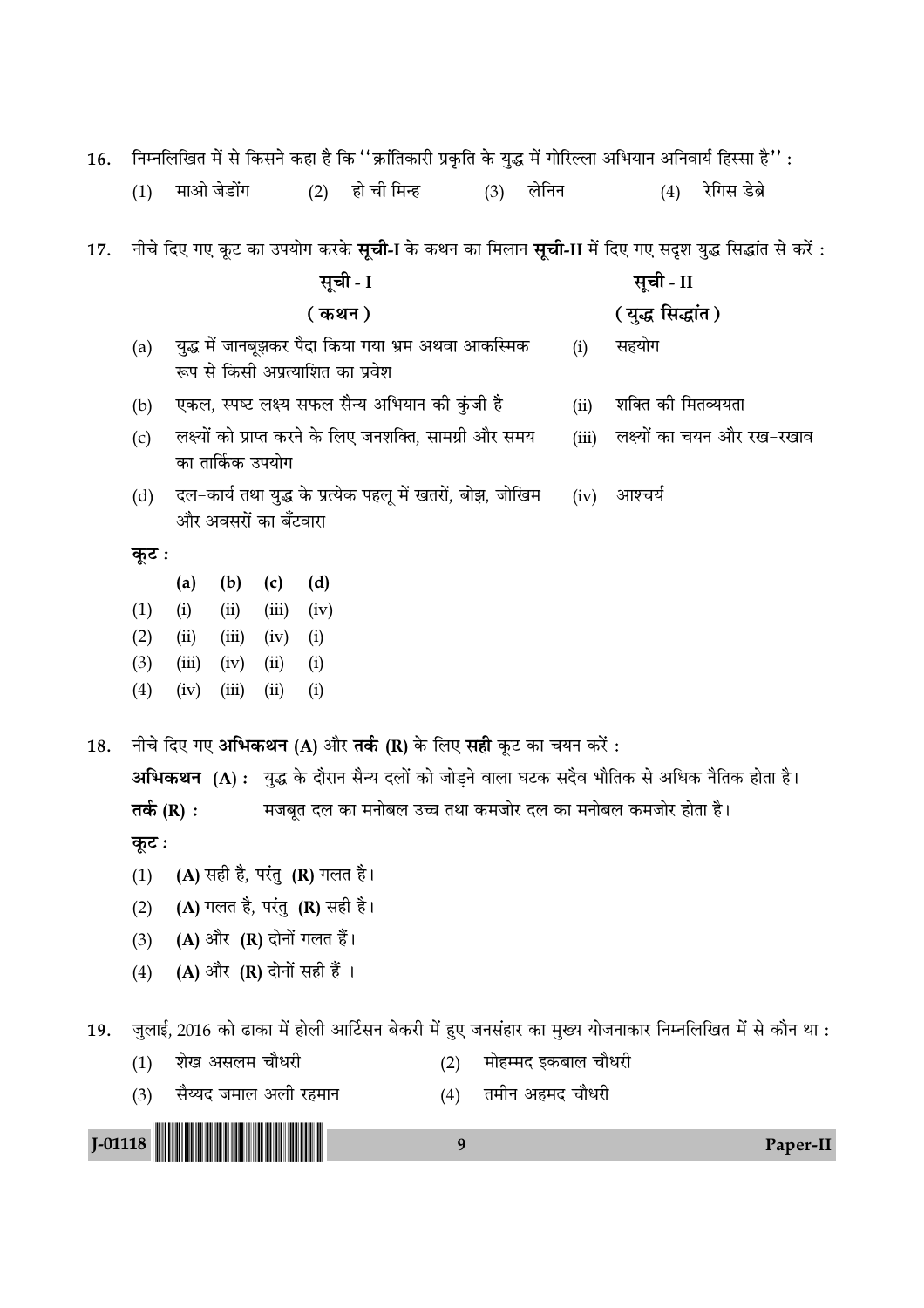20. Identify the correct code for the following Assertion  $(A)$  and Reason  $(R)$ :

Assertion (A) : The international situation and the fundamental causes of war cannot be altered by mere intervention of military technology.

**Reason (R) :** Armaments are not the only cause of war which can alter the international strategic environment.

Code :

- (1) Both  $(A)$  and  $(R)$  are not correct.
- (2) (A) is correct, but  $(R)$  is not correct.
- (3) (A) is not correct, but  $(R)$  is correct.
- (4)  $(R)$  is the appropriate explanation of  $(A)$ .
- 21. The idea of "Democratic Peace" is related to which one of the following :
	- (1) Proliferation of WMD weapons
	- (2) A central plank of liberal internationalist thought
	- (3) Balance of power theory
	- (4) Terrorism
- 22. Which one of the following is the core principle of Non-alignment :
	- (1) Keep away from international affairs.
	- (2) Keep away from the activities of international organisation.
	- (3) Avoidance of Economic alliance.
	- (4) Not to be part of any military alliance.
- 23. The Bolshevick revolution of 1917 in Russia helped the Indian National Movement by giving the strength as :
	- (1) It strengthened the will of the freedom fighters in India.
	- (2) The Indian leadership understood the power of the common people.
	- (3) It gave strength and power to the radicals fighting for India's freedom.
	- (4) It gave impetus and enhanced the cause of freedom movement in India.
- 24. What does the International Bill of Human Rights provide :
	- (1) A list of economic rights.
	- (2) The rights that all citizens hold.
	- (3) A list indivisible human rights covering civil and political rights.
	- (4) An authoritative list of human rights covering civil, political, economic, social and cultural rights.

J-01118 !J-01118-PAPER-II! <sup>10</sup> Paper-II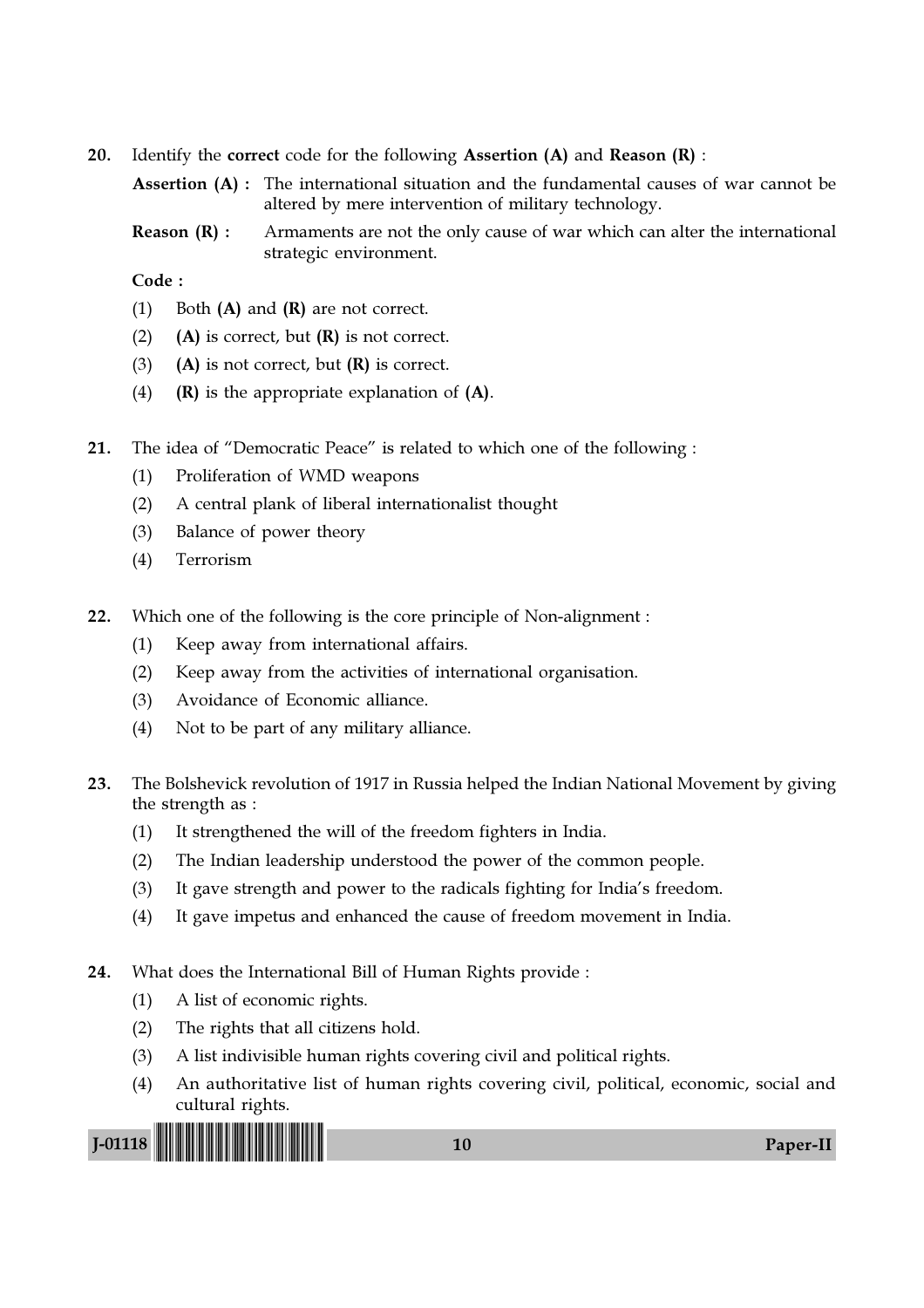ीनम्नलिखित **अभिकथन (A)** और **तर्क (R)** के लिए **सही** कूट का चयन करें : 20.

अभिकथन (A) : केवल सैन्य प्रौद्योगिकी के हस्तक्षेप द्वारा अन्तर्राष्ट्रीय स्थितियाँ तथा युद्ध के मौलिक कारण बदले नहीं जा सकते।

शस्त्रीकरण युद्ध का एकमात्र ऐसा कारण नहीं है जो अन्तर्राष्ट्रीय रणनीतिक परिवेश को बदल सके। तर्क  $(R)$  : कूट:

- (A) और (R) दोनों सही नहीं हैं।  $(1)$
- (A) सही है, परंतु (R) गलत है।  $(2)$
- (A) गलत है, परंतु (R) सही है।  $(3)$
- (R); (A) का सही स्पष्टीकरण है।  $(4)$
- ''लोकतांत्रिक शांति'' का विचार निम्नलिखित में से किससे संबंधित है : 21.
	- सामहिक संहार के हथियार का प्रसार  $(1)$
	- उदारवादी अंतर्राष्ट्रवादी विचार का मूलाधार  $(2)$
	- शक्ति संतुलन का सिद्धांत  $(3)$
	- आतंकवाद  $(4)$
- निम्नलिखित में से कौन सा गुट निरपेक्षता का मूल सिद्धांत है:  $22.$ 
	- अन्तर्राष्ट्रीय मामलों से दूर रहना  $(1)$
	- अन्तर्राष्ट्रीय संगठनों की गतिविधियों से दूर रहना  $(2)$
	- आर्थिक गठजोड से बचना  $(3)$
	- किसी सैन्य गठजोड़ का भाग न बनना  $(4)$
- रूस में 1917 में हुई बोलशेविक क्रांति ने किस रूप में बल प्रदान करके भारतीय राष्ट्रीय आंदोलन में सहायता की : 23.
	- इसने भारत में स्वतंत्रता सेनानियों की इच्छा शक्ति को मजबूती प्रदान की  $(1)$
	- भारत का नेतृत्व करने वाले व्यक्ति आम आदमी की ताकत को समझ गए  $(2)$
	- इससे भारतीय स्वतंत्रता के क्रांतिकारी सेनानियों को शक्ति और बल मिला  $(3)$
	- इससे संवेग मिला और भारत में स्वतंत्रता आंदोलन की प्रेरणा भी बलवती हुई  $(4)$
- मानवाधिकारों का अन्तर्राष्ट्रीय विधेयक क्या मुहैया कराता है: 24.
	- आर्थिक अधिकारों की सूची।  $(1)$
	- अधिकार जो सभी नागरिकों के हैं।  $(2)$
	- नागरिक तथा राजनैतिक अधिकारों को आवरित करने वाले वैयक्तिक मानवाधिकारों की सूची।  $(3)$
	- नागरिक, राजनीतिक, आर्थिक, सामाजिक तथा सांस्कृतिक अधिकारों को आवरित करने वाले मानवाधिकारों की  $(4)$ प्रमाणिक सूची।

 $J-01118$ 

11

Paper-II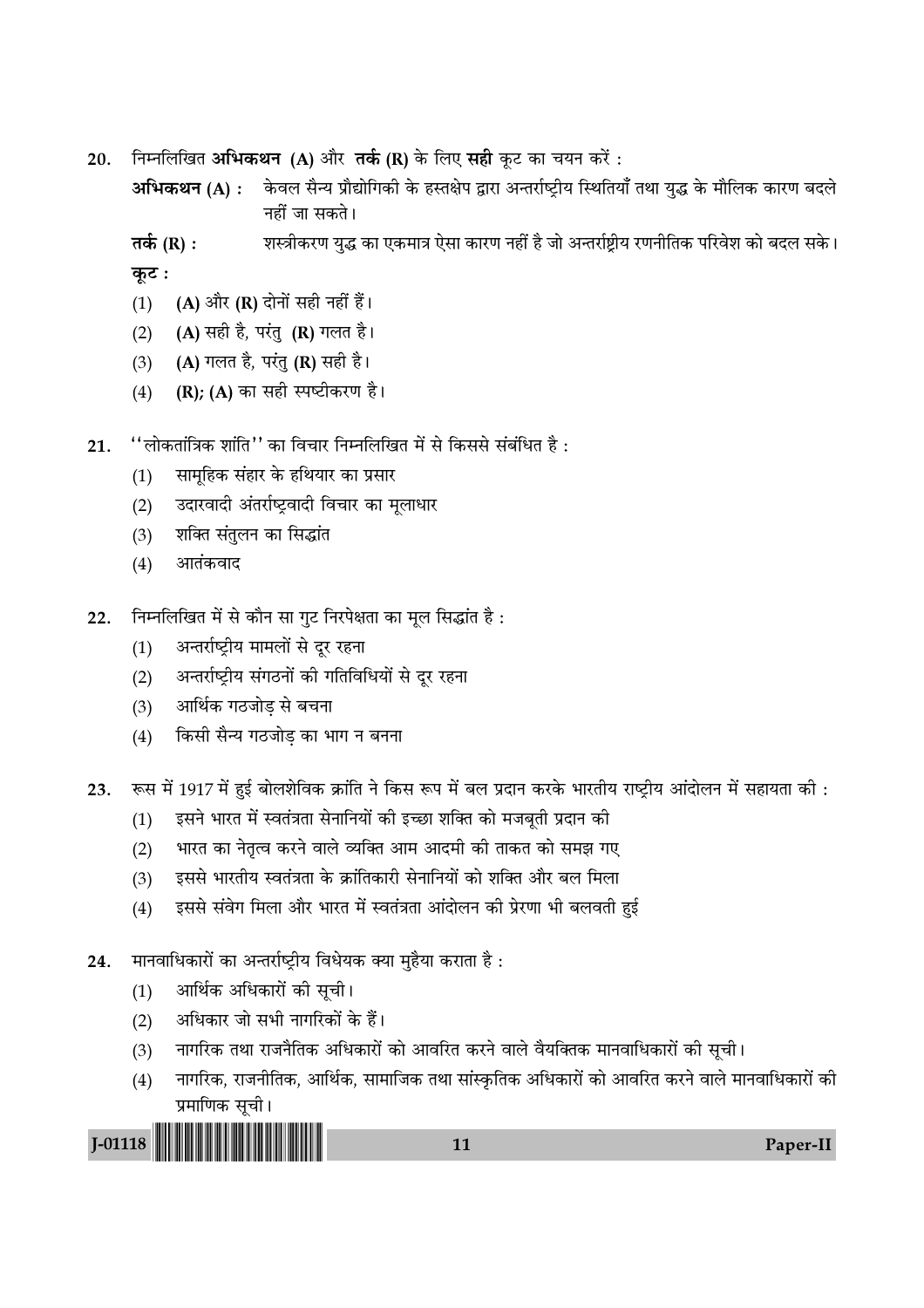- 25. Arrange the following in the ascending chronological order by using the code given below :
	- (a) India-China Border Peace and Tranquillity Agreement
	- (b) Indo-Soviet Treaty for Peace, Friendship and Co-operation.
	- (c) India-China Agreement on Military Confidence Building Measures.
	- (d) Rajiv Gandhi's visit to Beijing.

Code :

- (1) (a), (b), (c), (d) (2) (b), (c), (d), (a)
- (3) (c), (d), (a), (b) (4) (b), (d), (a), (c)
- 26. Arrange the following events in the ascending chronological order by using the code given below :
	- (a) India's international relief operations for victim of cyclone Nargis in Myanmar.
	- (b) Indian Navy's mission against the Portuguese Navy during the liberation of Goa.
	- (c) Indian Navy's 'Operation Trident'.
	- (d) Establishment of the Indian Naval Academy at Ezhimala, Kerala.

Code :

- (1) (a), (b), (c), (d) (2) (b), (c), (a), (d)
- (3) (c), (d), (a), (b) (4) (d), (c), (b), (a)
- 27. Arrange the following military operations of Indian Armed Forces in the ascending chronological order by using the code given below :

|       | (a) Operation Rainbow      | (b) | <b>Operation Woodrose</b>     |
|-------|----------------------------|-----|-------------------------------|
|       | (c) Operation Python       | (d) | <b>Operation Polo</b>         |
| Code: |                            |     |                               |
|       | $(1)$ (a), (b), (c), (d)   | (2) | (b), (c), (d), (a)            |
| (3)   | (c), $(d)$ , $(a)$ , $(b)$ | (4) | $(d)$ , $(c)$ , $(b)$ , $(a)$ |

28. Match the following nuclear disasters given in List - I with the countries of their occurrences in List - II by using the code mentioned below :

|                          |                                                                |       |       |    |                                                                                                                                                                                      | (Countries) |           |  |
|--------------------------|----------------------------------------------------------------|-------|-------|----|--------------------------------------------------------------------------------------------------------------------------------------------------------------------------------------|-------------|-----------|--|
|                          |                                                                |       |       |    | (i)                                                                                                                                                                                  | Russia      |           |  |
|                          |                                                                |       |       |    | (ii)                                                                                                                                                                                 | UK          |           |  |
|                          |                                                                |       |       |    | (iii)                                                                                                                                                                                | France      |           |  |
|                          | Kyshtum Nuclear Disaster                                       |       |       |    |                                                                                                                                                                                      | <b>USA</b>  |           |  |
|                          |                                                                |       |       |    |                                                                                                                                                                                      |             |           |  |
| (a)                      | (b)                                                            | (c)   | (d)   |    |                                                                                                                                                                                      |             |           |  |
| (iv)                     | (iii)                                                          | (ii)  | (i)   |    |                                                                                                                                                                                      |             |           |  |
| (i)                      | (ii)                                                           | (iii) | (iv)  |    |                                                                                                                                                                                      |             |           |  |
| (ii)                     | (iv)                                                           | (i)   | (iii) |    |                                                                                                                                                                                      |             |           |  |
| (iii)                    | (i)                                                            | (iv)  | (ii)  |    |                                                                                                                                                                                      |             |           |  |
|                          |                                                                |       |       |    |                                                                                                                                                                                      |             |           |  |
|                          |                                                                |       |       | 12 |                                                                                                                                                                                      |             | Paper-II  |  |
| (c)<br>$\left( 4\right)$ | (a)<br>(b)<br>(d)<br>Code:<br>(1)<br>(2)<br>(3)<br>$J - 01118$ |       |       |    | List - I<br>(Nuclear disasters)<br>Experimental Power Station, Idaho's nuclear disaster<br>Nuclear disaster at Saint Laurent Reactor<br>Windscale Fire (Sellafield) Nuclear Disaster | (iv)        | List - II |  |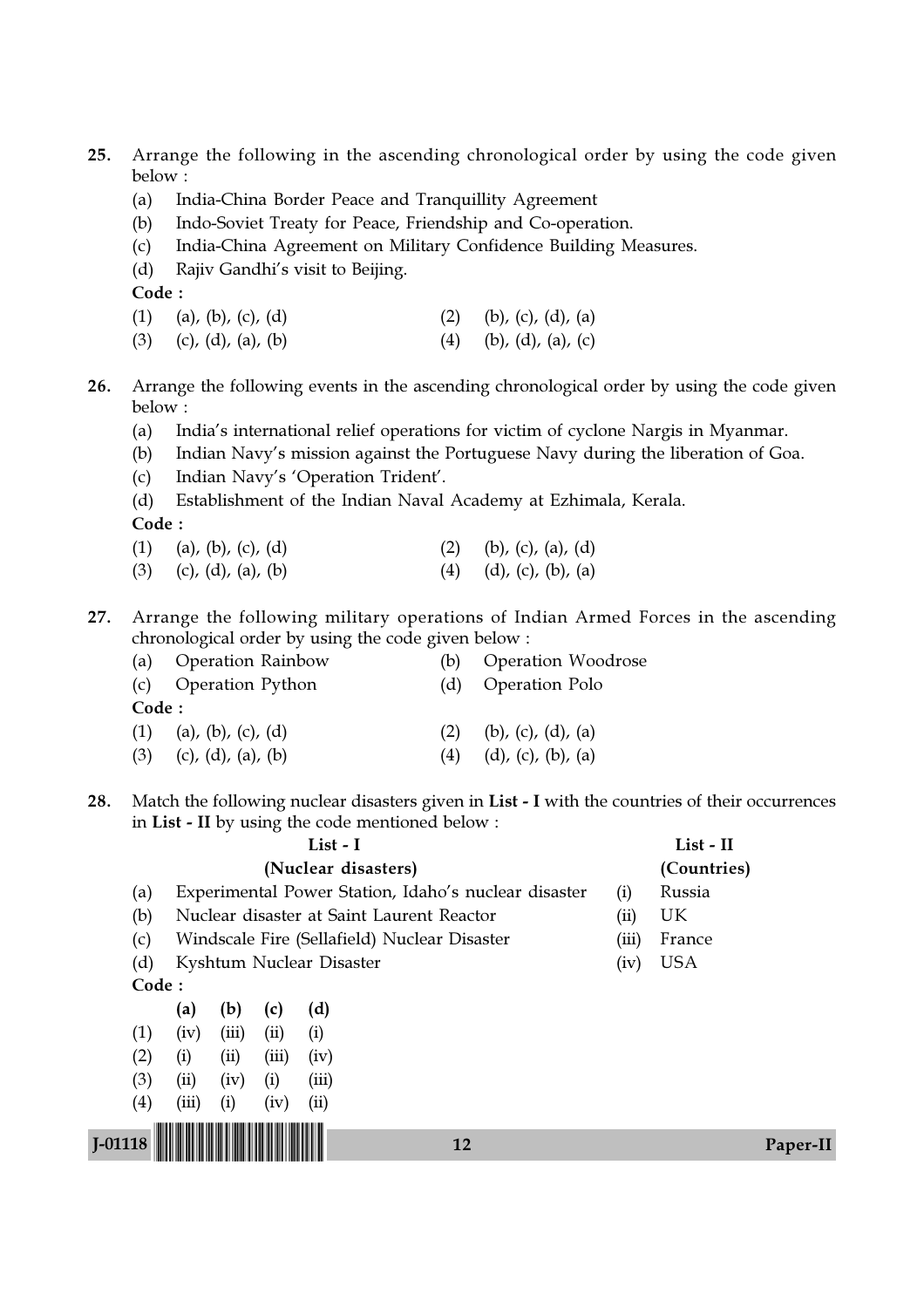| $J-01118$ |                                                                                     |                                                                                                                                                          | 13  | Paper-II                                                                                                                 |  |  |  |  |  |
|-----------|-------------------------------------------------------------------------------------|----------------------------------------------------------------------------------------------------------------------------------------------------------|-----|--------------------------------------------------------------------------------------------------------------------------|--|--|--|--|--|
|           | (1)<br>(2)<br>(3)<br>(4)                                                            | (b)<br>(d)<br>(a)<br>(c)<br>(iii)<br>(iv)<br>(i)<br>(ii)<br>(iii)<br>(iv)<br>(i)<br>(ii)<br>(ii)<br>(iv)<br>(i)<br>(iii)<br>(iii)<br>(iv)<br>(i)<br>(ii) |     |                                                                                                                          |  |  |  |  |  |
|           | कूट :                                                                               |                                                                                                                                                          |     |                                                                                                                          |  |  |  |  |  |
|           | (d)                                                                                 | किशटुम न्यूक्लीयर डिज़ास्टर                                                                                                                              |     | यू.एस.ए.<br>(iv)                                                                                                         |  |  |  |  |  |
|           | (c)                                                                                 | विंडस्केल फायर (सेलाफील्ड) न्यूक्लीयर डिज़ास्टर                                                                                                          |     | फ्रांस<br>(iii)                                                                                                          |  |  |  |  |  |
|           | (a)<br>(b)                                                                          | सेंट लॉरेंट रिएक्टर पर न्यूक्लीयर डिज़ास्टर                                                                                                              |     | रूस<br>(i)<br>यू.के.<br>(ii)                                                                                             |  |  |  |  |  |
|           |                                                                                     | ( नाभिकीय आपदा )<br>एक्सपेरिमेंटल पावर स्टेशन, इदाहोज़ न्यूक्लीयर डिज़ास्टर                                                                              |     | ( राष्ट्र)                                                                                                               |  |  |  |  |  |
|           |                                                                                     | सूची - I                                                                                                                                                 |     | सूची - II                                                                                                                |  |  |  |  |  |
|           | से करें :                                                                           |                                                                                                                                                          |     |                                                                                                                          |  |  |  |  |  |
| 28.       |                                                                                     |                                                                                                                                                          |     | नीचे दिए गए कूट का उपयोग करते हुए <b>सूची - I</b> में दी गई नाभकीय आपदाओं का मिलान <b>सूची - II</b> में दिए गए राष्ट्रों |  |  |  |  |  |
|           | (3)                                                                                 | (c), (d), (a), (b)                                                                                                                                       | (4) | $(d)$ , $(c)$ , $(b)$ , $(a)$                                                                                            |  |  |  |  |  |
|           | कूट :<br>(1)                                                                        | (a), (b), (c), (d)                                                                                                                                       | (2) | (b), (c), (d), (a)                                                                                                       |  |  |  |  |  |
|           |                                                                                     | (c) आप्रेशन पॉयथन                                                                                                                                        | (d) | आप्रेशन पोलो                                                                                                             |  |  |  |  |  |
|           | (a)                                                                                 | आप्रेशन रेनबो                                                                                                                                            | (b) | आप्रेशन वुडरोज                                                                                                           |  |  |  |  |  |
|           |                                                                                     | व्यवस्थित करें :                                                                                                                                         |     |                                                                                                                          |  |  |  |  |  |
| 27.       |                                                                                     |                                                                                                                                                          |     | नीचे दिए गए कूट का उपयोग करते हुए भारतीय सेना के निम्नलिखित सैन्य अभियानों को आरोही कालक्रमानुसार                        |  |  |  |  |  |
|           | (3)                                                                                 | (c), (d), (a), (b)                                                                                                                                       | (4) | $(d)$ , $(c)$ , $(b)$ , $(a)$                                                                                            |  |  |  |  |  |
|           | (1)                                                                                 | (a), (b), (c), (d)                                                                                                                                       |     | $(2)$ (b), (c), (a), (d)                                                                                                 |  |  |  |  |  |
|           | कूट :                                                                               |                                                                                                                                                          |     |                                                                                                                          |  |  |  |  |  |
|           | (d)                                                                                 | एझिमाला, केरल में भारतीय नौसेना अकादमी की स्थापना                                                                                                        |     |                                                                                                                          |  |  |  |  |  |
|           | (c)                                                                                 | भारतीय नौसेना का मिशन ट्रीडेन्ट                                                                                                                          |     |                                                                                                                          |  |  |  |  |  |
|           | (a)<br>(b)                                                                          | गोवा को मुक्त कराने के दौरान पुर्तगाली नौसेना के विरुद्ध भारतीय नौसेना का मिशन                                                                           |     |                                                                                                                          |  |  |  |  |  |
| 26.       |                                                                                     | म्यांमार में नरगिस चक्रवात के पीड़ितों के लिए भारत का अन्तर्राष्ट्रीय राहत अभियान                                                                        |     | नीचे दिए गए कूट का उपयोग करके निम्नलिखित घटनाओं को आरोही कालक्रमानुसार व्यवस्थित करें :                                  |  |  |  |  |  |
|           |                                                                                     |                                                                                                                                                          |     |                                                                                                                          |  |  |  |  |  |
|           | (1)<br>(3)                                                                          | (a), (b), (c), (d)<br>(c), (d), (a), (b)                                                                                                                 | (4) | $(2)$ (b), (c), (d), (a)<br>(b), (d), (a), (c)                                                                           |  |  |  |  |  |
|           | कूट :                                                                               |                                                                                                                                                          |     |                                                                                                                          |  |  |  |  |  |
|           | राजीव गांधी का बीजिंग दौरा<br>(d)                                                   |                                                                                                                                                          |     |                                                                                                                          |  |  |  |  |  |
|           | इंडिया-चाईना एग्रीमेंट ऑन मिलिट्री कांफिडेन्स बिल्डिंग मेजर्स<br>(c)                |                                                                                                                                                          |     |                                                                                                                          |  |  |  |  |  |
|           | इंडो-सोवियत ट्रीटी फॉर पीस, फ्रेंडशिप एण्ड कोऑपरेशन<br>(b)                          |                                                                                                                                                          |     |                                                                                                                          |  |  |  |  |  |
|           | इंडिया-चाईना बार्डर पीस एण्ड ट्रेंक्विलिटी एग्रीमेंट<br>(a)                         |                                                                                                                                                          |     |                                                                                                                          |  |  |  |  |  |
| 25.       | नीचे दिए गए कूट का उपयोग करते हुए निम्नलिखित को आरोही कालक्रमानुसार व्यवस्थित करें: |                                                                                                                                                          |     |                                                                                                                          |  |  |  |  |  |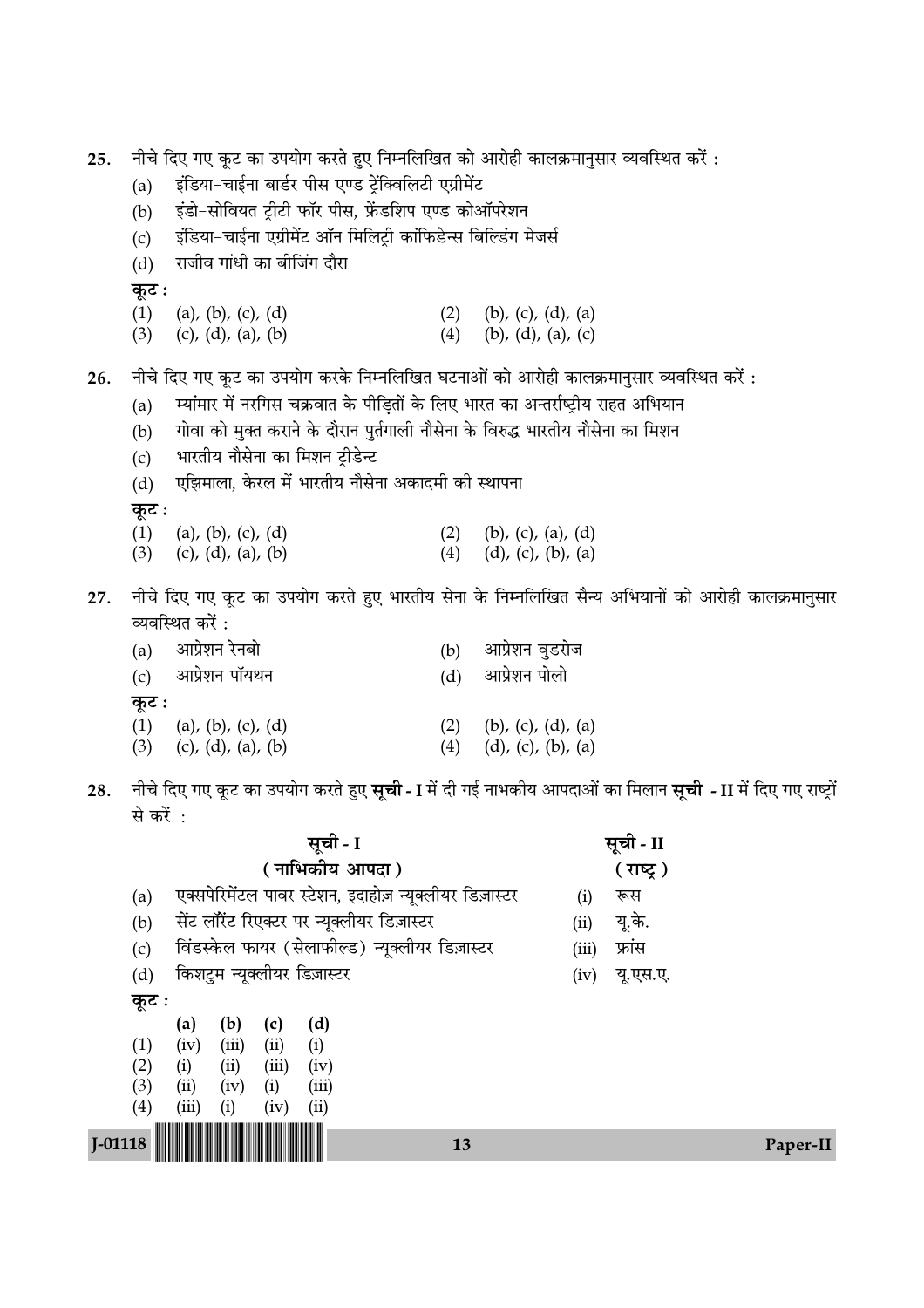29. Arrange the following treaties in the ascending chronological order by using the code given below :

- (a) Mine Ban Treaty (MBT) (b) Peaceful Nuclear Explosion Treaty (PNET) (c) Open Skies Treaty (OST) (d) Arms Trade Treaty (ATT) Code : (1) (a), (b), (c), (d) (2) (b), (c), (a), (d)
- (3) (c), (d), (b), (a) (4) (d), (a), (c), (b)
- 30. Which one of the following battles was not fought in the North African Theatre of World War II :
	- (1) Battle of El Alamein (2) Battle of Alam Halfa
	- (3) Naval Battle of Casablanka (4) Battle of Santa Cruz

31. Which one of the following military operations was not occurred during the World War II ?

- (1) Operation Compass (2) Operation Torch
- (3) Operation Vengeance (4) Operation Siege Antwerp
- 32. Which one of the following was the symbolic target of attacks on the World Trade Centre in 1993 and 2001 :
	- (1) Citizens of USA (2) Global Capitalism
	- (3) President Clinton (4) Technological imperialism
- 33. Who amongst the following has defined war as "Organized violence carried on by political units against each other" :
	- (1) Thucydides (2) Quincy Wright
	- (3) Hedly Bull (4) Karl Von Clausewitz
- 34. The 'State of War' condition can be defined as which one of the following :
	- (1) A state that is aggressive and always building up its military.
	- (2) The condition when there is no actual conflict but a permanent Cold War that could become a 'real' war at any time.
	- (3) A situation in which several neighbouring states are at War.
	- (4) Nuclearization of a region.
- 35. Nerve agents disrupts neurotransmission using which one of the organic compounds :
	- (1) Phosphonates (2) Sulfates (3) Nitrates (4) Arsenates
- 36. Which one of the following countries used the war planes, namely Mig 21 MF, Mig 17 F, Mig 21 during the Yom Kippur War of 1973 ?

| tordan | Svria | 'sraeı   |
|--------|-------|----------|
|        |       | Paper-II |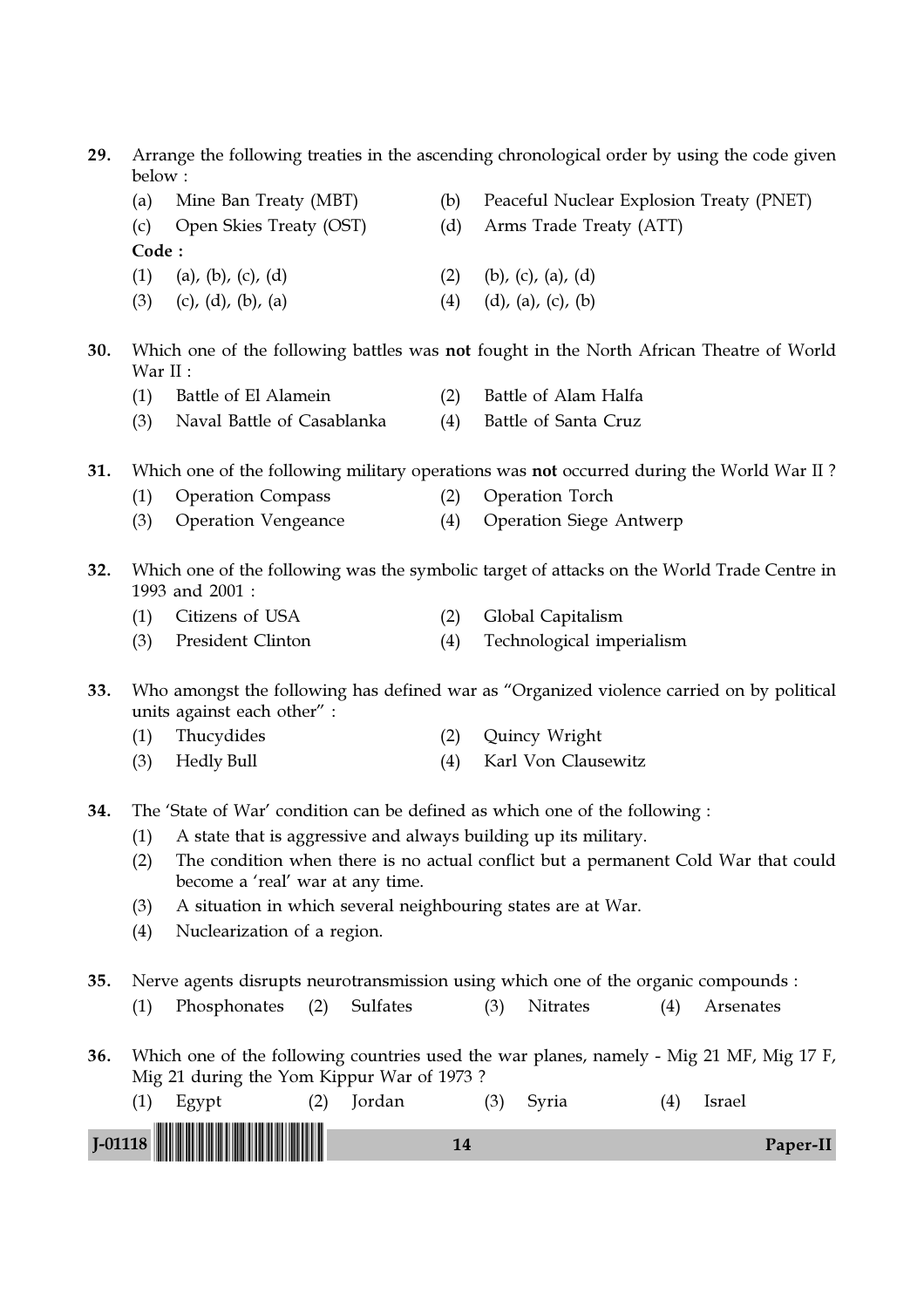नीचे दिए गए कूट का उपयोग करते हुए निम्नलिखित संधियों को आरोही कालक्रमानुसार व्यवस्थित करें : 29. माईन बैन संधि (एम.बी.टी.) पीसफुल न्यूक्लीयर एक्सप्लोजन संधि (पी.एन.ई.टी.)  $(a)$  $(b)$ ओपन स्काइस संधि (ओ.एस.टी.) आर्म्स टेड संधि (ए.टी.टी.)  $(c)$  $(d)$ कुट :  $(1)$ (b), (c), (a), (d) (a), (b), (c), (d)  $(2)$  $(3)$  $(c)$ ,  $(d)$ ,  $(b)$ ,  $(a)$  $(4)$  $(d)$ ,  $(a)$ ,  $(c)$ ,  $(b)$ निम्नलिखित में से कौन सा युद्ध विश्व युद्ध - II के उत्तरी अफ्रीकन थिएटर में **नहीं** लड़ा गया था? 30.  $(1)$ एल एलामेन युद्ध  $(2)$ आलम हल्फा युद्ध कासाब्लांका का नौसेना युद्ध  $(3)$  $(4)$ सांता क्रूज का युद्ध निम्नलिखित में से कौन सा सैन्य संक्रिया विश्व युद्ध-II के दौरान **नहीं** हुयी थी : 31.  $(1)$ आप्रेशन कम्पास  $(2)$ आप्रेशन टॉर्च आप्रेशन वेनजेन्स आप्रेशन सीज़ एन्टर्रेप  $(3)$  $(4)$ निम्नलिखित में से कौन सा 1993 और 2001 में विश्व व्यापार केन्द्र पर हुआ प्रतीकात्मक हमला है: 32. संयक्त राज्य अमेरिका के नागरिक  $(2)$ वैश्विक पंजीवाद  $(1)$ प्रेसीडेन्ट क्लिन्टन प्रौद्योगिकीय साम्राज्यवाद  $(3)$  $(4)$ निम्नलिखित में से किसने युद्ध को ''राजनैतिक इकाइयों द्वारा एक दूसरे के विरुद्ध की गई संगठित हिंसा'' के रूप में 33. परिभाषित किया है ?  $(1)$ थूसेडाईड्स  $(2)$ क्वीनसी राईट हेडली बुल कार्ल वॉन क्लाज़विज  $(3)$  $(4)$ 'युद्ध की स्थिति' को निम्नलिखित में से किस रूप में परिभाषित कर सकते हैं : 34. एक ऐसी स्थिति जो आक्रामक है और सदैव अपनी सेना तैयार कर लेती है।  $(1)$ स्थिति जब वास्तविक विवाद नहीं होता अपितु एक स्थायी शीत युद्ध चलता रहता है जो किसी भी समय  $(2)$ वास्तविक युद्ध में बदल सकता है। स्थिति जिसमें कई अथवा पड़ोसी देश युद्ध करते हैं।  $(3)$ किसी क्षेत्र की तटस्थता।  $(4)$ स्नायु एजेन्ट किस जैव मिश्रण का उपयोग करके तंत्रिका स्थानांतरण को खंडित करता है: 35. फोस्फोनेटस (2) सल्फेटस (3) नाइट्रेट्स (4) आरसीनेटस  $(1)$ सन् 1973 के योम किपुर युद्ध के दौरान निम्नलिखित में से किस देश ने मिग 21 एमएफ, मिग 17 एफ, मिग 21 योद्धक 36. विमानों का प्रयोग किया था? मिस्र सीरिया  $(1)$ जोर्डन  $(3)$  $(2)$ (4) इजरायल  $J-01118$ 15 Paper-II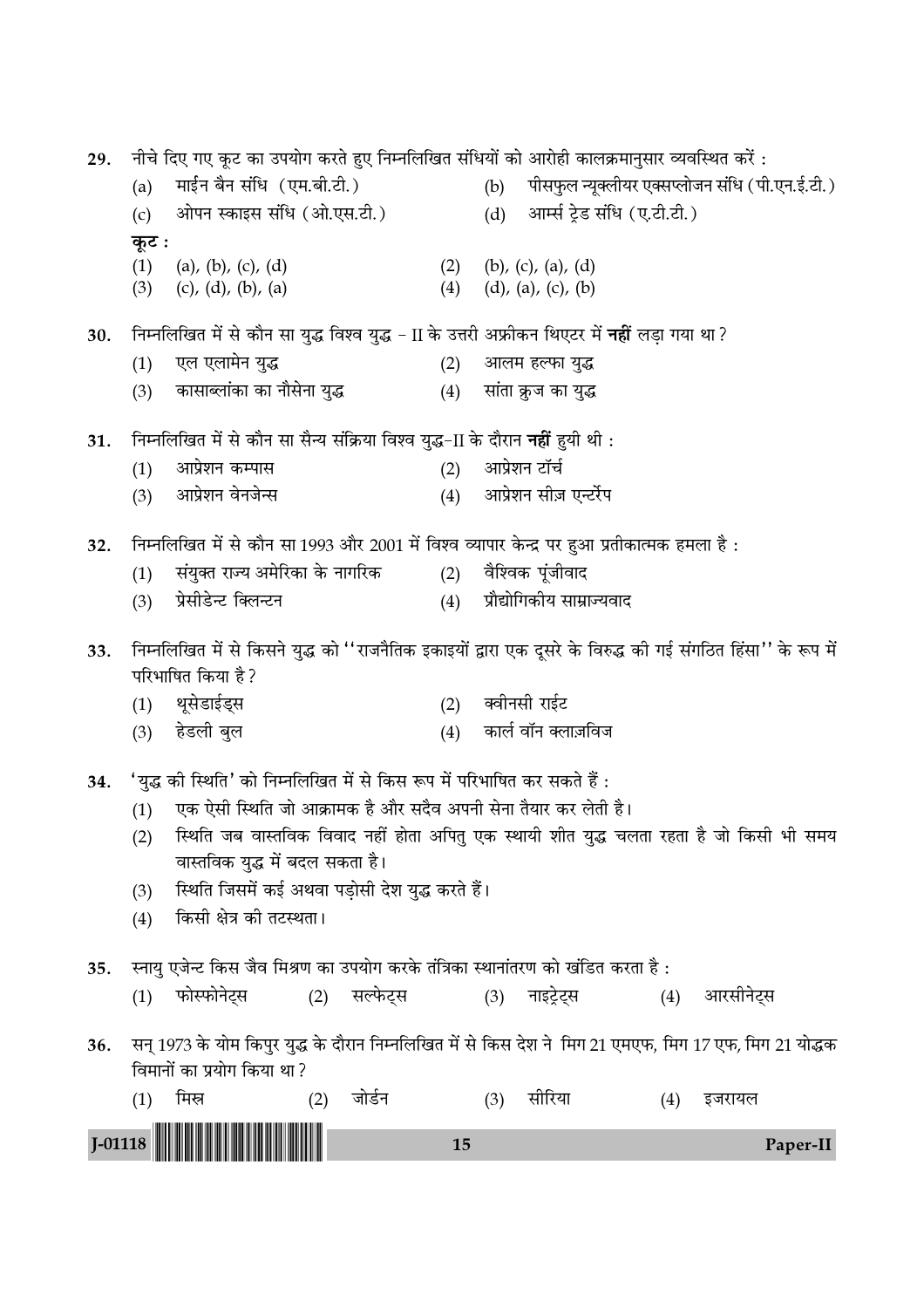- 37. Who amongst the following said, "We have spoken in one voice against Terrorism. Those who can understand will understand ....... . Those who indulge in Terrorism must be punished. That is the message resonating here today".
	- (1) Sheikh Hasina (2) Narendra Modi
		-
	- (3) Donald Trumph (4) Henry Kissinger
- 38. Identify the correct code for Assertion (A) and Reason (R) on the basis of the code given below :

Assertion (A) : The fall in oil prices severely effect the revenues of the Middle-East oil producing countries.

**Reason**  $(R)$ **:** It is because of disequilibrium existing in the demand-supply equation. Code :

- (1) Both  $(A)$  and  $(R)$  are correct.
- (2) Both  $(A)$  and  $(R)$  are not correct.
- (3) (A) is correct, but  $(R)$  is not correct.
- (4) (A) is not correct, but  $(R)$  is correct.
- 39. 'Red Wagon' refers to which one of the following ?
	- (1) It is a classified unmanned aerial vehicle started in USA after 1960.
	- (2) It was a unmanned vehicle which could launch multiple rockets simultaneously.
	- (3) It was a unmanned projectory launch vehicle from where missiles could be launched.
	- (4) It was a unmanned launch vehicle from where satellites for observation could be launched.

40. The introduction of Buddhism into Japan and of Christianity into Africa are examples of which one of the following :

- (1) Modernization (2) Ethnic conflict
- (3) Cultural diffusion (4) Isolation

41. The Kaladan transport project of India is related to which one of the following country : (1) Sri Lanka (2) Nepal (3) Pakistan (4) Myanmar

42. India has Kalapani and Susta territorial disputes with which one of the following countries :

(1) Bangladesh (2) Nepal (3) Myanmar (4) Sri Lanka

- 43. The Old Suez Canal was opened on : (1) 17th November, 1869 (2) 21st November, 1869 (3)  $19^{th}$  November, 1869 (4)  $23^{rd}$  November, 1869
- 44. Pakistan will deploy its troops in which one of the following country ?



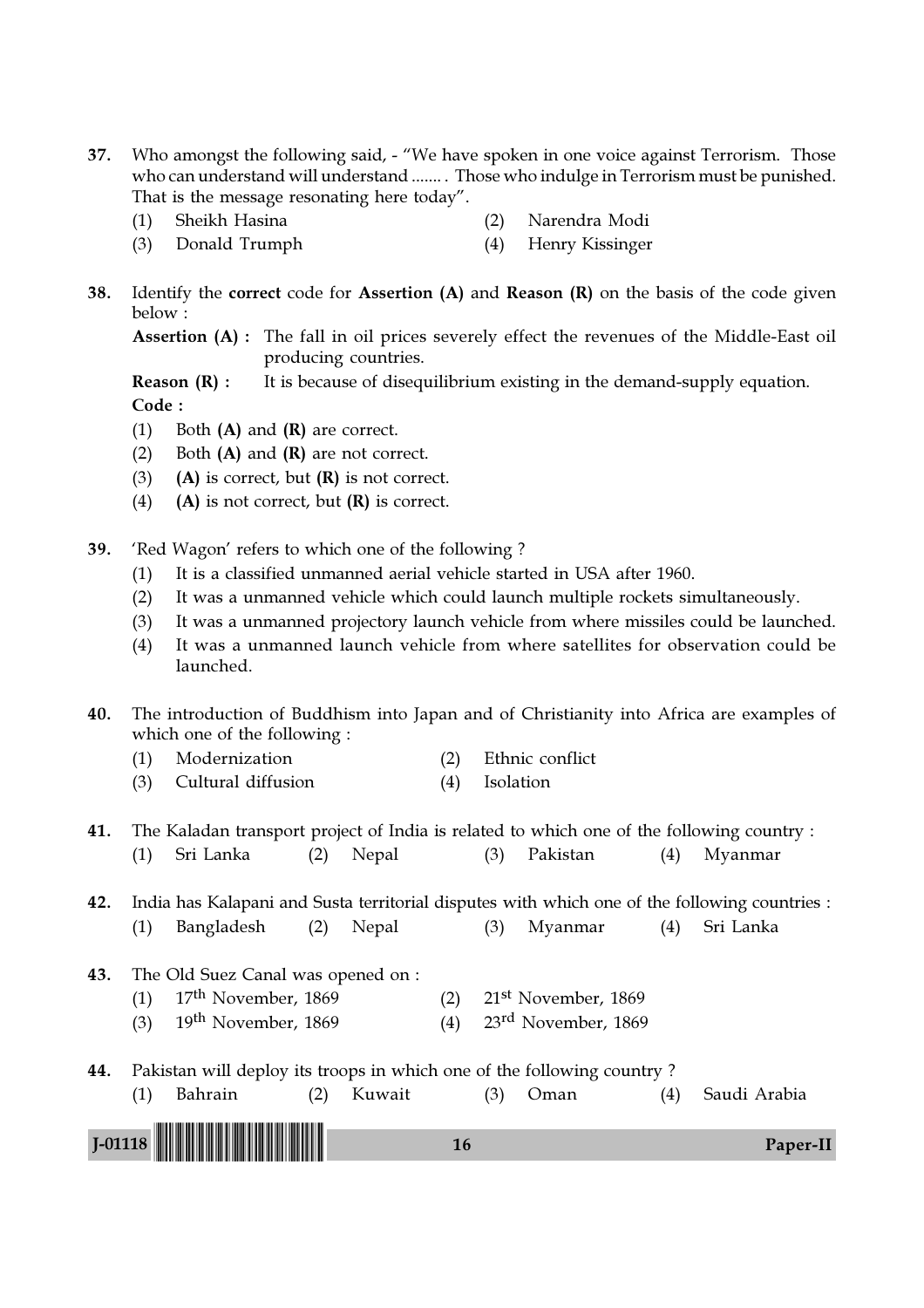| 37. | रहा है।''                                                                                                                                                                                                                                                                                                                                                                               |                                                                                                             |  |                   |     |          |                                       |     | निम्नलिखित में से किसने कहा था, ''हमने आतंकवाद के विरुद्ध एक स्वर में आवाज उठाया है। जो समझ सकते हैं, वे<br>समझेंगे  वे जो आतंकवादी गतिविधियों में लिप्त हैं, उन्हें अवश्य दंडित किया जाना चाहिए । यही संदेश आज यहां गूंज |  |
|-----|-----------------------------------------------------------------------------------------------------------------------------------------------------------------------------------------------------------------------------------------------------------------------------------------------------------------------------------------------------------------------------------------|-------------------------------------------------------------------------------------------------------------|--|-------------------|-----|----------|---------------------------------------|-----|---------------------------------------------------------------------------------------------------------------------------------------------------------------------------------------------------------------------------|--|
|     | (1)                                                                                                                                                                                                                                                                                                                                                                                     | शेख हसीना                                                                                                   |  | (2) नरेन्द्र मोदी |     | (3)      | डोनाल्ड ट्रम्प                        | (4) | हेनरी किसिंजर                                                                                                                                                                                                             |  |
| 38. |                                                                                                                                                                                                                                                                                                                                                                                         | नीचे दिए गए कूट के आधार पर दिए गए <b>अभिकथन (A)</b> और <b>तर्क (R)</b> में से <b>सही</b> कूट चुनिए :<br>है। |  |                   |     |          |                                       |     | अभिकथन (A) : तेल की कीमतें गिरने से मध्यपूर्व के तेल उत्पादक देशों का राजस्व बहुत अधिक दुष्प्रभावित होता                                                                                                                  |  |
|     | मांग–आपूर्ति समीकरण में विद्यमान असाम्यता के कारण ऐसा है।<br>तर्क $(R)$ :<br>कूट :                                                                                                                                                                                                                                                                                                      |                                                                                                             |  |                   |     |          |                                       |     |                                                                                                                                                                                                                           |  |
|     | (1)                                                                                                                                                                                                                                                                                                                                                                                     | (A) और (R) दोनों सही हैं।                                                                                   |  |                   |     |          |                                       |     |                                                                                                                                                                                                                           |  |
|     | (2)                                                                                                                                                                                                                                                                                                                                                                                     | (A) और (R) दोनों सही नहीं हैं।                                                                              |  |                   |     |          |                                       |     |                                                                                                                                                                                                                           |  |
|     | (3)                                                                                                                                                                                                                                                                                                                                                                                     | (A) सही है किन्तु (R) गलत है।                                                                               |  |                   |     |          |                                       |     |                                                                                                                                                                                                                           |  |
|     | (4)                                                                                                                                                                                                                                                                                                                                                                                     | (A) गलत है किन्तु (R) सही है।                                                                               |  |                   |     |          |                                       |     |                                                                                                                                                                                                                           |  |
| 39. | 'रेड वैगन' निम्नलिखित में से किससे संबंधित है?<br>यह श्रेण्य मानवरहित वायवीय यान है जिसका 1960 के बाद सं.रा.अमेरिका में प्रयोग शुरू किया गया।<br>(1)<br>यह मानवरहित यान था जो एक साथ कई रॉकेट छोड़ सकता था।<br>(2)<br>यह मानवरहित प्रक्षेपी यान था जहां से मिसाइल छोड़े जा सकते थे।<br>(3)<br>यह मानवरहित छोड़ा जानेवाला यान था जहां से प्रेक्षण के लिए उपग्रह छोड़े जा सकते थे।<br>(4) |                                                                                                             |  |                   |     |          |                                       |     |                                                                                                                                                                                                                           |  |
| 40. |                                                                                                                                                                                                                                                                                                                                                                                         | जापान में बौद्धधर्म और अफ्रीका में इसाईधर्म का सूत्रपात निम्नलिखित में से किसके उदाहरण है :                 |  |                   |     |          |                                       |     |                                                                                                                                                                                                                           |  |
|     | (1)                                                                                                                                                                                                                                                                                                                                                                                     | आधुनिकीकरण                                                                                                  |  |                   | (2) |          | नृजातीय संघर्ष                        |     |                                                                                                                                                                                                                           |  |
|     | (3)                                                                                                                                                                                                                                                                                                                                                                                     | सांस्कृतिक फैलाव                                                                                            |  |                   | (4) | पृथक्करण |                                       |     |                                                                                                                                                                                                                           |  |
| 41. |                                                                                                                                                                                                                                                                                                                                                                                         | भारत की कालादान परिवहन परियोजना निम्नलिखित में से किस देश से संबंधित है :                                   |  |                   |     |          |                                       |     |                                                                                                                                                                                                                           |  |
|     |                                                                                                                                                                                                                                                                                                                                                                                         | (1) श्रीलंका                                                                                                |  |                   |     |          | (2) नेपाल       (3) पाकिस्तान     (4) |     | म्यांमार                                                                                                                                                                                                                  |  |
| 42. |                                                                                                                                                                                                                                                                                                                                                                                         | निम्नलिखित में से किस देश के साथ भारत का कालापानी और सुस्ता प्रादेशिक विवाद है:                             |  |                   |     |          |                                       |     |                                                                                                                                                                                                                           |  |
|     | (1)                                                                                                                                                                                                                                                                                                                                                                                     | बंगलादेश                                                                                                    |  | (2) नेपाल         |     | (3)      | म्यांमार                              | (4) | श्रीलंका                                                                                                                                                                                                                  |  |
| 43. |                                                                                                                                                                                                                                                                                                                                                                                         | ओल्ड स्वेज नहर कब चालू हुई थी ?                                                                             |  |                   |     |          |                                       |     |                                                                                                                                                                                                                           |  |
|     | (1)                                                                                                                                                                                                                                                                                                                                                                                     | 17 नवम्बर, 1869                                                                                             |  |                   | (2) |          | 21 नवम्बर, 1869                       |     |                                                                                                                                                                                                                           |  |
|     | (3)                                                                                                                                                                                                                                                                                                                                                                                     | 19 नवम्बर, 1869                                                                                             |  |                   | (4) |          | 23 नवम्बर, 1869                       |     |                                                                                                                                                                                                                           |  |
| 44. |                                                                                                                                                                                                                                                                                                                                                                                         | पाकिस्तान निम्नलिखित में से किस देश में अपने सैन्य दलों की तैनाती करेगा ?                                   |  |                   |     |          |                                       |     |                                                                                                                                                                                                                           |  |
|     | (1)                                                                                                                                                                                                                                                                                                                                                                                     | बहरीन                                                                                                       |  | (2) कुवैत         |     | (3)      | ओमान                                  | (4) | साउदी अरब                                                                                                                                                                                                                 |  |
|     | $J-01118$<br>Paper-II<br>17                                                                                                                                                                                                                                                                                                                                                             |                                                                                                             |  |                   |     |          |                                       |     |                                                                                                                                                                                                                           |  |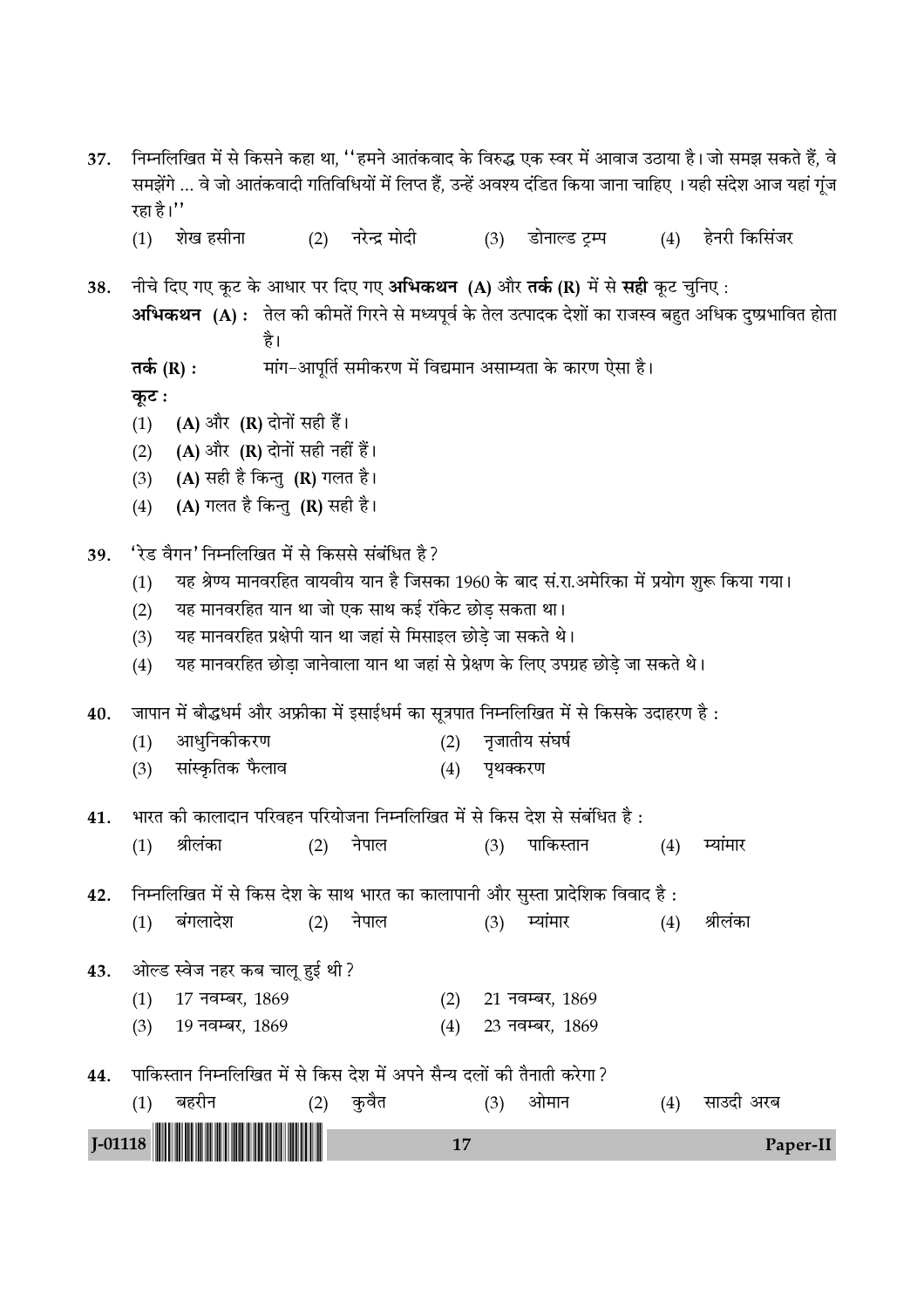45. The 'Garland Highway' is situated in which one of the following countries :

(1) Iraq (2) S. Arabia (3) Afghanistan (4) China

46. Which one of the following crimes would come under the leading of 'Organised Crime' ?

- (1) Industrial strike (2) Students violence
- (3) Money Laundering (4) Public Unrest
- 47. Match the following Border lines in List I given below with their respective countries in List - II by choosing correct code given below :

|                        |       |       |                                           |                | $List - II$ |
|------------------------|-------|-------|-------------------------------------------|----------------|-------------|
|                        |       |       |                                           |                | (Countries) |
|                        |       |       |                                           | (i)            | France      |
|                        |       |       | (ii)                                      | India-China    |             |
| Majinot line           |       |       |                                           |                | Israel      |
| Line of Actual Control |       |       |                                           | (iv)           | Afghanistan |
| Code:                  |       |       |                                           |                |             |
| (a)                    | (b)   | (c)   | (d)                                       |                |             |
| (iii)                  | (iv)  | (i)   | (ii)                                      |                |             |
| (i)                    | (iii) | (ii)  | (iv)                                      |                |             |
| (iv)                   | (ii)  | (iii) | (i)                                       |                |             |
| (i)                    | (i)   | (iv)  | (111)                                     |                |             |
|                        |       |       | $List - I$<br>Bar Lev line<br>Durand line | (Border lines) | (iii)       |

48. Who amongst the following discovered 'Acid Rain', causing environmental pollution :

- (1) J.C. Base (2) F. Herbert Bornmann
- (3) David King (4) Gene E. Likens
- 49. With reference to India-China relations, who amongst the following persons said that "It is true that we have a border dispute with China. But in the last 40 years, not a single bullet has been fired because of border dispute".
	- (1) Sushma Swaraj (2) Narendra Modi (3) K.M. Pannikar (4) B.C. Joshi
- 50. Identify the correct code for Assertion (A) and Reason (R) on the basis of the code given below :

Assertion (A) : The aim of China's growing military, technological and economic power is to acquire supremacy in the region.

**Reason (R) :** China's intention is to politically dominate the countries of South Asia. Code :

- (1) Both  $(A)$  and  $(R)$  are not correct.
- (2) Both  $(A)$  and  $(R)$  are correct and  $(R)$  is the logical explanation of  $(A)$ .
- (3) (A) is correct, but  $(R)$  is not correct.
- (4) (A) is not correct, but  $(R)$  is correct.

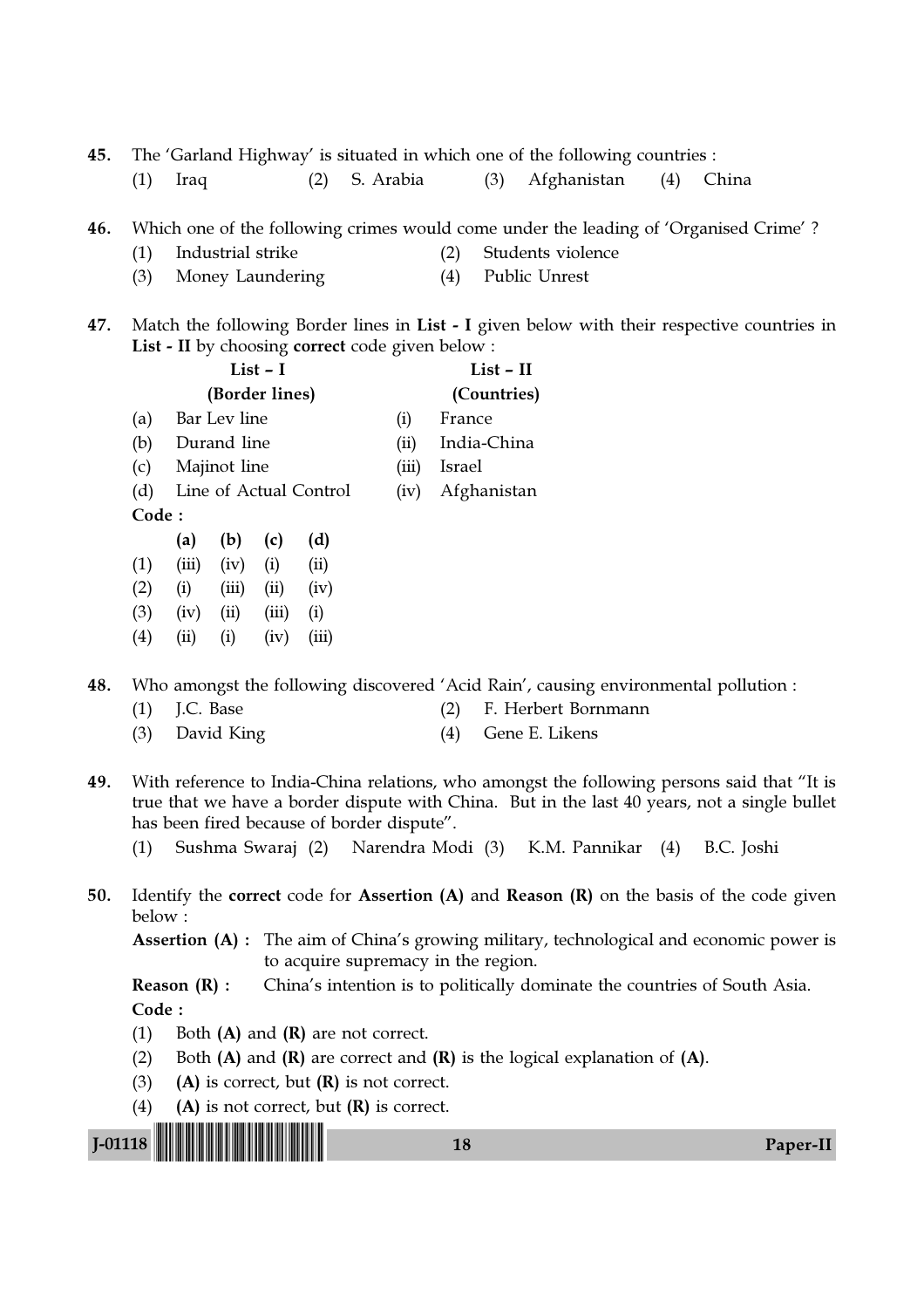'गॉरलैण्ड हाईवे' निम्नलिखित में से किस देश के साथ जुड़ा है: 45. (3) अफगानिस्तान  $(4)$  चीन (2) साउदी अरब  $(1)$  इराक 'संगठित अपराध' की श्रेणी में निम्नलिखित में से कौन सा अपराध आएगा ? 46. औद्योगिक हड़ताल छात्र हिंसा  $(1)$  $(2)$ धन शोधन (मनी लौंडरिंग)  $(3)$  $(4)$  जन विद्रोह नीचे दिए गए **सही** कूट का चयन करते हुए **सूची - I** में दी गई निम्नलिखित सीमा रेखाओं का मिलान **सूची - II** में दिए 47. गए संबंधित देशों के साथ करें : सूची - I सूची - II (सीमा रेखाएं) ( देश) बारलेव लाईन फ्रांस  $(i)$  $(a)$  $(b)$ डूरंड लाईन (ii) भारत-चीन मजिनोट लाईन  $(c)$ (iii) इस्राइल वास्तविक नियंत्रण रेखा (iv) अफगानिस्तान  $(d)$ कुट:  $(d)$  $(a)$   $(b)$  $(c)$  $(1)$  $(iii)$   $(iv)$   $(i)$  $(ii)$  $(2)$  $(i)$  $(iii)$   $(ii)$  $(iv)$  $(3)$  $(iv)$   $(ii)$  $(iii)$  $(i)$  $(4)$  $(ii)$  $(i)$  $(iv)$  $(iii)$ निम्नलिखित में से किसने पर्यावरणीय प्रदूषण करने वाली ''अम्ल वर्षा'' की खोज की: 48. (2) एफ. हर्बर्ट बोर्नमैन जे.सी. बोस  $(1)$ डेविड किंग जेन ई. लाइकिन्स  $(3)$  $(4)$ भारत-चीन संबंधों के संदर्भ में निम्नलिखित में से किसने कहा है कि ''यह सच है कि चीन के साथ हमारा सीमा विवाद 49. है परंत विगत 40 वर्षों में सीमा विवाद के कारण एक भी गोली नहीं चलायी गई है''। (1) सुषमा स्वराज  $(2)$ नरेन्द्र मोदी  $(3)$ के.एम. पानिकर (4) बी.सी. जोशी नीचे दिए गए **कूट** के आधार पर **अभिकथन (A)** और **तर्क (R)** के लिए **सही** कूट का चयन करें : 50. अभिकथन (A) : चीन की बढती सैन्य, प्रौद्योगिकीय तथा आर्थिक शक्ति का उद्देश्य क्षेत्र में सर्वश्रष्ठता प्राप्त करना है। चीन की मंशा दक्षिण एशिया के राष्ट्रों पर राजनैतिक प्रभुत्त्व स्थापित करना है। तर्क  $(R)$  : कूट: (A) और (R) दोनों सही नहीं हैं।  $(1)$ (A) और (R) दोनों सही हैं और (R); (A) का तार्किक स्पष्टीकरण है।  $(2)$ (A) सही है, परंतु (R) गलत है।  $(3)$ (A) गलत है, परंतु (R) सही है।  $(4)$  $J-01118$ 19 Paper-II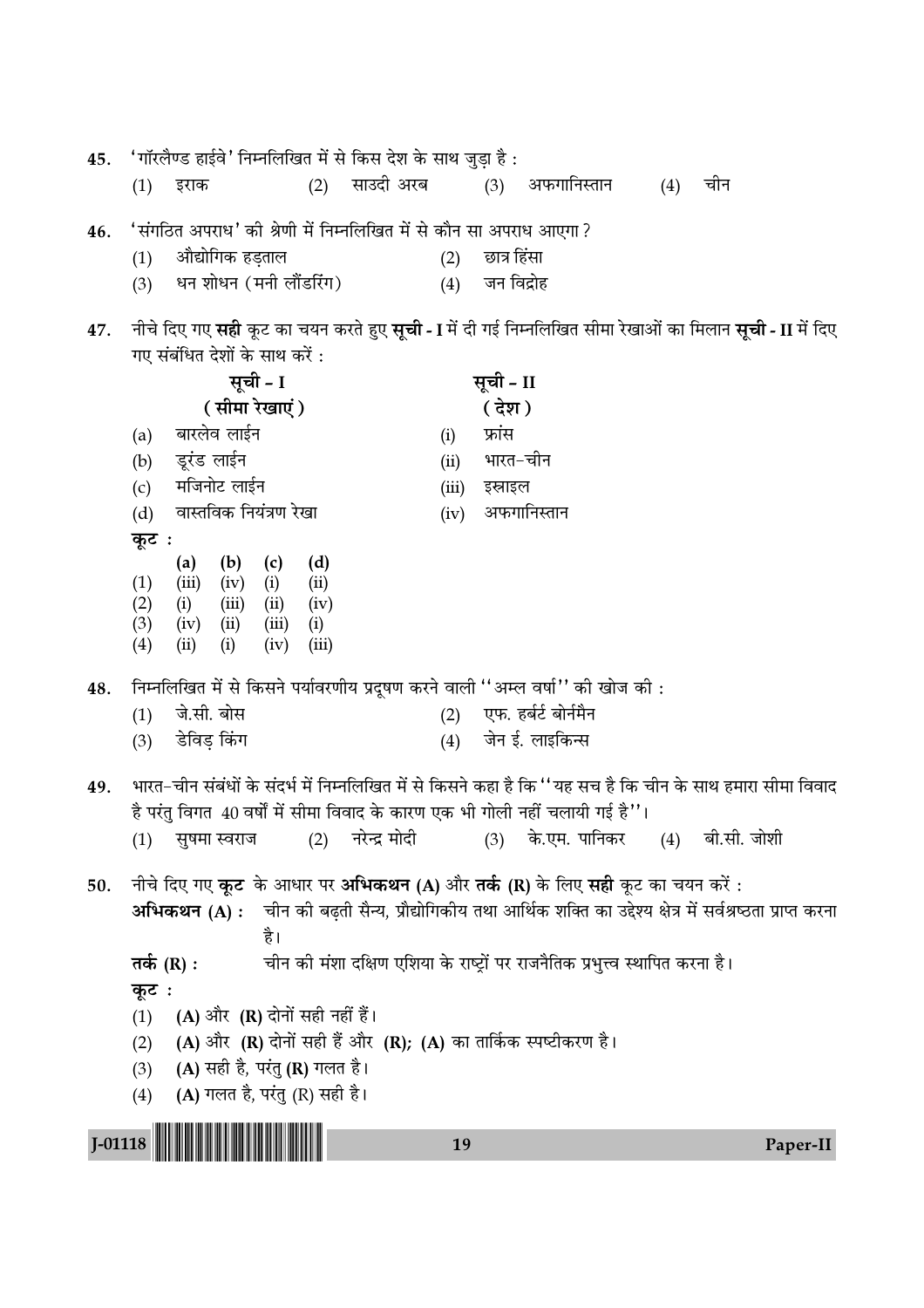51. Identify the correct code for the following Assertion (A) and Reason (R) :

Assertion (A) : The UN seems to have become a tool in the hands of great powers. **Reason (R) :** The Security Council has overshadowed the organs of the UN. Code :

- (1) (R) is not the appropriate explanation of  $(A)$ .
- (2) (A) is correct, but  $(R)$  is not correct.
- (3) (A) is not correct, but  $(R)$  is correct.
- (4) Both  $(A)$  and  $(R)$  are not correct.
- 52. Which one of the following is the best description of INS Astradharini ?
	- (1) Nuclear Powered Submarine
	- (2) Nuclear Powered Aircraft Carrier
	- (3) Amphibious Warfare Ship
	- (4) Torpedo Launch and Recovery Carrier
- 53. Confidence Building Measures in cyberspace are not feasible on account of which one of the following.
	- (1) Having dual nature of cyber tools and countries interest in preserving strategic ambiguity regarding their capabilities.
	- (2) Having clear definition of 'cyber military capabilities' and clear separation of military and civilian capabilities.
	- (3) Having concrete Cooperatives in case of cyber incidents of harmful nature.
	- (4) Having non-discriminatory legislative frameworks and respect for norms, rule of law and human rights.
- 54. Identify the correct code for the Assertion (A) and Reason (R) as given below :

Assertion (A) : The rapidly shifting global digital environment is raising concerns about the sustainability of the positive contribution that the Internet has made towards economic and human development.

**Reason (R) :** The reliance on Information and Communication Technology (ICT) platforms for delivery of government, financial and public services makes their users vulnerable to cyber attacks by organised criminal groups or foreign governments.

- (1) Both (A) and (R) are not correct, nor  $(R)$  is a comprehensive explanation of (A).
- (2) Both  $(A)$  and  $(R)$  are correct, but  $(R)$  is not a comprehensive explanation of  $(A)$ .
- (3) (A) is correct, but  $(R)$  is not correct.
- (4) (A) is not correct, but  $(R)$  is correct.

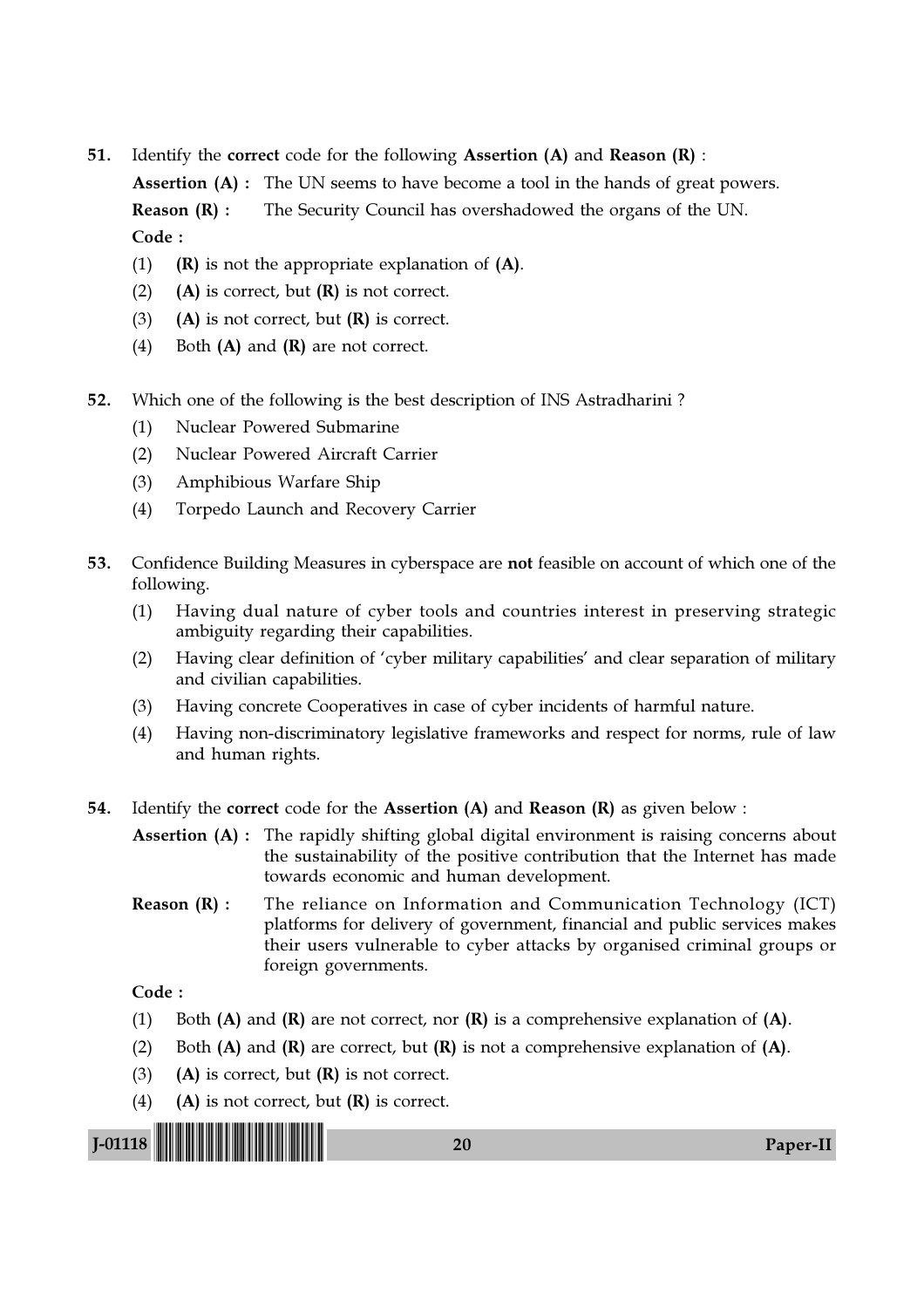ीनम्नलिखित **अभिकथन (A)** तथा **तर्क (R)** के लिए **सही** कूट का चयन करें : 51.

अभिकथन (A) : ऐसा प्रतीत होता है कि संयुक्त राष्ट्र शक्तिशाली राष्ट्रों के हाथों में एक साधन बन कर रह गया है। सुरक्षा परिषद ने संयुक्त राष्ट्र के अंगों को निष्प्रभ कर दिया है। तर्क (R) :

कूट:

- (R); (A) का सही स्पष्टीकरण नहीं है।  $(1)$
- (A) सही है, परंतु (R) सही नहीं है।  $(2)$
- (A) सही नहीं है, परंतु (R) सही है।  $(3)$
- (A) और (R) दोनों सही नहीं है।  $(4)$
- आइ.एन.एस. अस्त्रधारिणी की सर्वश्रेष्ठ परिभाषा निम्नलिखित में से कौन सी है: 52.
	- नाभिकीय शक्तिबद्ध पनडुब्बी  $(1)$
	- नाभिकीय शक्तिबद्ध वायुयान  $(2)$
	- जलस्थलीय युद्ध पोत  $(3)$
	- टॉरपीडो प्रक्षेपित और पन:प्राप्ति यान  $(4)$
- साईबरस्पेस में आत्मविश्वास निर्माण उपाय निम्नलिखित में से किस कारण से व्यवहार्य **नहीं** है : 53.
	- राष्ट्रों की क्षमताओं के संबंध में रणनीतिक दुरूहता को संरक्षित रखने में साईबर साधनों की प्रकृति तथा राष्ट्रों के  $(1)$ हित के होने के कारण
	- 'साईबर सैन्य क्षमताओं' की स्पष्ट परिभाषा तथा सैन्य और नागरिक क्षमताओं के स्पष्ट रूप से पृथक होने के  $(2)$ कारण
	- नुकसानदेह प्रकृति की साईबर घटना के मामले में ठोस सहयोग होने के कारण  $(3)$
	- गैर विभेदकारी विधायी रूपरेखा तथा मानकों, विधि के शासन तथा मानवाधिकारों के प्रति सम्मान होने के कारण  $(4)$
- नीचे दिए गए **अभिकथन (A)** और **तर्क (R)** के लिए **सही** कूट की पहचान करें : 54.
	- तेजी से परिवर्तित होता वैश्विक डिजिटल परिवेश उस सकारात्मक योगदान की संपोषणीयता के अभिकथन (A) : बारे में चिंता को व्यक्त कर रहा है जिसमें इंटरनेट को आर्थिक और मानव विकास का कारक माना गया है।
	- शासन, वित्त तथा जन सेवाओं की सुपुर्दगी के लिए सूचना और संप्रेषण प्रौद्योगिकी (आई.सी.टी.) तर्क  $(R)$  : पर निर्भरता उसके प्रयोक्ताओं को संगठित आपराधिक समूहों या विदेशी सरकारों द्वारा साईबर आक्रमण के प्रति सुभेद्य बनाता है।

कुट :

- (A) और (R) दोनों सही नहीं है तथा (R); (A) की सही व्याख्या है।  $(1)$
- (A) और (R) दोनों सही हैं, परंतु (R); (A) की सही व्याख्या नहीं है।  $(2)$
- (A) सही है, परंतु (R) गलत है।  $(3)$
- (A) गलत है, परंतु (R) सही है।  $(4)$



Paper-II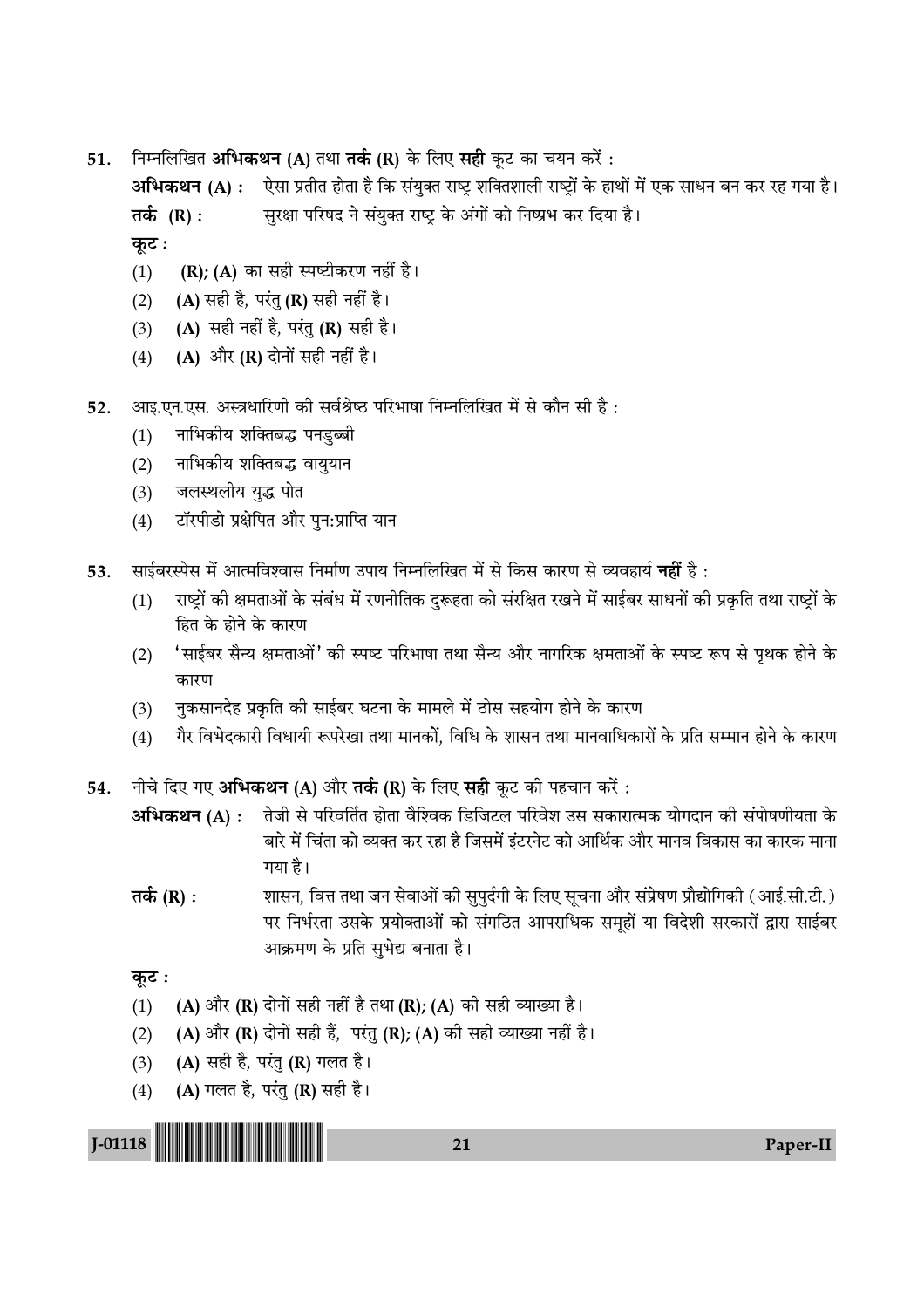- 55. Which amongst the following schools of thought within the philosophy of the "Revolution in Military Affairs" is most widely accepted in the United States :
	- (1) "System of systems", integrating all military forces and command.
	- (2) "Dominant battlespace dominance" by having a complete global surveillance system.
	- (3) "Global reach, global power", identifying any target on earth in real-time, and deploying weapon systems that can destroy the target.
	- (4) "Vulnerability", coupled with the acceptance of a greater degree of complexity and dependence on technological systems.
- 56. Which one of the following factors doesn't characterize the current concept of "Revolution in Military Affairs" ?
	- (1) Integration of military, doctrinal and technological elements into new military structures and tactics.
	- (2) Transformation of military into smaller and more lethal forces.
	- (3) Structural changes in the operational environment of the international system and high investment in R & D and military expenditure.
	- (4) Successive priorities to bring about required changes.
- 57. Identify the correct code for the Assertion  $(A)$  and Reason  $(R)$  as given below :

Assertion (A) : If it is was to ensure a peaceful external environment to concentrate on using the supportive international economic milieu for India's rapid growth and fundamental transformation, the United States would be critical to the endeavour.

**Reason**  $(R)$ **:** In each case the United States could be either spoiler or enabler for India to attain its goals.

- (1) Both  $(A)$  and  $(R)$  are not correct.
- (2) Both  $(A)$  and  $(R)$  are correct.
- (3) (A) is correct, but  $(R)$  is not correct.
- (4) (A) is not correct, but  $(R)$  is correct.
- 58. The Headquarters of the International Atomic Energy Agency is located in which one of the following cities :
	- (1) Vienna (2) Paris (3) Washington (4) Geneva
- 59. Which one of the following is Forum for G-77 Summit :
	- (1) North-South Cooperation (2) South-South Cooperation
	- (3) East-West Cooperation (4) North-North Cooperation

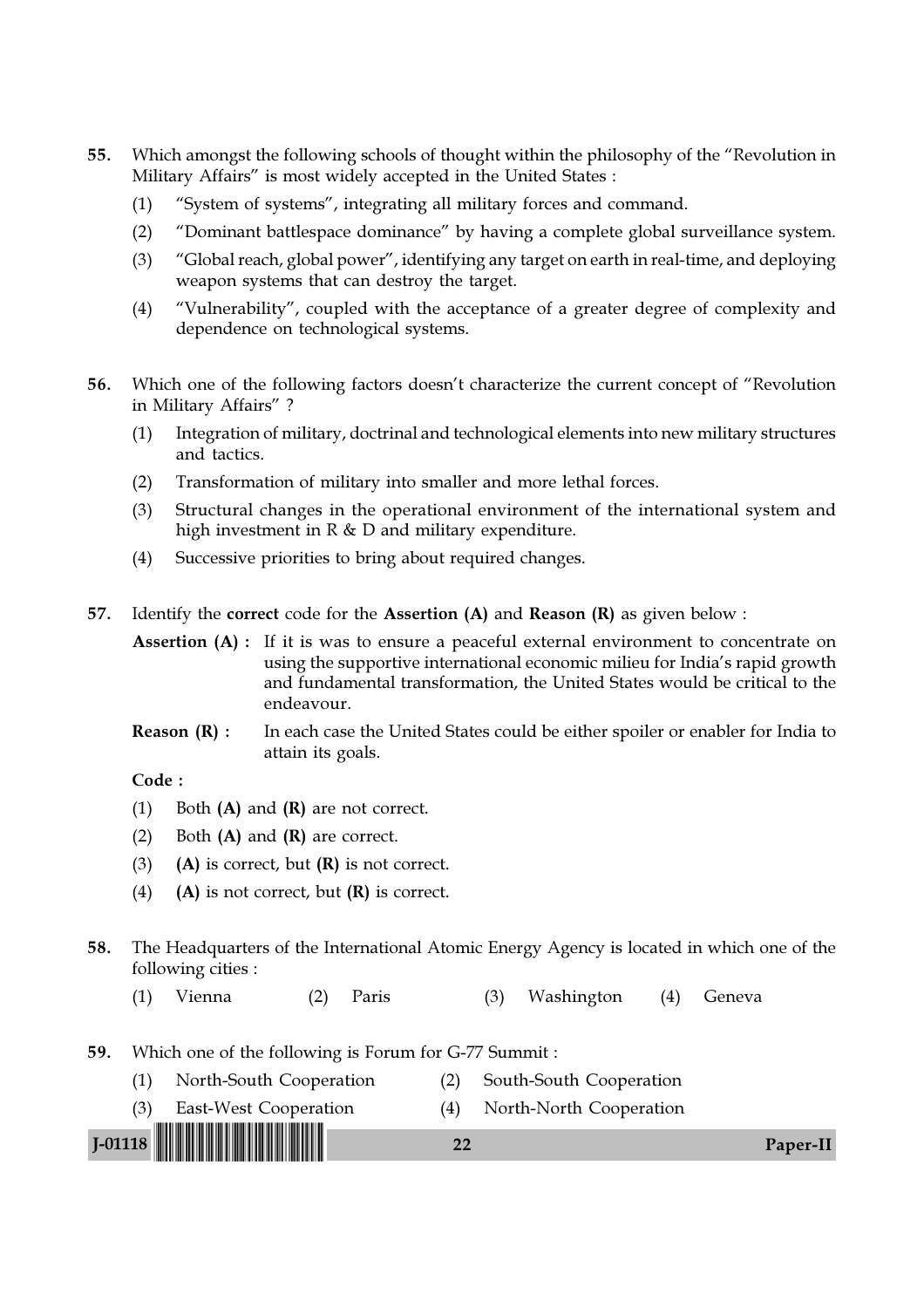- संयुक्त राष्ट्र में ''सैन्य मामलों में क्रांति'' के दर्शनशास्त्र में निम्नलिखित में से किस विचारधारा को व्यापक रूप से 55. स्वीकार किया गया है :
	- सभी सैन्य बलों और कमानों का एकीकरण करके ''सिस्टम ऑफ सिस्टम्स''  $(1)$
	- पूर्ण वैश्विक निगरानी प्रणाली स्थापित करके "डोमिनेन्ट बैटलस्पेस डोमिनेन्स"  $(2)$
	- रियल टाईम में पृथ्वी पर किसी लक्ष्य की पहचान करना तथा ऐसी हथियार प्रणाली नियोजित करना जो उसे नष्ट  $(3)$ कर सके ''ग्लोबल रीच, ग्लोबल पावर''
	- जटिलता तथा प्रौद्योगिकीय प्रणालियों पर निर्भरता के बृहतर डिग्री की स्वीकार्यता के साथ जुड़ी ''सुभेद्यता''  $(4)$

निम्नलिखित में से कौन सा घटक ''सैन्य मामलों में क्रांति'' की वर्तमान अवधारणा की विशेषता नहीं बताता है : 56.

- नई सैन्य संरचनाओं तथा युद्ध कौशलों में सैन्य रणनीति संबंधी तथा प्रौद्योगिकीय तत्त्वों का समाकलन करना  $(1)$
- सेना को छोटे और संघातक बलों में परिवर्तित करना  $(2)$
- अन्तर्राष्ट्रीय प्रणाली के प्रचालनात्मक पर्यावरण में संरचनात्मक परिवर्तन तथा अनुसंधान और विकास और सैन्य  $(3)$ खर्चों पर अधिक निवेश
- वांछित परिवर्तन लाने के लिए क्रमबद्ध प्राथमिकताएं  $(4)$
- नीचे दिए गए अभिकथन (A) और तर्क (R) के लिए सही कूट का चयन करें: 57.
	- अभिकथन (A): भारत की तीव्र वृद्धि तथा आधारभूत परिवर्तन के लिए सहयोगी अन्तर्राष्ट्रीय आर्थिक परिवेश का उपयोग करने पर ध्यान केन्द्रित करने हेतु एक शांतिपूर्ण बाह्य परिवेश सुनिश्चित करना था, संयुक्त राष्ट्र इस प्रयास में महत्वपूर्ण भूमिका निभाएगा।
	- हर स्थिति में संयुक्त राष्ट्र लक्ष्यों को प्राप्त करने में भारत के लिए या तो अवरोधक या फिर तर्क  $(R)$  : सहयोगी बन सकता है।

## कूट :

- (1) (A) और (R) दोनों सही नहीं हैं।
- (A) और (R) दोनों सही हैं।  $(2)$
- (A) सही है, परंतु (R) गलत है।  $(3)$
- $(4)$ (A) गलत है, परंतु (R) सही है।

अन्तर्राष्ट्रीय परमाणु ऊर्जा एजेन्सी का मुख्यालय निम्नलिखित में से किस स्थान पर है: 58.

 $(4)$  जिनेवा  $(1)$ वियना  $(2)$ पेरिस  $(3)$ वाशिंगटन

निम्नलिखित में से कौन सा जी-77 शिखर सम्मेलन का मंच है: 59.

- (1) उत्तर-दक्षिण सहयोग (2) दक्षिण-दक्षिण सहयोग
- (3) पूर्व-पश्चिम सहयोग (4) उत्तर-उत्तर सहयोग



23

Paper-II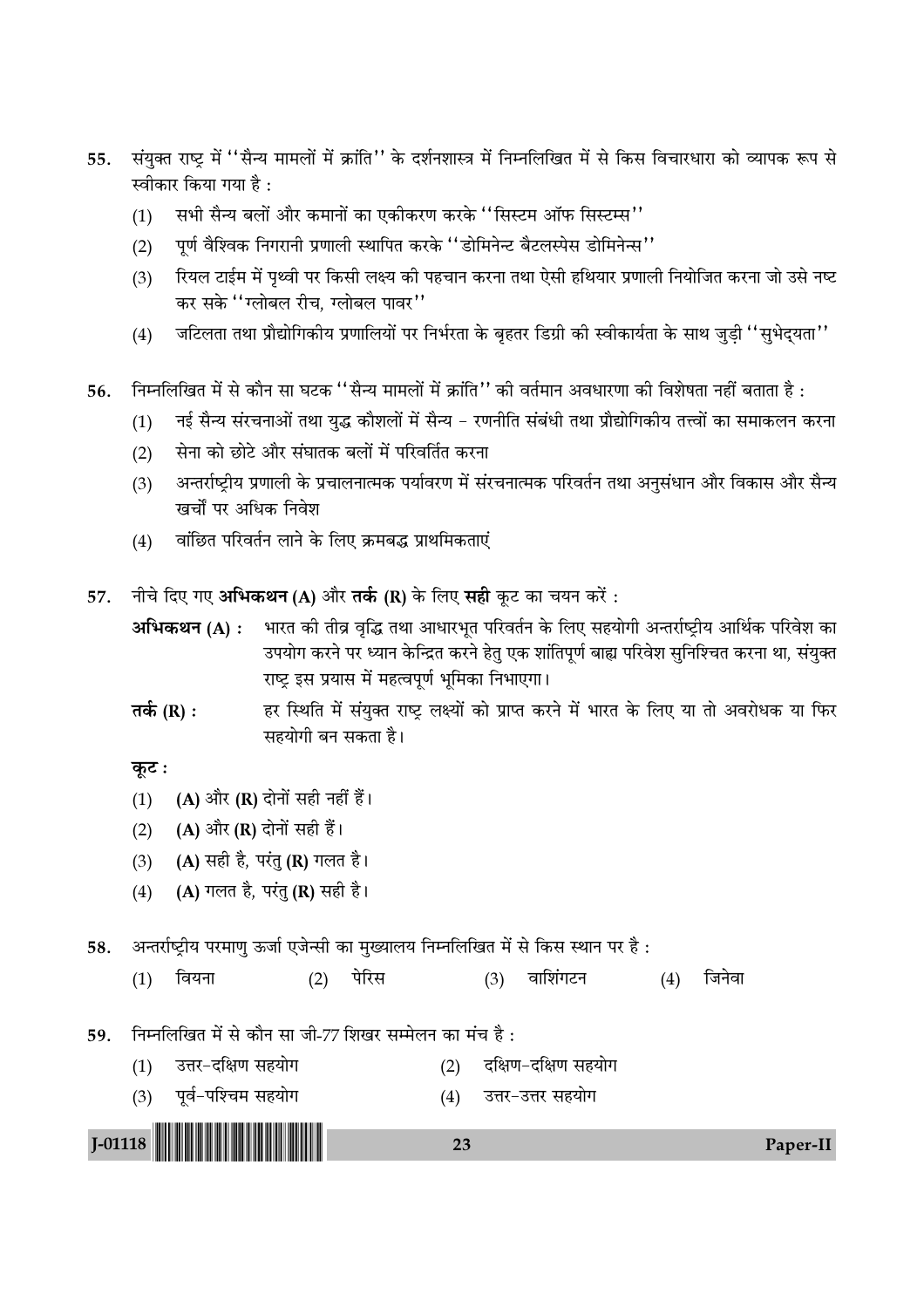- 60. Which one of the following institutions is known as 'Soft loan window' of the World Bank :
	- (1) Indian Development Forum
	- (2) International Monetary Fund
	- (3) International Finance Corporation
	- (4) International Development Agency

61. Identify the correct code for the Assertion  $(A)$  and Reason  $(R)$  for the code given below :

Assertion (A) : The defence resource management system known as Planning, Programming and Budgeting System (PPBS) is introduced by many developed countries.

**Reason (R) :** Strategy development and budgeting are treated as almost independent activities in many countries.

Code :

- (1) Both  $(A)$  and  $(R)$  are correct, but  $(R)$  is not the comprehensive explanation of  $(A)$ .
- (2) Both  $(A)$  and  $(R)$  are not correct.
- (3) (A) is not correct, but  $(R)$  is correct.
- (4) (A) is correct, but  $(R)$  is not correct.
- 62. Identify the correct code for the Assertion  $(A)$  and Reason  $(R)$  for the code given below :

Assertion (A) : Defence planning is a complex area that seeks to ensure that a defence system has the necessary forces, assets, facilities and capabilities of fulfil its tasks.

Reason (R) : Strategic planning usually provides broad strategic goals, describes risks and threats, declares policies and defines available resources and constraints.

- (1) Both (A) and (R) are correct.
- (2) Both  $(A)$  and  $(R)$  are not correct.
- (3) (A) is not correct, but  $(R)$  is correct.
- (4) (A) is correct, but  $(R)$  is not correct.
- 63. Which one of the following is associated with the term 'INDARC' :
	- (1) An indigenously developed radar system inducted into Indian Defence.
	- (2) India's Satellite to provide services to countries of Indian Ocean Rim.
	- (3) A Scientific establishment set up by India in Antarctic region.
	- (4) India's underwater observatory to scientifically study the Arctic region.
- 64. The term 'Fat Boy in Space' refers to which one of the following ?
- J-01118 !J-01118-PAPER-II! <sup>24</sup> Paper-II (1) Mangalayan (2) Cartostat (3) IRNSS (4) GSLV Mark - III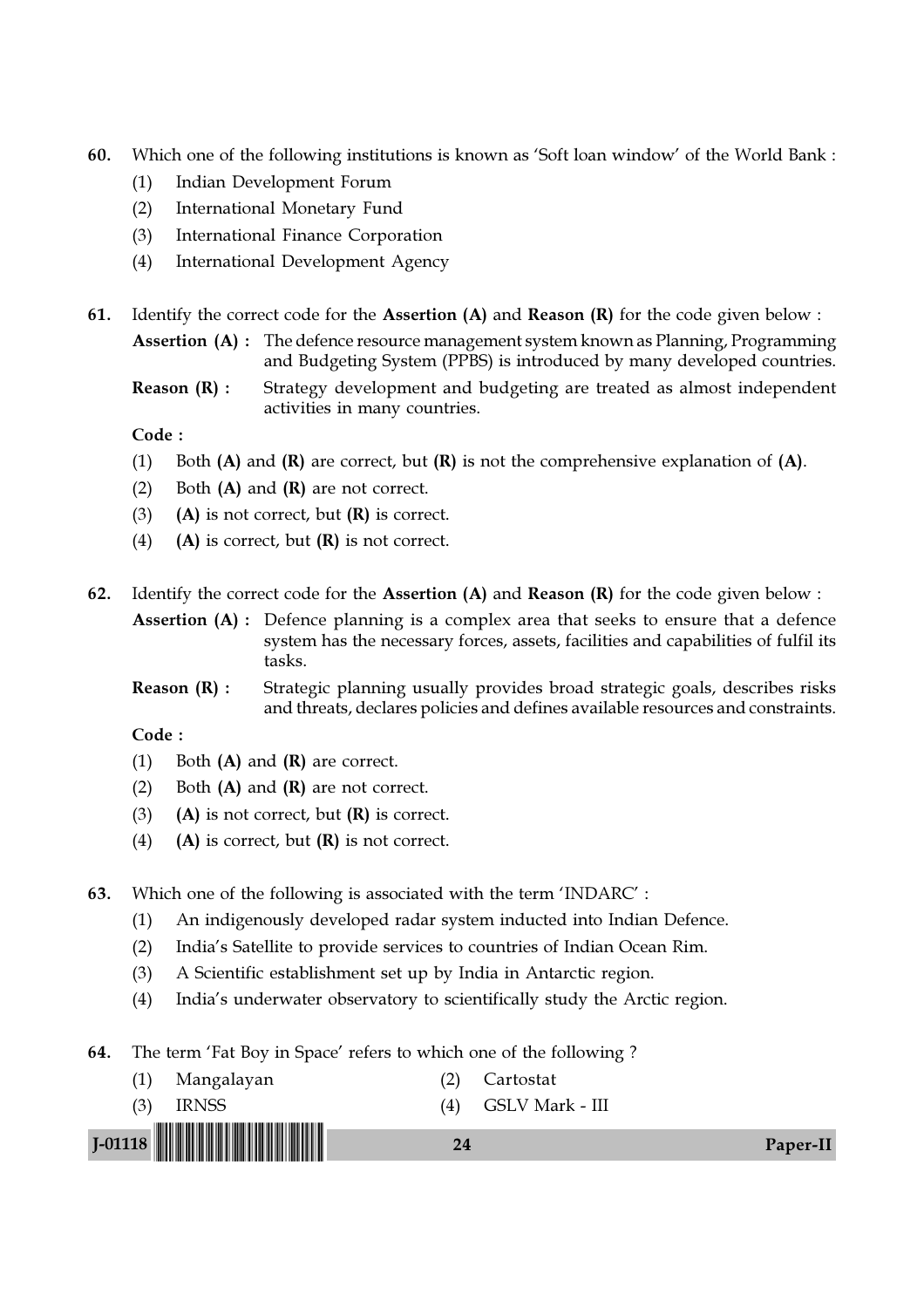- 60. निम्नलिखित में से किस संस्थान को विश्व बैंक की ''नरम ऋण विंडो'' के रूप में जाना जाता है :
	- $(1)$  भारतीय विकास मंच
	- (2) अन्तर्राष्ट्रीय मुद्रा कोष
	- (3) अन्तर्राष्ट्रीय वित्त निगम
	- (4) अन्तर्राष्ट्रीय विकास एजेन्सी
- 61. नीचे दिए गए कूट में से अभिकथन (A) तथा **तर्क (R)** के लिए सही कूट का चयन करें :

**अभिकथन (A) :** प्लानिंग, प्रोग्रामिंग और बजटिंग प्रणाली (पी.पी.बी.एस.) के रूप में विदित रक्षा संसाधन प्रबंधन प्रणाली कई विकसित राष्टों द्वारा प्रारंभ कर दी गई है।

**Ã∑¸§** (R) **—** ⁄UáÊŸËÁà Áfl∑§Ê' ÃÕÊ '¡Á≈¥Uª ∑§Ê ∑§ß¸ ⁄UÊC˛Ê¥ ◊¥ SflÃ¥òÊ ªÁÃÁflÁœÿʰ ◊ÊŸÊ ¡ÊÃÊ "Ò –

 $\Phi$ **z** :

- (1) (A) और (R) दोनों सही हैं परंतु (R); (A) का सही स्पष्टीकरण नहीं हैं।
- (2)  $(A)$  और  $(R)$  दोनों गलत हैं।
- (3) (A) गलत है परंतु (R) सही है।
- $(4)$  (A) सही है परंतु (R) गलत है।
- 62. नीचे दिए गए कूट में से अभिकथन (A) तथा तर्क (R) के लिए सही कूट का चयन करें:

**अभिकथन (A) :** रक्षा नियोजन एक जटिल क्षेत्र है जो यह सुनिश्चित करना चाहता है कि रक्षा प्रणाली में आवश्यक बल, संपत्तियाँ, सुविधाएं तथा अपना कार्य पूरा करने की क्षमता हो।

**तर्क (R) :** रणनीतिक नियोजन प्राय: व्यापक रणनीतिक लक्ष्य मुहैया कराता है तथा जोखिम और खतरों को वर्णित करता है, नीतियों की घोषणा करता है तथा उपलब्ध संसाधन तथा बाधाओं को परिभाषित करता है।

**∑ͧ≈U —**

- (1)  $(A)$  और  $(R)$  दोनों सही हैं।
- (2)  $(A)$  और  $(R)$  दोनों गलत हैं।
- (3)  $(A)$  गलत है परंतु  $(R)$  सही है।
- (4) (A) सही है परंतु (R) गलत है।

63.  $"$ इंडार्क''(आइ.एन.डी.ए.आर.सी.) शब्द निम्नांकित में से किससे सम्बन्धित है:

- (1) स्वदेश में विकसित रेडार प्रणाली जो भारतीय रक्षा में प्रतिष्ठित की गई है।
- (2) भारतीय महासागर रिम के देशों के भारत का उपग्रह द्वारा सेवाएं प्रदान करना
- (3) भारत द्वारा दक्षिण ध्रुवीय क्षेत्र में वैज्ञानिक प्रतिष्ठान स्थापना
- (4) भारत की जलनीचे वेधशाला उत्तर ध्रुवीय क्षेत्र का वैज्ञानिक अध्ययन करती है।
- 64. यह पदवाक्य 'फैट बॉय इन स्पेस' (अंतरिक्ष में मोटा लड़का) निम्नलिखित में से किस एक का संकेत करता है?
	- (1) मंगलयान (2) कार्टोस्टाट
	- (3) आइ.आर.एन.एस.एस. (4) जी.एस.एल.वी. मार्क III

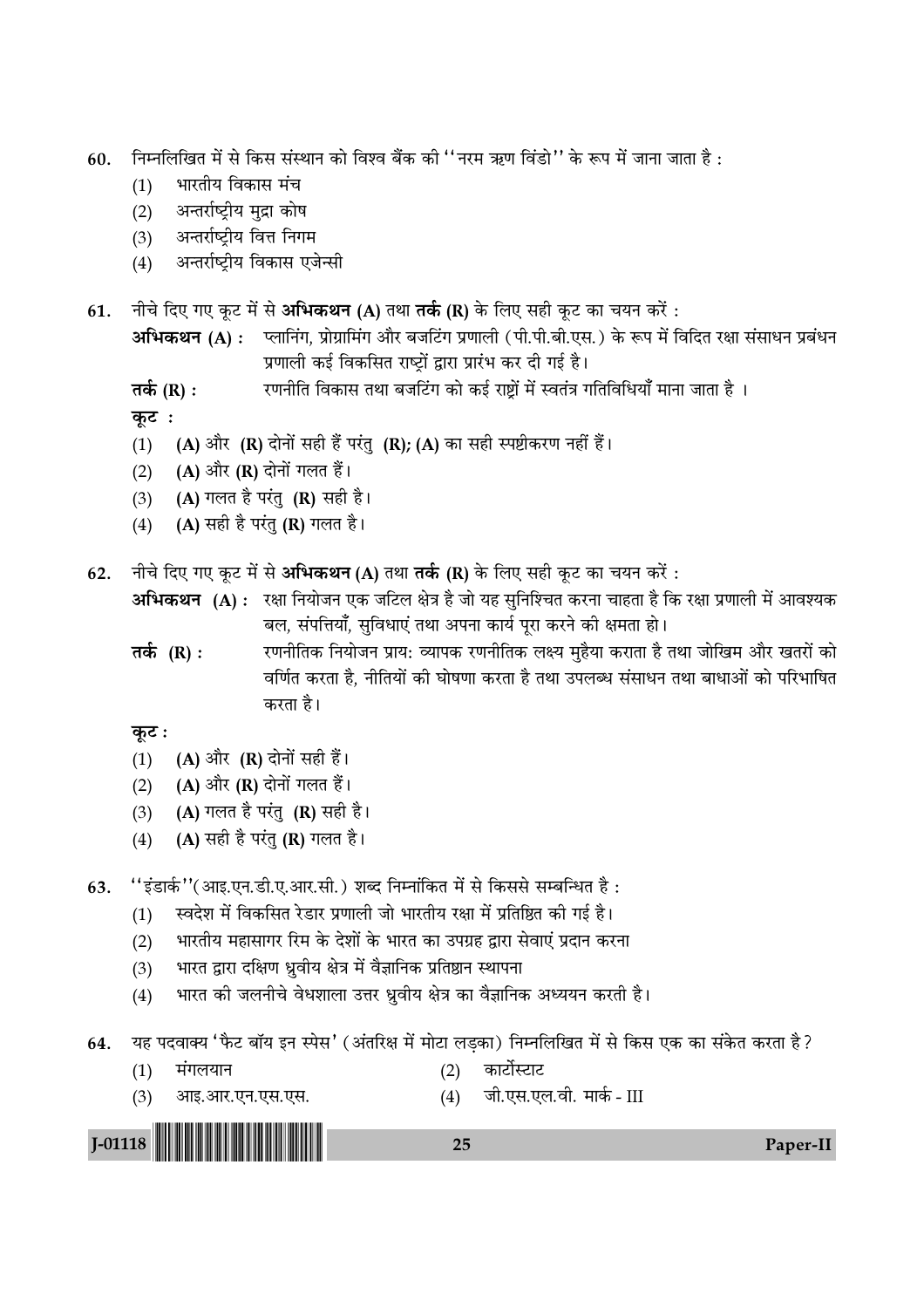| The main aim of Barak (3) missile is :<br>65. |  |  |
|-----------------------------------------------|--|--|
|-----------------------------------------------|--|--|

- (1) to provide the user the capability to neutralise any aerial threat.
- (2) to pre-empt any missile threat from the sea.
- (3) to provide the user the capability to neutralise any threat from the land.
- (4) to provide the user the capability to pre-empt any threat from the space.
- 66. Indian Space Agency ISRO on 15<sup>th</sup> February 2017 scripted history by successfully launching a record of Satellites on a single rocket from the spaceport in Sriharikota are :
	- (1) 84 Satellites (2) 94 Satellites (3) 104 Satellites (4) 114 Satellites
- 67. Identify the correct code for the Assertion  $(A)$  and Reason  $(R)$  on the basis of code given below :
	- Assertion (A) : USA is keen to extend NATO's influence into Eastern Europe.
	- **Reason**  $(R)$ **:** USA wants to balance the states of Eastern Europe with those of Western Europe.

Code :

- (1) Both  $(A)$  and  $(R)$  are correct, but  $(R)$  is not the logic of  $(A)$ .
- (2) Both  $(A)$  and  $(R)$  are not correct.
- (3) (A) is correct, but  $(R)$  is not correct.
- (4)  $(R)$  is correct, but  $(A)$  is not correct.

68. The Presidential House in South Korea is known as :

(1) Blue House (2) White House (3) Green House (4) Pink House

69. Who among the following is the President of South Africa :

- (1) Nelson Mandela (2) Mogoeng Mogoeng
- (3) Cyril Ramaphosa (4) Jacob Zuma
- 70. Who among the following leaders the term 'Long March' was associated with :
	- (1) Vladamir Ulyanova Lenin (2) Mahatma Gandhi
	- (3) Mao Tse Tung (4) Subhash Chandra Bose

71. Which one of the following plans was associated with Reconstruction of Europe ?

- (1) Baruch Plan (2) Truman Plan (3) German Plan (4) Marshal Plan
- 72. Who among the following stated that "I never thought I would visit (the South) so suddenly and believed much would be strange and different but I saw many things that were similar or the same"?

| Moon Jae-in | (2) Lee Nak-Yeon (3) Mike Pence |  | (4) | Kim-yo-Jong |
|-------------|---------------------------------|--|-----|-------------|
|             |                                 |  |     | Paper-II    |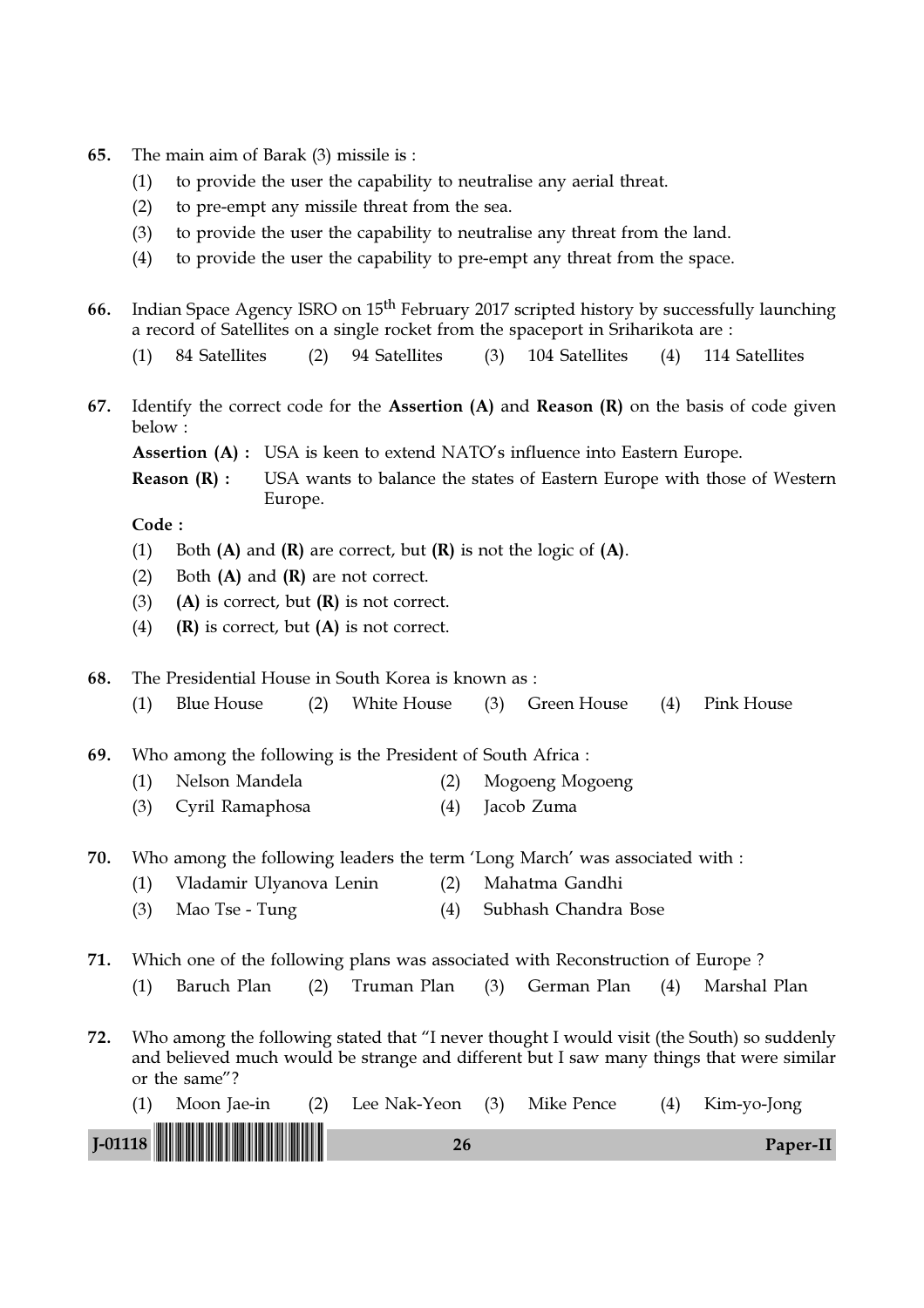65. बराक (3) मिसाइल का मुख्य उद्देश्य है :

- (1) उपयोक्ता को किसी भी हवाई खतरे को निष्प्रभावित करने की योग्यता प्रदान करना
- (2) समुद्र से किसी मिसाइल खतरे को पहले ही रोक देना
- (3) ⊂उपयोक्ता को भूक्षेत्र से किसी भी खतरे को प्रभावहीन करने की योग्यता प्रदान करना
- (4) उपयोक्ता को अंतरिक्ष से किसी भी खतरे को पहले से ही अधिकृत करने की योग्यता प्रदान करना।

66. 15 फरवरी 2017 को भारतीय स्पेस एजेन्सी द्वारा श्री हरिकोटा में अंतरिक्ष पत्तन/बंदरगाह से एकल रॉकेट पर कई उपग्रह सफलतापूर्वक छोड़े गए, वो कितने थे ?  $(1)$  84 उपग्रह  $(2)$  94 उपग्रह  $(3)$  104 उपग्रह  $(4)$  114 उपग्रह 67. नीचे दिए गए कूट के आधार पर **अभिकथन (A)** तथा **तर्क (R)** के लिए सही कूट का चयन करेंं : **अभिकथन (A) :** — यू.एस.ए. पूर्वी यूरोप तक नाटो का प्रसार करने का इच्छुक है। **तर्क) (R) :** यू.एस.ए. पूर्वी यूरोप के राष्ट्रों का संतुलन पश्चिमी यूरोप के साथ करना चाहता है। **∑ͧ≈ —** (1) (A) और (R) दोनों सही हैं लेकिन (R) (A) का तर्क नहीं है। (2)  $(A)$  और  $(R)$  दोनों गलत हैं। (3) (A) सही है, परंतु (R) गलत है। (4)  $(R)$  सही है, परंतु  $(A)$  गलत है।  $68.$  दक्षिण कोरिया में आवासीय घरों को कहा जाता है: (1) éÀÿÍ "Ê™§' (2) √"Ê߸≈U "Ê™§' (3) ª˝ËŸ "Ê™§' (4) Á¬¥∑§ "Ê™§' 69. निम्नलिखित में से दक्षिण अफ्रीका का राष्ट्रपति कौन है: (1) नेल्सन मंडेला (2) मोगोऐंग मोगोऐंग (3) साइरिल रामफोसा (4) जैकब जुमा  $70.$  निम्नलिखित में से किस नेता के साथ 'लाँग मार्च' शब्द जुडा है: (1) व्लादीमीर यूल्यानोवा लेनिन (2) महात्मा गांधी

(3) ◊Ê•Ê à' ÃÈ¥ª (4) 'È÷Ê· øãŒ˝ 'Ê'

71. निम्नलिखित में से कौन सी योजना यूरोप के पुनर्निर्माण से जुड़ी हुई है:  $(1)$  बरूच योजना  $(2)$  ट्र्यूमैन योजना  $(3)$  जर्मन योजना  $(4)$  मार्शल योजना

72. निम्नलिखित में से किसने कहा है कि ''मैंने कभी नहीं सोचा था कि मैं इतनी जल्दी (दक्षिण की) यात्रा करूंगा और मेरा विश्वास था कि काफी कुछ नया और अलग होगा परंतु मैंने कई ऐसी चीजें देखी हैं जो उसी प्रकार की या वही थीं'' :

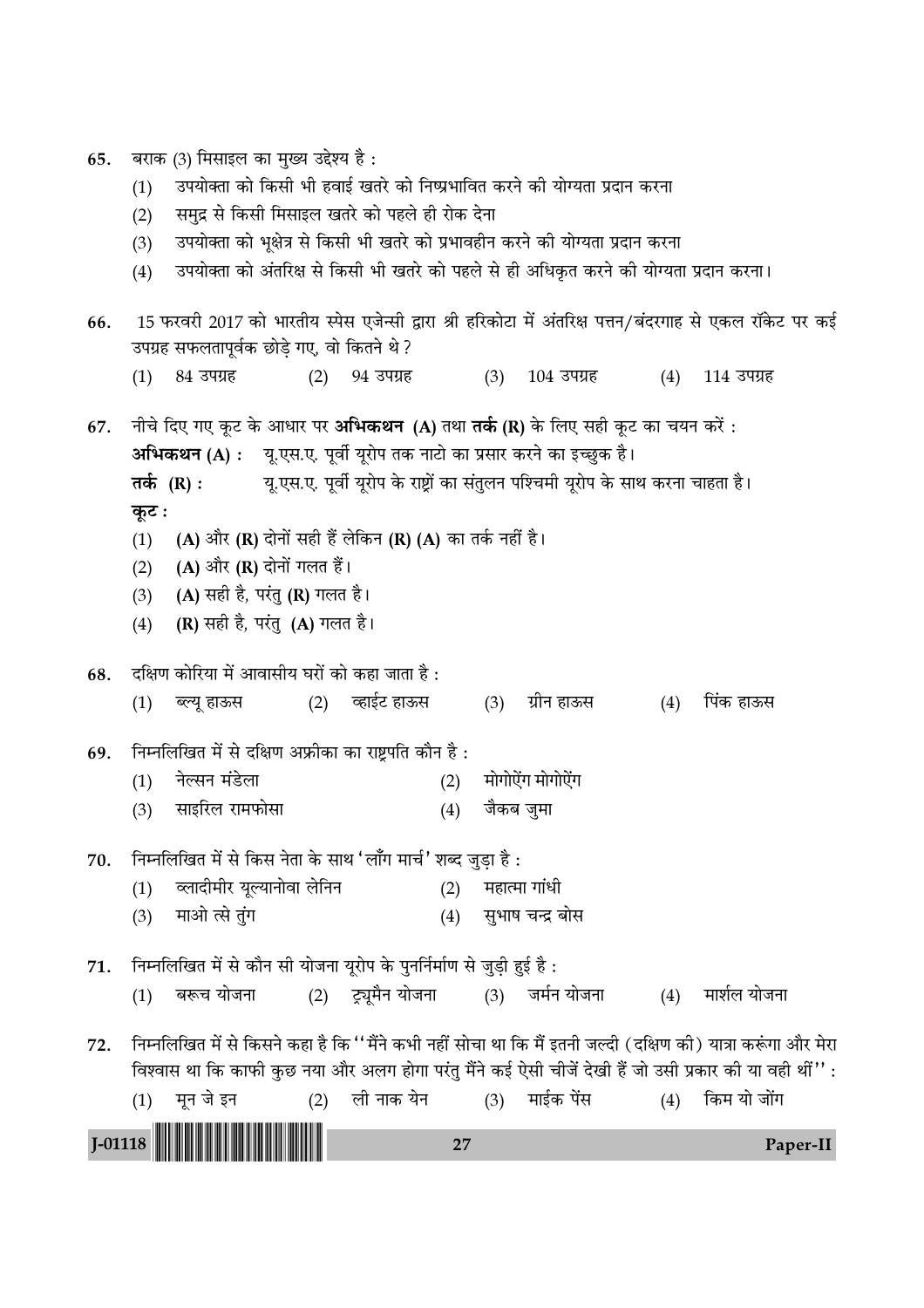- 73. Arrange the following in the ascending chronological order by using the code given below :
	- (a) Triple Alliance or Triplice formed
	- (b) Franco Russian Alliance formed
	- (c) Franco British "Entente cordiale" Agreements
	- (d) Anglo Russian Entente Agreement

Code :

- (1) (a), (b), (c), (d) (2) (b), (c), (d), (a)
- (3) (c), (d), (a), (b) (4) (d), (a), (b), (c)
- 74. The International Court of Justice (ICJ) gave the verdict on the case filed by the tiny Marshal Islands against India, Pakistan and Britain on :
	- (1)  $10^{th}$  May, 2016  $(2)$  5<sup>th</sup> October, 2016
	- (3)  $10^{th}$  June, 2016  $(4)$  5<sup>th</sup> November, 2016
- 75. The 2001 Nice Treaty between EU members is related which one of the following ?
	- (1) Removal of all non tarriff barriers
	- (2) Led to the Eastward expansion of European Community
	- (3) Destroyed the pound
	- (4) Created the common market
- 76. Which one of the following is the role of the European Commission ?
	- (1) Initiating, administering and overseeing the implementation of EU policies and Legislation.
	- (2) Representatives of the EU investigating the operations of other institutions.
	- (3) Representing the views of national governments.
	- (4) Determining the ultimate shape of EU Legislation.
- 77. Identify the correct code for the **Assertion (A)** and **Reason (R)** as given below :

Assertion (A) : The 1993 Border Peace and Tranquillity Agreement between India and China enabled both to have a legally binding reality to move beyond the Cobweb of 1962 conflict.

#### **Reason**  $(R)$ **:** This remained easier for China, for it was the victor in that conflict, while India still bears psychological scars from 1962 debacle.

- (1) (A) is correct, but  $(R)$  is not correct.
- (2) (A) is not correct, but  $(R)$  is correct.
- (3) Both  $(A)$  and  $(R)$  are correct, but  $(R)$  is not the correct interpretation of  $(A)$ .
- (4) Both  $(A)$  and  $(R)$  are not correct. Nor  $(R)$  is the correct interpretation of  $(A)$ .

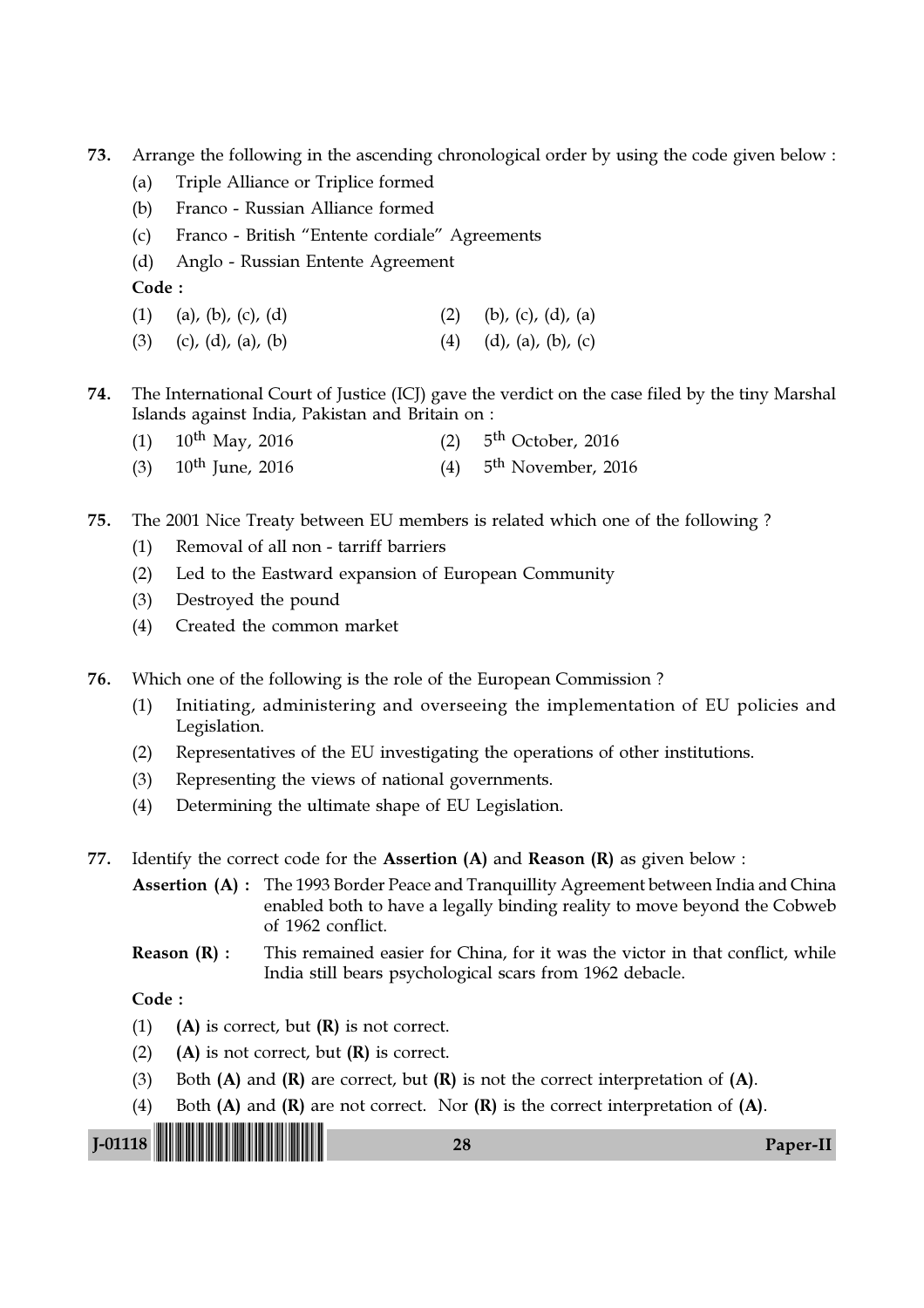73. नीचे दिए गए कूट का उपयोग करते हुए निम्नलिखित को आरोही कालक्रमानुसार व्यवस्थित करें:

- (a) हिपल अलायंस अथवा ट्रिप्लाइक फोर्मड्
- (b) फ्रांको-रशियन अलायंस फोर्मड्
- (c) फ्रांको-ब्रिटिश ''एनटेन्टे कोर्डिआले'' एग्रीमेंट
- (d) एंग्लो- रशियन एनटेन्टे एग्रीमेंट

**कूट**ः

- (1) (a), (b), (c), (d) (2) (b), (c), (d), (a)
- (3) (c), (d), (a), (b) (4) (d), (a), (b), (c)

74. अन्तर्राष्ट्रीय न्यायालय (आईसीजे) ने भारत, पाकिस्तान और ब्रिटेन के विरुद्ध टाईनी मार्शल द्वीपसमूह द्वारा दायर मामले में निर्णय निम्नलिखित में से किस तारीख को सुनाया था :

- $(1)$  10 मई, 2016 (2) 5 अक्टूबर, 2016
- $(3)$  10 जून, 2016 (4) 5 नवम्बर, 2016

 $75.$  यूरोपीय संघ (ईयू) सदस्यों के बीच 2001 की नाईस ट्रीटी निम्नलिखित में से किससे संबंधित है :

- (1) सभी गैर-प्रशुल्क अवरोधों को हटाने
- (2) पूर्वाभिमुखि दिशा की ओर यूरोपीय संघ का विस्तार
- (3) पाउण्ड को नष्ट करने
- (4) सामान्य बाजार के सृजन
- 76. निम्नलिखित में से यूरोपीय आयोग की भूमिका कौन सी है:
	- (1) यूरोपियन संघ की नीतियों तथा विधान के क्रियान्वयन का प्रारंभ करना, प्रशासन संभालना तथा निगरानी
	- (2) युरोपीय संघ के प्रतिनिधियों द्वारा अन्य संस्थाओं के प्रचालन की जाँच
	- (3) *राष्ट्रीय सरकारों के विचारों का प्रतिनिधि*त्व
	- (4) यूरोपीय संघ के विधान के अंतिम रूप का निर्धारण
- 77. नीचे दिए गए अभिकथन (A) तथा तर्क (R) के लिए सही कूट का चयन करें:

**अभिकथन (A) :** भारत तथा चीन के बीच 1993 में हुए बॉर्डर पीस एण्ड ट्रेंक्विलिटी एग्रीमेंट से दोनों राष्ट्रों को 1962 के कॉबवेब संघर्ष से आगे जाकर कानूनी रूप से बाध्यकारी वास्तविकता को मानना पड़ेगा।

**तर्क (R) :** यह चीन के लिए आसान होगा क्योंकि वह संघर्ष में विजयी हुआ था जबकि भारत को 1962 के विध्वंस की मनोवैज्ञानिक दबाव झेल रहा है।

**कूट**ः

- (1)  $(A)$  सही है परंतु (R) गलत है।
- (2) (A) गलत है परंतु (R) सही है।
- (3) (A) और (R) दोनों सही हैं परंतु (R); (A) का सही स्पष्टीकरण नहीं है।
- (4) (A) और (R) दोनों गलत हैं परंतु (R); (A) का सही स्पष्टीकरण नहीं है।

| <b>All Delivery</b><br><b>L01118</b> |  |
|--------------------------------------|--|
|                                      |  |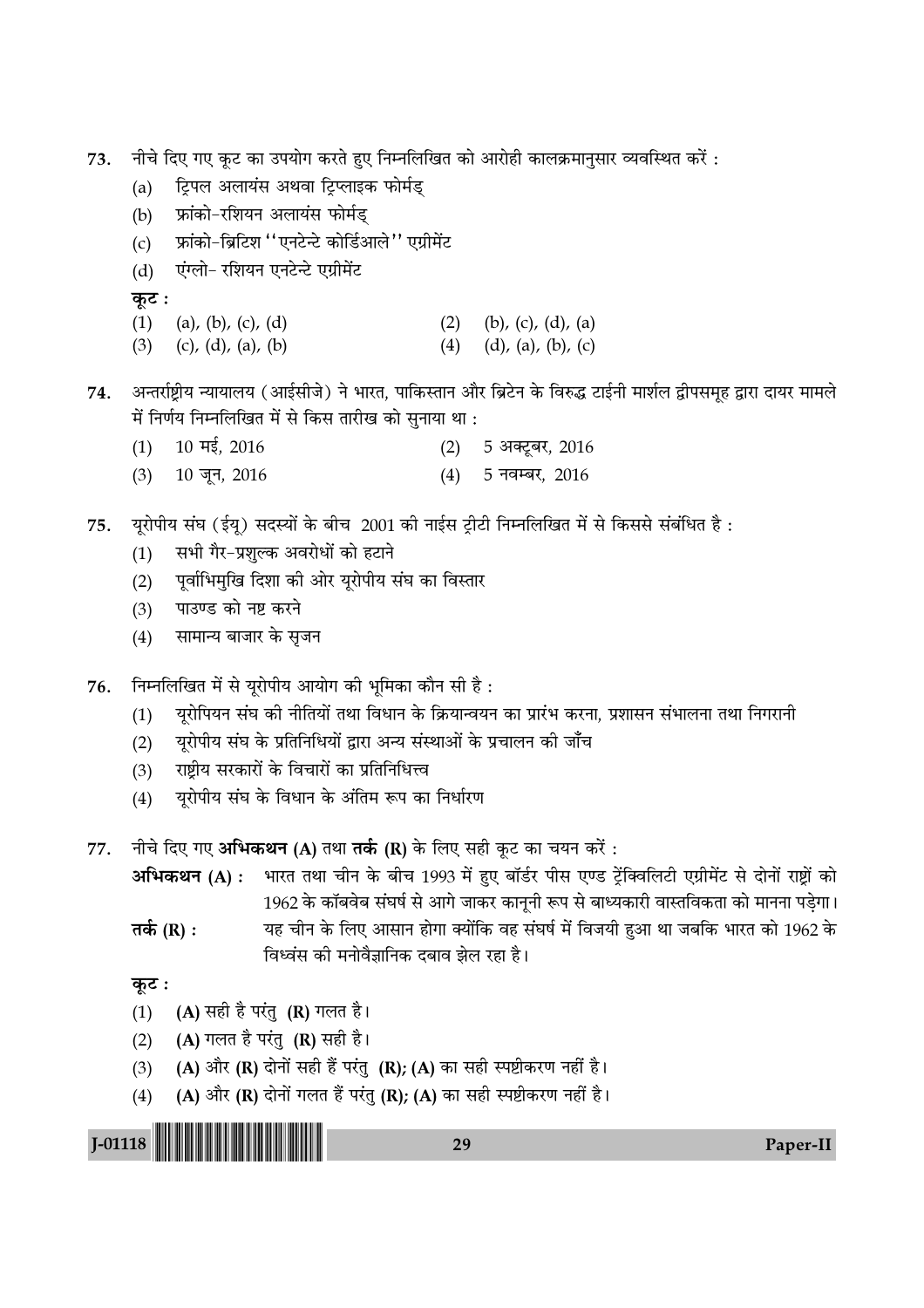- 78. Arrange the following Arms Control Agreements in the ascending chronological order by using the code given below :
	- (a) Chemical Weapons Convention.
	- (b) Limited Test Ban Treaty
	- (c) Biological and Toxic Weapons Convention.
	- (d) The Protocol for the Prohibition of the use in War of Asphyxiating, Poisonous or other Gases, and of Bacteriological Methods of Warfare.

Code :

| (2) (b), (c), (d), (a)<br>$(1)$ (a), (b), (c), (d) |
|----------------------------------------------------|
|----------------------------------------------------|

- (3) (d), (b), (c), (a) (4) (c), (d), (a), (b)
- 79. Which one of the following countries was not involved in negotiating the Washington Naval Treaty of 1922 :
	- (1) The United States (2) Japan
	- (3) United Kingdom (4) Germany
- 80. Arrange the following in the ascending chronological order by using the code given below :
	- (a) African Nuclear Weapons Free Zone Treaty
	- (b) South Pacific Nuclear Weapons Free Zone Treaty
	- (c) Convention on Cluster Munitions
	- (d) Agreed Framework Between The United States and the Democratic People's Republic of Korea (DPRK).

| $(1)$ (a), (b), (c), (d) |  | (2) (b), (d), (a), (c) |  |  |
|--------------------------|--|------------------------|--|--|
|--------------------------|--|------------------------|--|--|

- (3) (c), (b), (d), (a) (4) (d), (c), (a), (b)
- 81. Which one of the following is considered as the origin of natural law thinking :
	- (1) Thomas Hobbes and John Locke
	- (2) The Magna Carta
	- (3) Greek, Christian and Medieval Catholic theology
	- (4) Confucianism
- 82. Which one of the following is the main function of the World Trade Organization (WTO) :
	- (1) Enforcing of Uruguay Round Agreements.
	- (2) Administering trade dispute settlement procedures
	- (3) Facilitating multi-lateral trade relations of member countries and reviewing trade policies.
	- (4) Promoting trade barriers

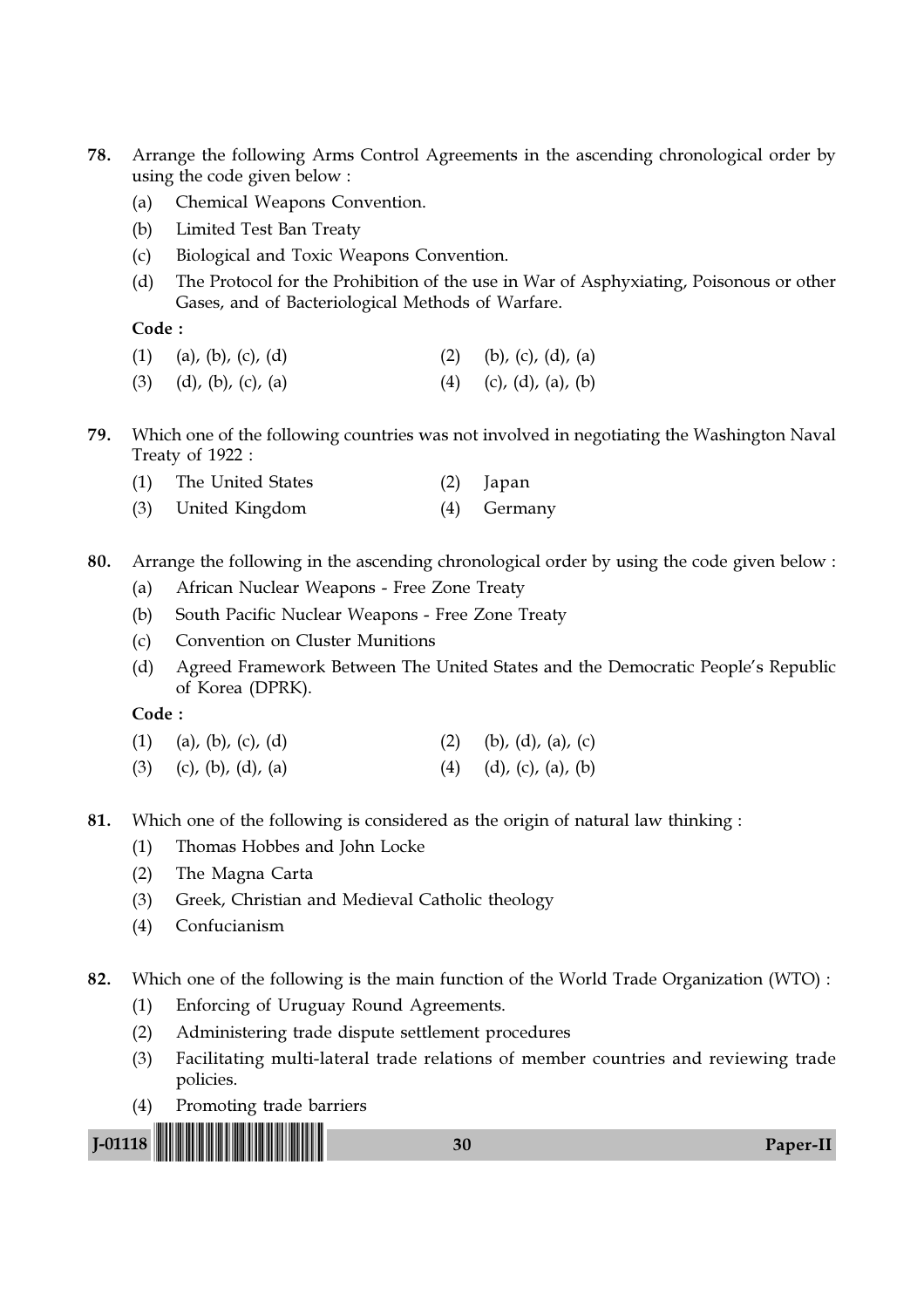- नीचे दिए गए कूट का उपयोग करते हुए निम्नलिखित शस्त्र नियंत्रण समझौतों को आरोही क्रम में कालक्रमानुसार 78. व्यवस्थित करें :
	- कैमिकल वीपन कन्वेंशन  $(a)$
	- लिमिटेड टेस्ट बैन ट्रीटी  $(b)$
	- बॉयलाजिकल एण्ड टॉक्सिक वीपन कन्वेंशन  $(c)$

युद्ध में श्वासरोधन, जहरीली तथा अन्य गैसों तथा युद्ध की जीवाणु पद्धति के उपयोग के निषेध के लिए नयाचार  $(d)$ कुट:

- (b), (c), (d), (a)  $(1)$  (a), (b), (c), (d)  $(2)$
- $(d)$ ,  $(b)$ ,  $(c)$ ,  $(a)$ (4) (c), (d), (a), (b)  $(3)$

निम्नलिखित में से कौन सा राष्ट 1922 की वाशिंगटन नौसेना संधि की समझौता वार्त्ता में शामिल नहीं था ? 79.

- $(1)$ संयुक्त राष्ट्र जापान  $(2)$ यूनाईटेड किंगडम जर्मनी  $(3)$  $(4)$
- नीचे दिए गए कुट का उपयोग करके निम्नलिखित को आरोही कालक्रमानुसार व्यवस्थित करें: 80.
	- अफ्रीकन न्यूक्लीयर विपन फ्री जोन संधि  $(a)$
	- साउथ पेसिफिक न्यूक्लीयर विपन फ्री जोन संधि  $(b)$
	- क्लस्टर म्यूनिशन पर संधिपत्र  $(c)$
	- संयुक्त राष्ट्र तथा डेमोक्रेटिक पीपल्स रिपब्लिक ऑफ कोरिया (डी पी आर के) के बीच सम्मति रूपरेखा  $(d)$ कूट:
	- $(1)$  (a), (b), (c), (d) (b), (d), (a), (c)  $(2)$
	- (c), (b), (d), (a)  $(4)$   $(d)$ ,  $(c)$ ,  $(a)$ ,  $(b)$  $(3)$
- निम्नलिखित में से किसे प्राकृतिक न्याय विचारधारा का जनक माना जाता है : 81.
	- थॉमस होब्स तथा जॉन लॉक  $(1)$
	- द मैग्ना कार्टा  $(2)$
	- ग्रीक, क्रिश्चयन तथा मध्यकालीन कैथोलिक विचारधारा  $(3)$
	- कन्फ्यूशियशवाद  $(4)$
- निम्नलिखित में से कौन सा विश्व व्यापार संगठन (डब्ल्यू.टी.ओ.) का मुख्य कार्य है: 82.
	- ऊरूग्वे गोलमेज सम्मेलन का प्रवर्तन करना  $(1)$
	- व्यापार विवाद निपटान पद्धति का कार्य देखना  $(2)$
	- सदस्य राष्ट्रों को बहुपक्षीय व्यापार संबंधों की सुविधाएं प्रदान करना तथा व्यापार नीतियों की समीक्षा करना  $(3)$
	- व्यापार अवरोधों को बढ़ावा देना  $(4)$

 $J-01118$ 31 Paper-II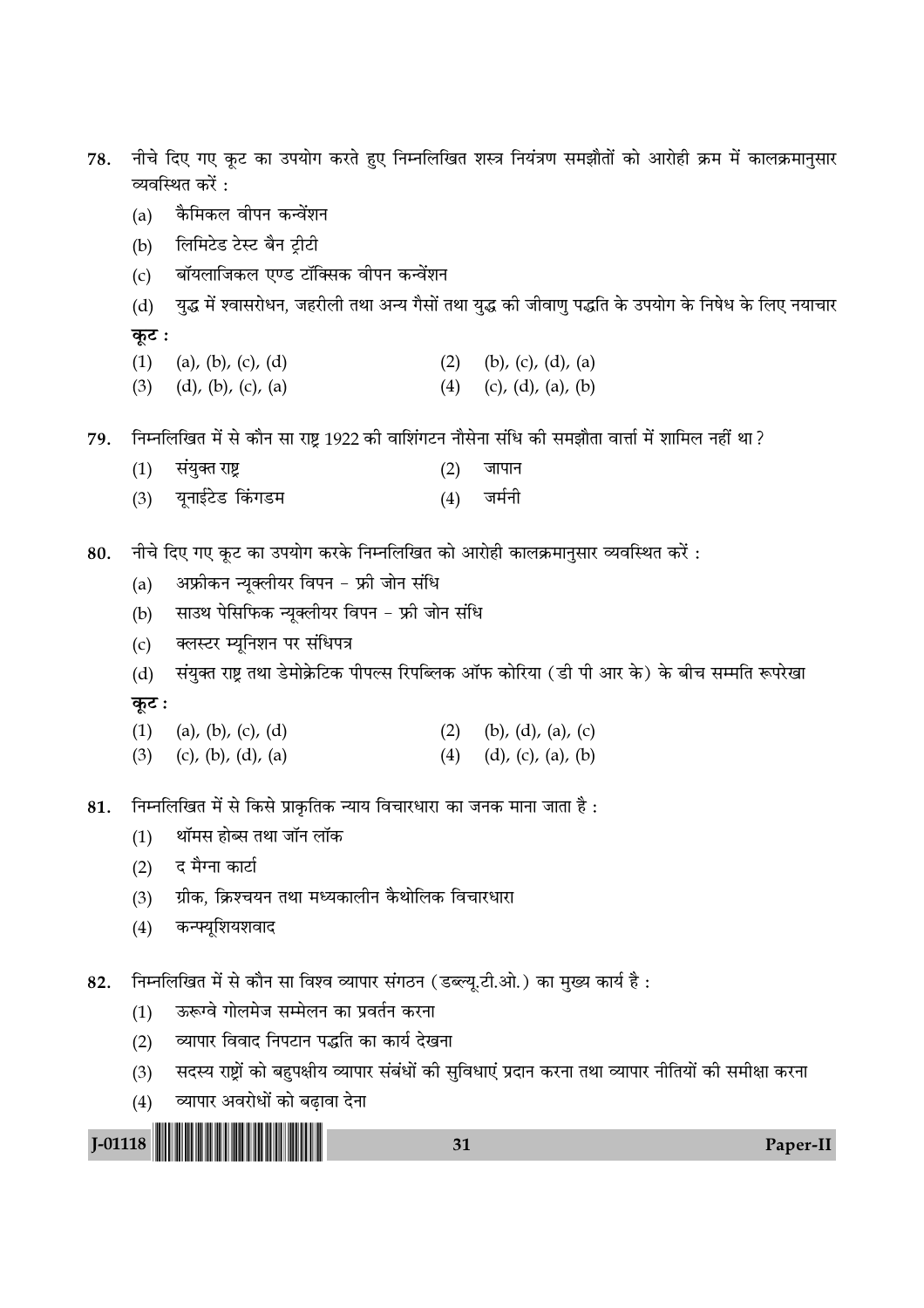- 83. Which one of the following is the legitimate case of humanitarian intervention in international politics ?
	- (1) When it is done to prevent genocide.
	- (2) When it is done to take down a murderous regime.
	- (3) When it is done to alleviate famine.
	- (4) When it is done through the chapter VII enforcement provisions of the Security Council of the United Nations.
- 84. Which one of the following is an example of how emerging powers have impacted the international governance system ?
	- (1) India, Brazil and South Africa have been installed as Permanent Observer Countries in the UN Security Council.
	- (2) The BASIC countries have created a formal intergovernmental organization similar to G8.
	- (3) Brazil and India have joined the US and the EU as a member of the WTO inner negotiating circle.
	- (4) ASEAN has been granted the right to appoint a senior Vice President of the World Bank Group.
- 85. 'Liberal Global Order' relates to which one of the following ?
	- (1) A 1990s assumption that liberal values as defined and promoted by the United States is leading towards a more tranquil world.
	- (2) A neo realist ironical denouncement of soft values as a major factor in international affairs.
	- (3) A UN doctrine meant to guide diplomatic relations, first advanced by Secretary General Pérez de Cuéllar.
	- (4) A theoretical explanation how financial and trade globalization will spill over to other areas and gradually deepen integration.
- 86. Which one of the following is NOT one of the arguments made by Kenneth Waltz in the 'The Stability of a Bipolar World' in favour of bipolar stability ?
	- (1) There are no peripheries in a bipolar system.
	- (2) There is a high degree of uncertainty in a bipolar system.
	- (3) There is nearly constant pressure and recurring crises.
	- (4) There is an increased intensity and extension of the range of conflicts.
- 87. The importance of Woodrow Wilson's "Fourteen Points" to the study of International Relations is because of which one of the following ?
	- (1) They are the foundations for the Realist approach in International Relations.
	- (2) They are the foundations for the Idealist approach in International Relations.
	- (3) They are the foundations for the Liberal approach in International Relations.
	- (4) They are the foundations for Deterrence theories in International Relations.

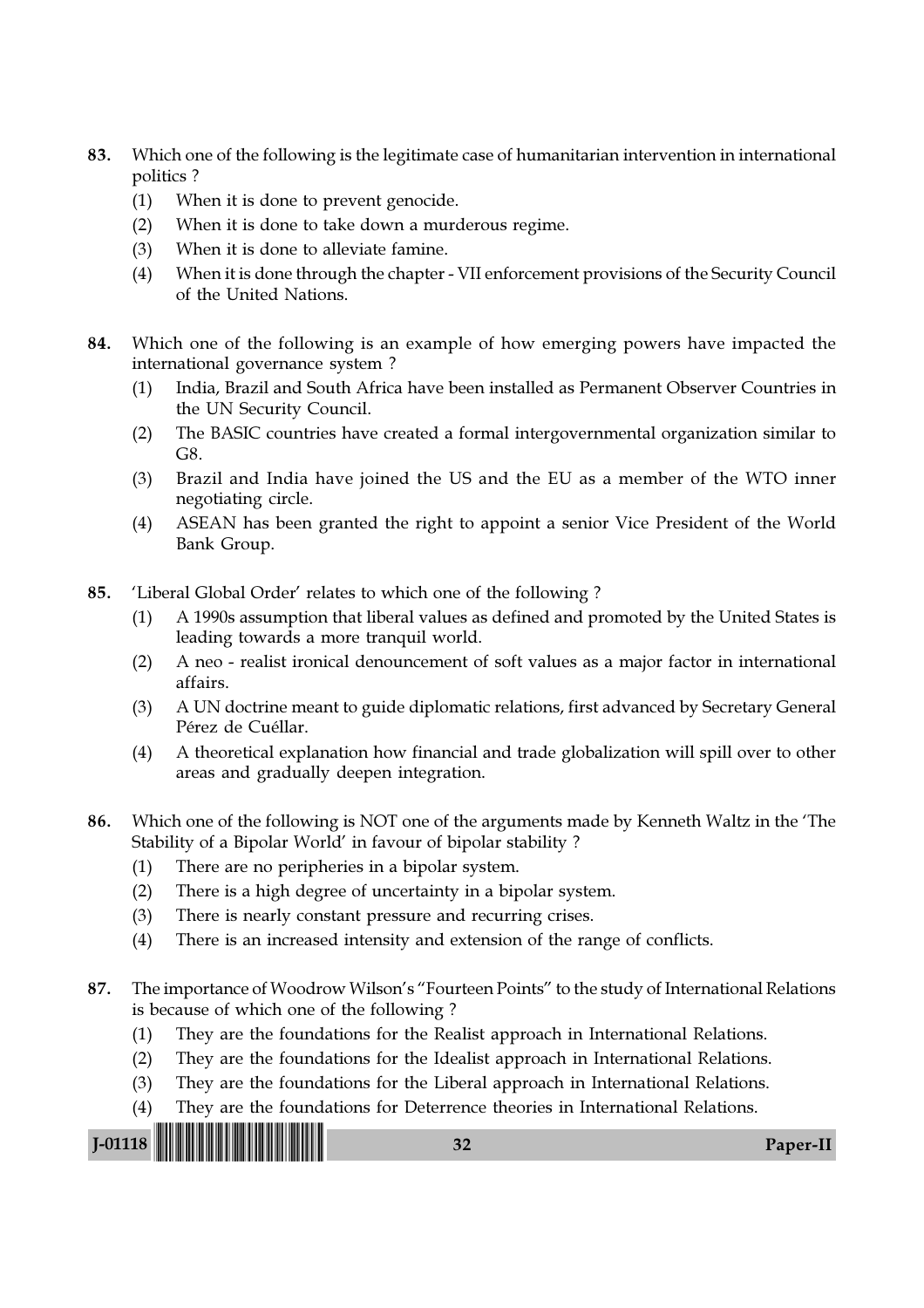- निम्नलिखित में से कौन सा अंतर्राष्ट्रीय राजनीति में मानवतावादी हस्तक्षेप का उचित मामला है: 83.
	- जब यह जनसंहार रोकने के लिए किया गया हो  $(1)$
	- जब यह हिंसक दौर के रोकने के लिए किया गया हो  $(2)$
	- जब यह भुखमरी रोकने के लिए किया गया हो  $(3)$
	- जब यह संयुक्त राष्ट्र की सुरक्षा परिषद के अध्याय-VII प्रवर्तन उपबंधों के माध्यम से किया गया है।  $(4)$
- निम्नलिखित में से वह कौन सा उदाहरण है जो यह बताता है कि उभरती हुई शक्तियों ने अंतर्राष्ट्रीय शासन प्रणाली को 84. प्रभावित किया है  $\cdot$ 
	- $(1)$ भारत, ब्राजील और दक्षिण अफ्रीका संयुक्त राष्ट्र सुरक्षा परिषद में स्थायी पर्यवेक्षक राष्ट्रों के रूप में संस्थापित हैं।
	- 'बेसिक' राष्टों ने जी8 की तरह एक औपचारिक अन्तरशासकीय संगठन बनाया है।  $(2)$
	- ब्राजील और भारत डब्ल्यू.टी.ओ. इनर नेगोशिएटिंग सर्किल के सदस्य के रूप में संयुक्त राष्ट्र तथा यूरोपीय संघ  $(3)$ में शामिल हुए हैं।
	- आसियान को विश्व बैंक समूह के वरिष्ठ उपाध्यक्ष नियुक्त करने का अधिकार दिया गया है।  $(4)$
- उदारवादी वैश्विक व्यवस्था निम्नलिखित में से किससे संबंधित है: 85.
	- 1990 की एक अवधारणा कि संयुक्त राष्ट्र द्वारा यथा परिभाषित और प्रायोजित उदारवादी मूल्य एक अधिक शांत  $(1)$ विश्व की ओर ले जाते हैं।
	- अन्तर्राष्ट्रीय मामलों के एक महत्त्वपूर्ण घटक के रूप में नरम मूल्यों का एक नवयथार्थवादी व्यंग्यात्मक दोषारोपण।  $(2)$
	- एक संयुक्त राष्ट्र सिद्धांत जो कूटनीतिक संबंधों का मार्गदर्शन करने के आशय से बनाया गया था और उसका  $(3)$ प्रतिपादन महासचिव पेरेज दे क्यूलार द्वारा किया गया था।
	- एक सैद्धान्तिक स्पष्टीकरण जो यह बताती है कि वित्तीय और व्यापार वैश्विकरण किस प्रकार अन्य क्षेत्रों तक  $(4)$ फैलता है और धीरे धीरे एकीकरण को सघन करता है।
- निम्नलिखित में से कौन सा द्विध्नवी स्थिरता के पक्ष में ''द्विध्नवी विश्व की स्थिरता'' में केन्थ वाल्ज़ का तर्क नहीं है : 86.
	- द्विध्नूवी प्रणाली में कोई परिधि नहीं होती है।  $(1)$
	- द्विध्नुवी प्रणाली में अत्यधिक अनिश्चितता होती है।  $(2)$
	- उसमें निरंतर दबाव और बार बार समस्याएँ आती हैं।  $(3)$
	- उसमें वृद्धित प्रबलता और विवादों की सीमा का विस्तार होता है।  $(4)$
- अन्तर्राष्टीय संबंधों के अध्ययन के संदर्भ में वडरो विल्सन के ''चौदह बिन्दओं'' का महत्त्व निम्नलिखित में से किस 87. कारण से है:
	- वे अन्तर्राष्ट्रीय संबंधों में वास्तविक उपागम के आधारस्तंभ है।  $(1)$
	- वे अन्तर्राष्ट्रीय संबंधों में आदर्शवादी उपागम के आधारस्तंभ हैं।  $(2)$
	- वे अन्तर्राष्ट्रीय संबंधों में उदारवादी उपागम के आधारस्तंभ हैं।  $(3)$
	- वे अन्तर्राष्ट्रीय संबंधों में निवारक सिद्धांतों के आधारस्तंभ हैं।  $(4)$



Paper-II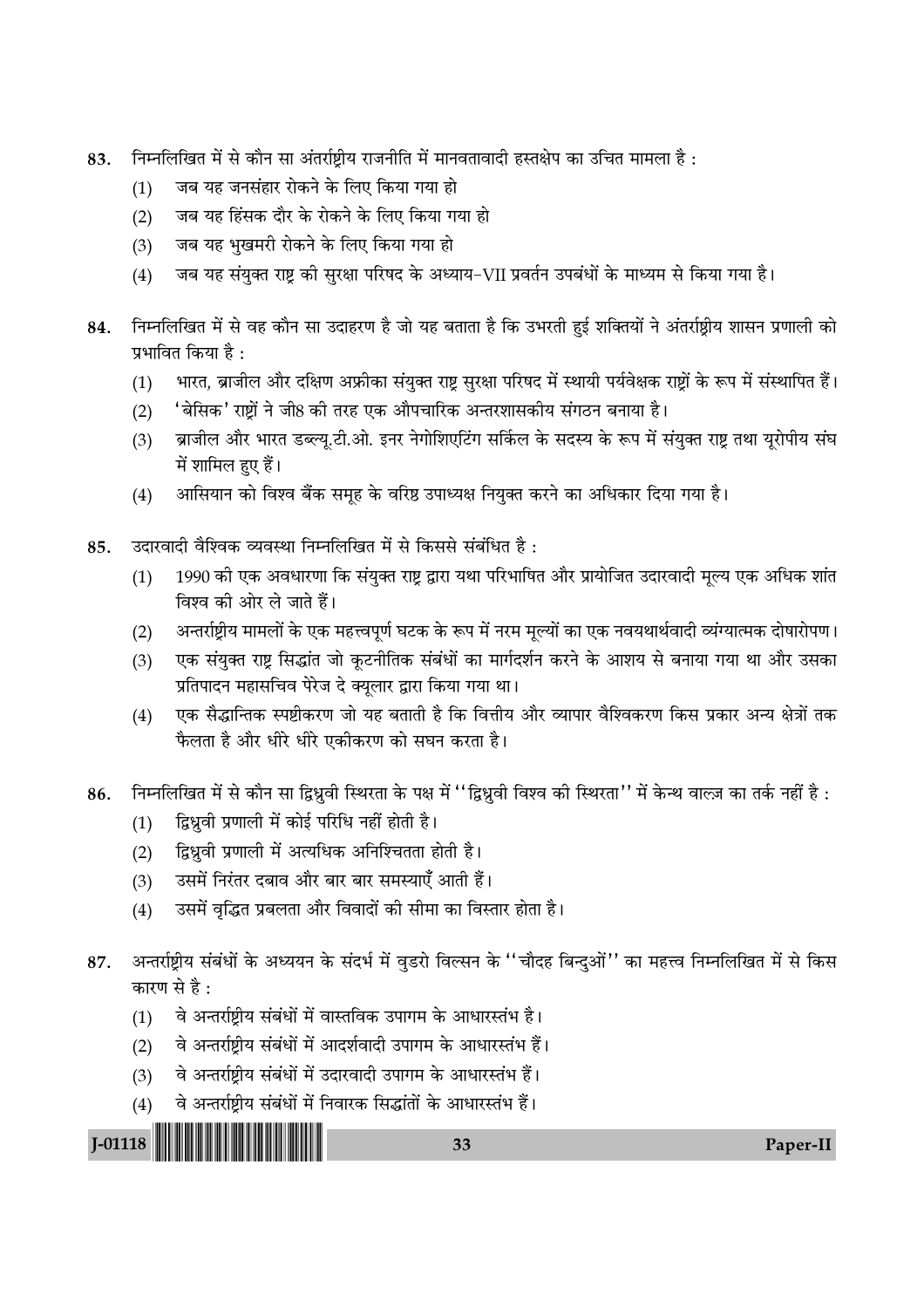- 88. Who amongst the following authorities argued that "Nuclear weapons provide the glue that has held the Western alliance together" ?
	- (1) Henry Kissinger (2) James Schlesinger
	- (3) Bill Clinton (4) George P. Shultz
- 89. "R to P" relates to which one of the following :
	- (1) "Responsibility to Protect" populations from genocide, war crimes against humanity and ethnic cleansing was unanimously adopted by all UN members at the 2005 World Summit.
	- (2) Protection of populations from natural disasters
	- (3) Protection of asylum seekers
	- (4) Protection of minority groups
- 90. The UN Secretary General, who released the first report on "Implementing the Responsibility to Protect  $(R \text{ to } P)$ ".
	- (1) Kofi Annan (2) Ban Ki-Moon
	- (3) Boutras Boutras Ghali (4) Antonio Guterres
- 91. Which one of the following trends was not supportive to the arms trade in the 20th Century ?
	- (1) The arms trade shifts from being a private to a government controlled enterprise.
	- (2) An increase in arms trade.
	- (3) Decrease in Defence budgets.
	- (4) A growth in a number and variety of weapons traded.
- 92. Which one of the following nations recently signed a refugee deal with European Union : (1) Syria (2) Egypt (3) Turkey (4) Morocco
- 93. Who amongst the following former US Presidents said, "There are no easy answers, but there are simple answers. We must have the courage to do what we know is morally right" ? (1) Jimmy Carter (2) George W. Bush (3) Richard Nixon (4) Ronald Reagan
	-
- 94. The three levels of institutions in modern international society are :
	- (1) States, NGO's, IGO's
	- (2) Constitutional institutions, Fundamental institutions and regimes.
	- (3) Local, National and International
	- (4) NGO's, IGO's and public organizations
- 95. 'Jus ad bellum' is related to which one of the following :
	- (1) Justice and beauty
	- (2) Justice and order
	- (3) The principle that states must observe treaties
	- (4) Laws of war governing when it is legal to use force as wage war.

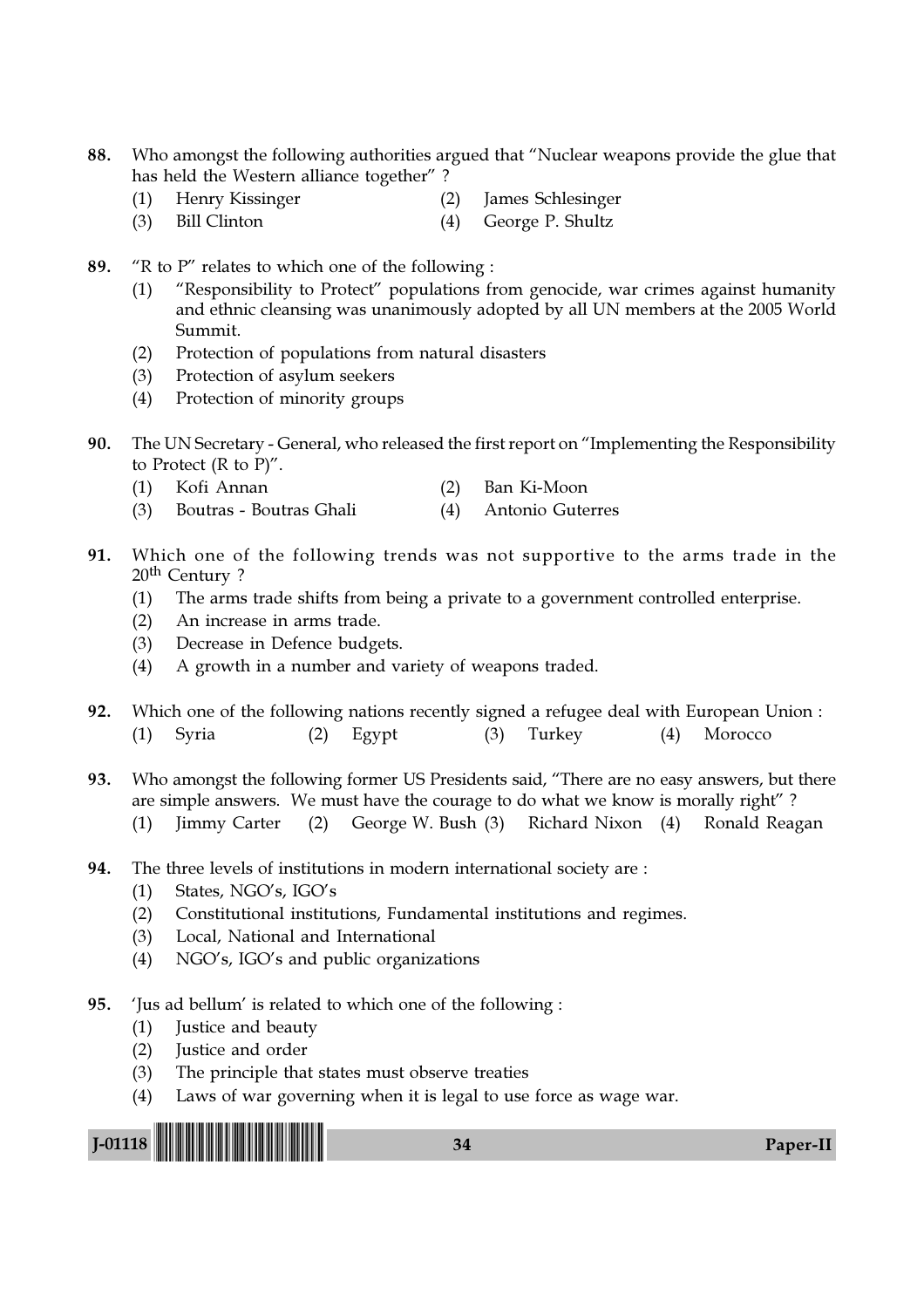| 88.       | निम्नांकित प्राधिकारियों में से किसने यह तर्क प्रस्तुत किया कि ''नाभिकीय हथियारों ने उस (संयोजक) गोंद का काम |                                                                                                             |     |       |            |     |                                          |     |                                                                                                                        |
|-----------|--------------------------------------------------------------------------------------------------------------|-------------------------------------------------------------------------------------------------------------|-----|-------|------------|-----|------------------------------------------|-----|------------------------------------------------------------------------------------------------------------------------|
|           |                                                                                                              | किया है जिसने पश्चिमी संधिगुट को एक साथ बनाये रखा है'' :                                                    |     |       |            |     |                                          |     |                                                                                                                        |
|           | (1)                                                                                                          | हेनरी किसिंजर<br>बिल क्लिंटन                                                                                |     |       | (2)<br>(4) |     | जेम्स श्लेसिंगर<br>जार्ज पी. शुल्ज       |     |                                                                                                                        |
|           | (3)                                                                                                          |                                                                                                             |     |       |            |     |                                          |     |                                                                                                                        |
| 89.       |                                                                                                              | "आर टू पी" निम्नांकित में से किसको संदर्भित है:                                                             |     |       |            |     |                                          |     |                                                                                                                        |
|           | (1)                                                                                                          |                                                                                                             |     |       |            |     |                                          |     | जनसंहार, मानवता के विरुद्ध युद्ध अपराध और नृजातीय शोधन से ''रिसपोंजीबिलिटी टू प्रोटेक्ट'' को वर्ष 2005                 |
|           |                                                                                                              | के विश्व शिखर सम्मेलन में यू.एन. के सभी सदस्यों द्वारा सर्वसम्मति से अपनाया गया था।                         |     |       |            |     |                                          |     |                                                                                                                        |
|           | (2)<br>(3)                                                                                                   | प्राकृतिक आपदा से जनसंख्या का संरक्षण<br>आश्रय पाने की चेष्टा करने वालों का संरक्षण                         |     |       |            |     |                                          |     |                                                                                                                        |
|           | (4)                                                                                                          | अल्पसंख्यक समूहों का संरक्षण                                                                                |     |       |            |     |                                          |     |                                                                                                                        |
|           |                                                                                                              |                                                                                                             |     |       |            |     |                                          |     |                                                                                                                        |
| 90.       |                                                                                                              | : वह यू.एन. महासचिव, जिन्होंने ''रक्षण करने की जिम्मेदारी के क्रियान्वयन'' पर प्रथम रिपोर्ट लोकार्पित की थी |     |       |            |     |                                          |     |                                                                                                                        |
|           | (1)                                                                                                          | कोफी अन्नान<br>बुतरस-बुतरस घाली                                                                             |     |       | (2)        |     | बान की–मून<br>एनटोनिओ गुटैर्रस           |     |                                                                                                                        |
|           | (3)                                                                                                          |                                                                                                             |     |       | (4)        |     |                                          |     |                                                                                                                        |
| 91.       |                                                                                                              | निम्नलिखित में से कौन सी एक 20 वीं शताब्दी में शस्त्र व्यापार की प्रवृत्ति की अनुगामी नहीं थी ?             |     |       |            |     |                                          |     |                                                                                                                        |
|           | (1)                                                                                                          | आयुध व्यापार निजी से सरकार नियन्त्रित उद्यम की ओर सरक गया                                                   |     |       |            |     |                                          |     |                                                                                                                        |
|           | (2)                                                                                                          | शस्त्र व्यापार में वृद्धि<br>रक्षा बजट में कमी                                                              |     |       |            |     |                                          |     |                                                                                                                        |
|           | (3)<br>(4)                                                                                                   | व्यापार किये जाने वाले अस्त्रों की संख्या और विविधता में विकास                                              |     |       |            |     |                                          |     |                                                                                                                        |
|           |                                                                                                              |                                                                                                             |     |       |            |     |                                          |     |                                                                                                                        |
| 92.       |                                                                                                              | निम्नलिखित में से किस देश ने यूरोपियन संघ के साथ शरणार्थी समझौते पर हस्ताक्षर किया :<br>सीरिया              |     | मिस्र |            |     | टकीं                                     |     | मोरोक्को                                                                                                               |
|           | (1)                                                                                                          |                                                                                                             | (2) |       |            | (3) |                                          | (4) |                                                                                                                        |
| 93.       |                                                                                                              |                                                                                                             |     |       |            |     |                                          |     | यू.एस. के पूर्व राष्ट्रपतियों में से किसने कहा है कि, ''कोई आसान उत्तर नहीं है, किन्तु सरल उत्तर मिल जाते हैं। हम जिसे |
|           |                                                                                                              | नैतिक रूप से सही समझते हैं वह पूरा करने में हम में साहस होना चाहिए'' :                                      |     |       |            |     |                                          |     |                                                                                                                        |
|           | (1)                                                                                                          | जिमी कार्टर                                                                                                 |     |       |            |     | (2) जॉर्ज डब्ल्यू. बुश (3) रिचर्ड निक्सन | (4) | रोनाल्ड रीगन                                                                                                           |
| 94.       |                                                                                                              | आधुनिक अन्तर्राष्ट्रीय समाज में संस्थाओं के तीन अंग हैं :                                                   |     |       |            |     |                                          |     |                                                                                                                        |
|           | (1)                                                                                                          | राज्य, गैर सरकारी संगठन, अन्त: सरकारी संगठन                                                                 |     |       |            |     |                                          |     |                                                                                                                        |
|           | (2)                                                                                                          | संवैधानिक संस्थाएं, मूल्भूत संस्थाएं और शासन                                                                |     |       |            |     |                                          |     |                                                                                                                        |
|           | (3)                                                                                                          | स्थानीय, राष्ट्रीय और अन्तर्राष्ट्रीय<br>गैर-सरकारी संगठन, अन्त: सरकारी संगठन और सरकारी संगठन               |     |       |            |     |                                          |     |                                                                                                                        |
|           | (4)                                                                                                          |                                                                                                             |     |       |            |     |                                          |     |                                                                                                                        |
| 95.       |                                                                                                              | ''जस ऐड बेलम'' निम्नलिखित में से किससे संबंधित है :                                                         |     |       |            |     |                                          |     |                                                                                                                        |
|           | (1)                                                                                                          | न्याय और सौंदर्य                                                                                            |     |       |            |     |                                          |     |                                                                                                                        |
|           | (2)<br>(3)                                                                                                   | न्याय और शांति<br>यह सिद्धांत कि राज्यों को अनिवार्यत: संधियों का पालन करना चाहिए।                          |     |       |            |     |                                          |     |                                                                                                                        |
|           | (4)                                                                                                          | युद्ध के नियम जो युद्ध आरंभ करने के लिए बल प्रयोग करना कानूनी होने की दशा में प्रभावी होते हैं।             |     |       |            |     |                                          |     |                                                                                                                        |
|           |                                                                                                              |                                                                                                             |     |       |            |     |                                          |     |                                                                                                                        |
| $J-01118$ |                                                                                                              |                                                                                                             |     |       | 35         |     |                                          |     | Paper-II                                                                                                               |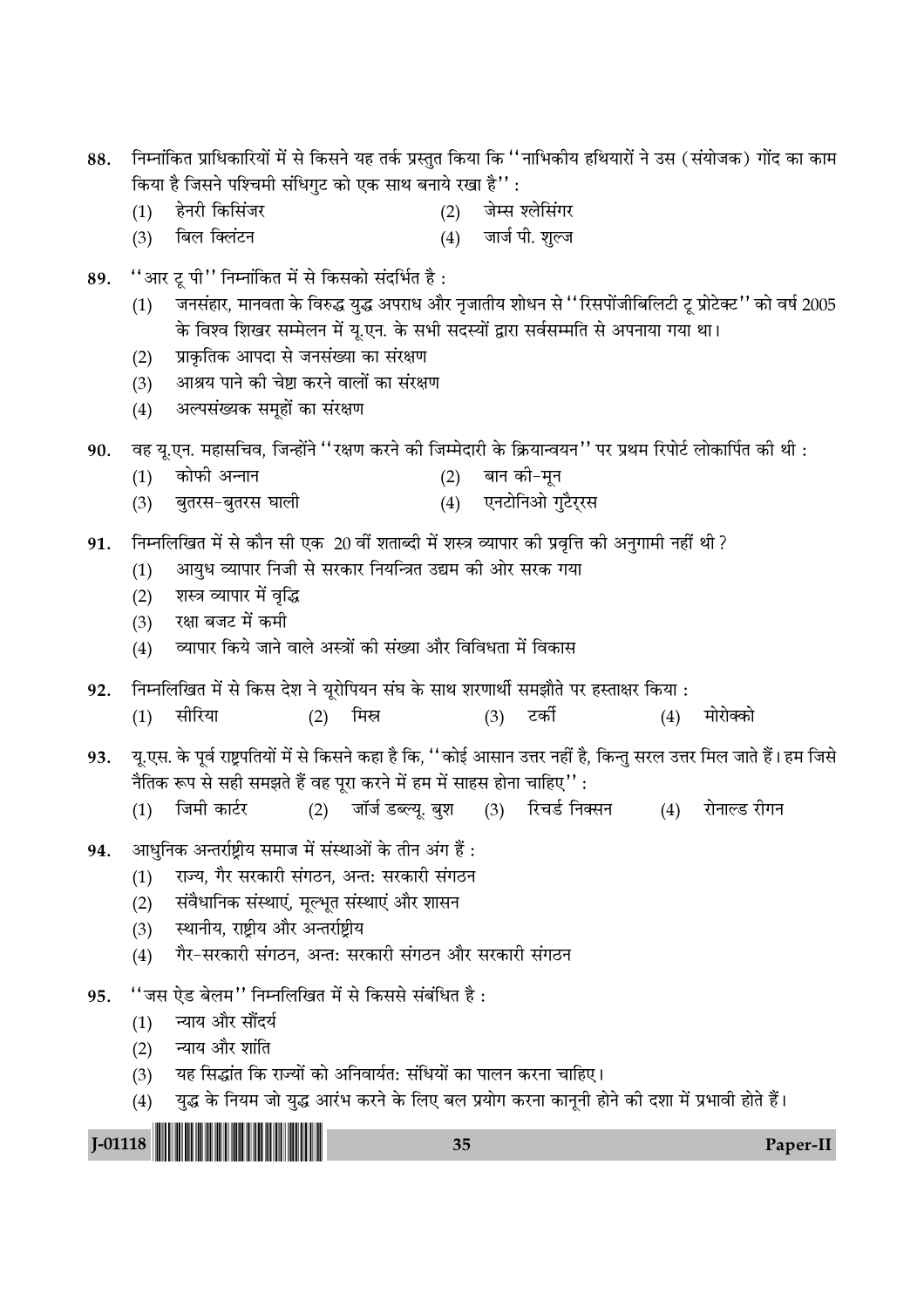#### Read the passage below and answer the following questions from 96 to 100 that are based on your understanding of the passage :

In China, disintegration has been a threat throughout history. But as in Europe, the threat has intensified since 2008, when it became clear that China's economic rise was not unstoppable. The government is trapped between conflicting economic and political realities. It cannot sustain breakneck growth on a foundation of low-wage exports, but it does not yet have the middle class needed to boost domestic consumption to levels that would insulate it from downturns in distant consumer markets. The reforms required to put the economy on sound footing would be extremely painful, risking major job losses that would threaten the political standing of the Communist Party. China's leaders have tried to split the difference by keeping the economy humming with credit driven growth while implementing only modest reform. But this has merely left the country with enormous debt bubbles and a looming housing crisis, and only slightly closer to addressing its underlying problems. The risks of instability remain.

Thus, in 2017, the Communist Party consolidated its grip over society under President Xi Jinping, who spent much of the year purging rivals, reining in wayward economic sectors and warning that China had entered a "new era" marked by slower growth. He has become China's most powerful leader perhaps since Mao Zedong - and the underlying driver of his power consolidation was the threat of disintegration. There was a sufficiently widespread belief among Chinese elites that reconciling the country's deep internal contradictions required a strongman at the helm. If political repercussions from China's post - 2008 economic path are inevitable, then the only option is to try to contain the political fallout through authoritarian means, or so the thinking in Beijing goes.

The shortcomings of Xi's authoritarianism are inevitable, and signs of a backlash will begin to emerge in 2018. Xi is already seeking to take advantage of the new political environment and the window of stable growth to double down on painful reforms. But the reforms themselves, particularly reducing industry capacity and introducing measures to cool real estate markets, will slow China's growth, leading to job losses and discontent. Beijing will also attempt to streamline bloated industries by picking winners and losers. Some of the losers will have political clout and an axe to grind. Xi and his allies will respond forcefully to any signs of dissent. Xi is too powerful to be taken down in the near future, but the near future will be tumultuous anyway.

96. What is the trap that China has been caught in since 2008 ?

- (1) China does not have a middle class
- (2) China is caught between conflicting economic and political realities.
- (3) China is caught between capitalism and socialism
- (4) China is caught in the "new era" and its aspirations.
- 97. Why could China not sustain its growth rate on the foundation of low wage exports ?
	- (1) Because the reforms required would be extremely painful
	- (2) Because the Chinese leadership tried only for modest reforms
	- (3) Because China needed to make more profits by paying low wages.
	- (4) Because the risks remained unavoidable

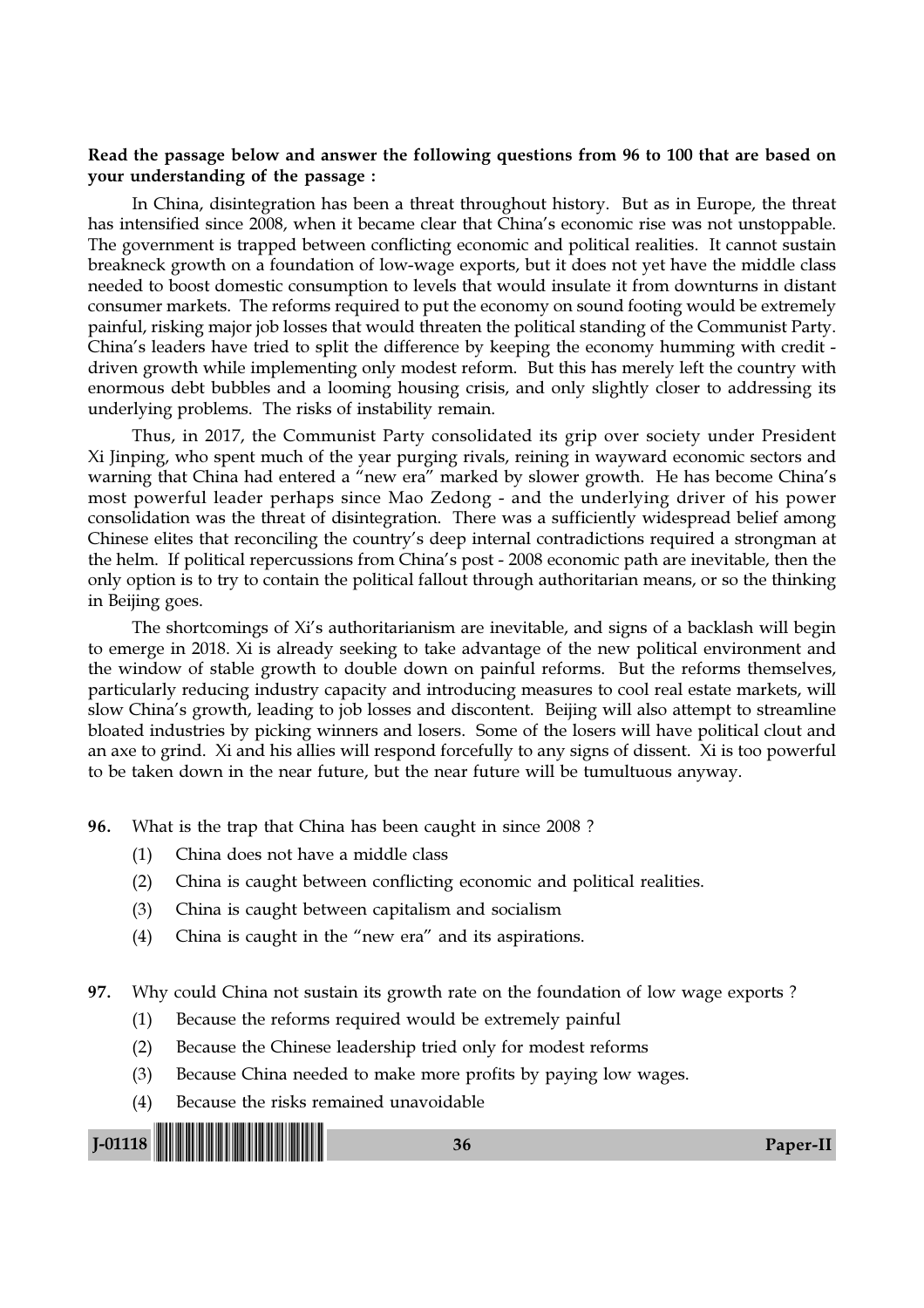नीचे दिए गए गद्यांश को पढ़े और अपनी समझ के आधार पर नीचे दिए गए प्रश्न सं. 96 to 100 का उत्तर दें:

चीन में पूरे इतिहास के दौरान विघटन एक चुनौती बना रहा है परंतु यूरोप में यह खतरा 2008 से प्रबलित हुआ, जब यह स्पष्ट हो गया कि चीन की आर्थिक वृद्धि को रोक पाना असंभव हो गया हैं। सरकार आर्थिक और राजनैतिक वास्तविकता के विवाद में फंसकर रह गयी। यह कम मजदुरी निर्यात के आधार पर अंधाधुंध वृद्धि को बनाए नहीं रख सका, परंतु अभी तक वह अपनी पहुँच उस मध्यम वर्ग नहीं बना सका था जो उस स्तर तक घरेलू खपत बढाने के लिए आवश्यकता था जिस स्तर पर दूरस्थ उपभोक्ता बाज़ारों में गिरती स्थिति से बचाने में उसे सहायता मिलती। अर्थव्यवस्था को बेहतर स्थिति में लाने के लिए अपेक्षित सुधार बेहद पीडादायक होंगें और उससे बडे पैमाने पर रोजगार खोने का खतरा पैदा होगा जिससे कम्युनिस्ट पार्टी के राजनैतिक प्रतिष्ठा को आघात पहुँचेगा। चीन के नेताओं ने केवल साधारण सुधारों के क्रियान्वयन करते हुए ऋण-चालित वृद्धि के साथ अर्थव्यवस्था को व्यस्त रख कर अंतर को समाप्त करने का प्रयास किया। परंतु इससे देश अत्यधिक ऋण बलबलों तथा संकटापन्न आवास समस्या में ही फंस कर रह गया और यह रेखांकित समस्याओं का समाधान करने की दिशा में थोडा सा ही आगे बढ पाया।

इस प्रकार से 2017 में राष्ट्रपति ''जी'' जिनपिंग जिन्होंने अपने अधिकांश वर्ष प्रतिस्पर्धियों को उखाड फेंकने, निरंकुश आर्थिक क्षेत्रों को नियंत्रित करने में तथा और यह चेतावनी देने में लगाए कि चीन धीमी प्रगति द्वारा चिन्हित ''नए युग'' में प्रवेश कर चुका है; की अध्यक्षता में कम्युनिस्ट पार्टी ने समाज पर अनपी पकड़ मजबूत की। वह कदाचित माओ जेडोंग के समय से ही चीन का सर्वाधिक शक्तिशाली नेता बन गया तथा उसकी शक्ति समेकन का मख्य प्रेरक विघटन का खतरा ही था। चीन के कुलीन व्यक्तियों के बीच बड़े पैमाने पर पर्याप्त रूप से यह धारणा फैली हुई थी कि देश के गहन आंतरिक विरोधों के समाधान के लिए शीर्ष पर किसी शक्तिशाली व्यक्ति का होना आवश्यक है। यदि चीन के उत्तर-2008 आर्थिक पथ से राजनैतिक प्रतिक्रिया अपरिहार्य है तो बीजिंग में यह विचार प्रबलित होने लगा था कि राजनैतिक लड़ाई को दबंगई से ही रोका जाना ही एकमात्र विकल्प है।

''जी'' के अधिकारवाद की खामियाँ अपरिहार्य हैं और इसीलिए 2018 में ही प्रतिघात के संकेत उभरने प्रारंभ हो गए। ''जी'' पहले ही से नए राजनैतिक परिवेश का लाभ उठाना और दुखद सुधारों पर दोहरी गिरावट के स्थिर विकास की स्थिति का लाभ लेना चाहता था। परंतु सुधार ही विशेषकर कम होती उद्योग क्षमता तथा रीयल एस्टेट बाज़ारों के कुलन उपायों की शुरुआत करने से चीन की वृद्धि मंद होगी जिससे नौकरियाँ खत्म होंगी और असंतोष बढ़ेगा। बीज़िंग भी विजेता और हारने वालों को चुनकर सम्पन्न उद्योगों को सुकर बनाने का प्रयास करेगा। कुछ हारने वालों का राजनैतिक प्रभाव तथा अपना मतलब होता है। ''जी'' तथा उसके सहयोगी किसी विमत को बलपूर्वक कुचल देते थे।''जी'' इतना शक्तिशाली हो गया कि उसे निकट भविष्य में अपदस्थ करना कठिन हो गया, परंतु निकट भविष्य निस्संदेह अशांत होगा।

चीन 2008 से किस जाल में फंसा हुआ है ? 96.

- चीन में मध्यम वर्ग नहीं है।  $(1)$
- चीन आर्थिक और राजनैतिक वास्तविकताओं के विवादों के बीच फंस गया है।  $(2)$
- चीन पूंजीवाद और समाजवाद के बीच फंस गया है।  $(3)$
- चीन "नए युग" तथा इसकी महत्त्वकांक्षाओं के बीच फंस गया है।  $(4)$

चीन कम मजदूरी निर्यात के आधार पर अपनी विकास दर को बरकरार क्यों नहीं रख सका ? 97.

- क्योंकि इसके लिए आवश्यक सुधार बेहद पीडादायक होंगें  $(1)$
- क्योंकि चीन का नेतृत्त्व करने वाले ने केवल साधारण सुधारों का ही प्रयोग किया  $(2)$
- क्योंकि चीन कम मजदूरी का भुगतान करके अधिक लाभ कमाना चाहता था  $(3)$
- क्योंकि जोखिम अपरिहार्य होता है।  $(4)$

 $J-01118$ 

37

Paper-II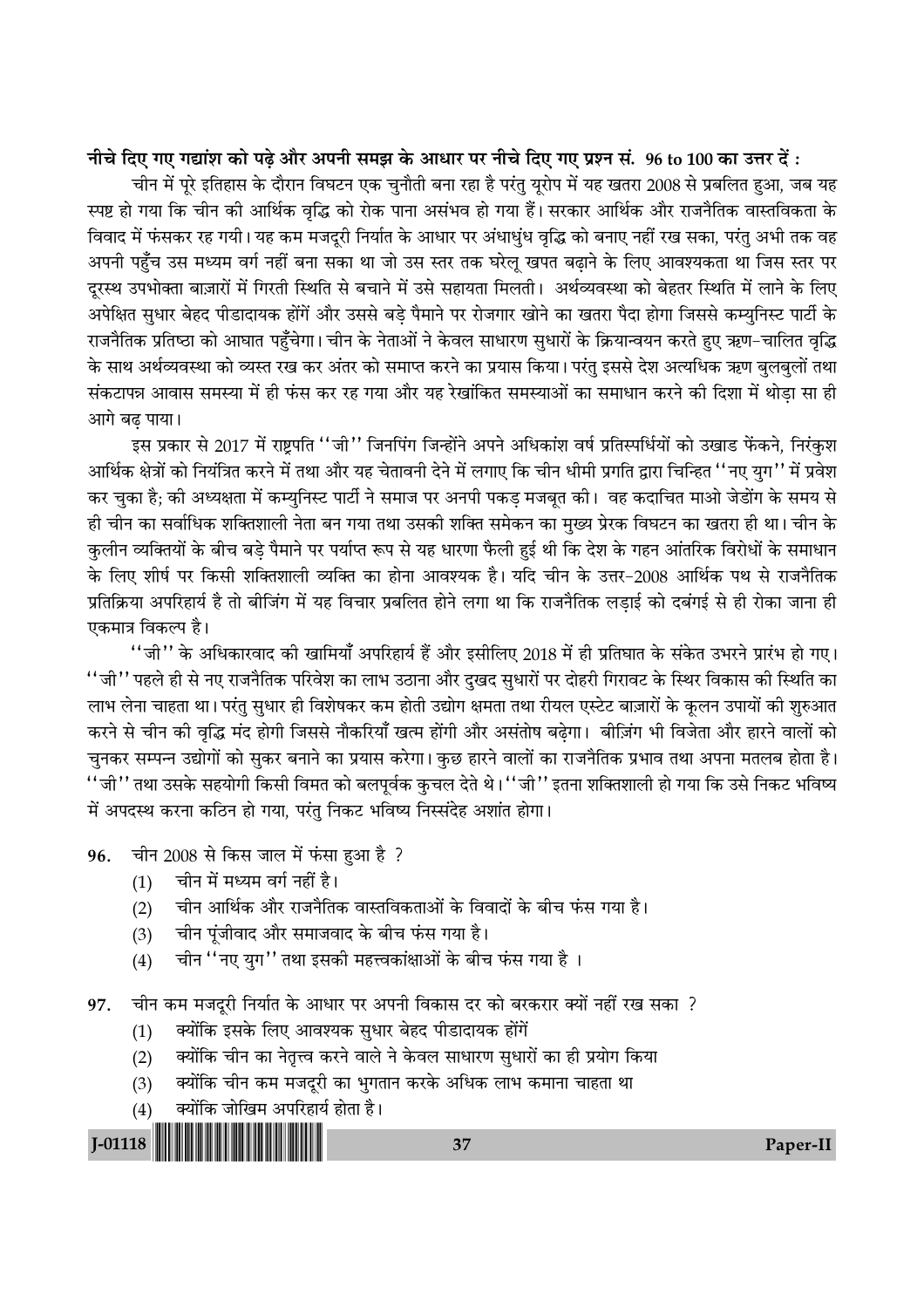- 98. Which one of the following was the major goals of Xi Jinping ?
	- (1) To enter the "new era". (2) To reduce private capital
	- (3) To purge rivals (4) To share power with other politician
- 99. What did the Chinese elites believed in ?
	- (1) China needed a strongman at the helm
	- (2) China needed to adopt co-operative federalism
	- (3) China is destined to be destroyed
	- (4) China ought to be a super power
- 100. What will lead to slowing of China's growth ?
	- (1) Introducing reforms in real estate market
	- (2) By trying to contain discontent
	- (3) By increasing Jobs for the unemployed
	- (4) By increasing industrial capacity

- o 0 o -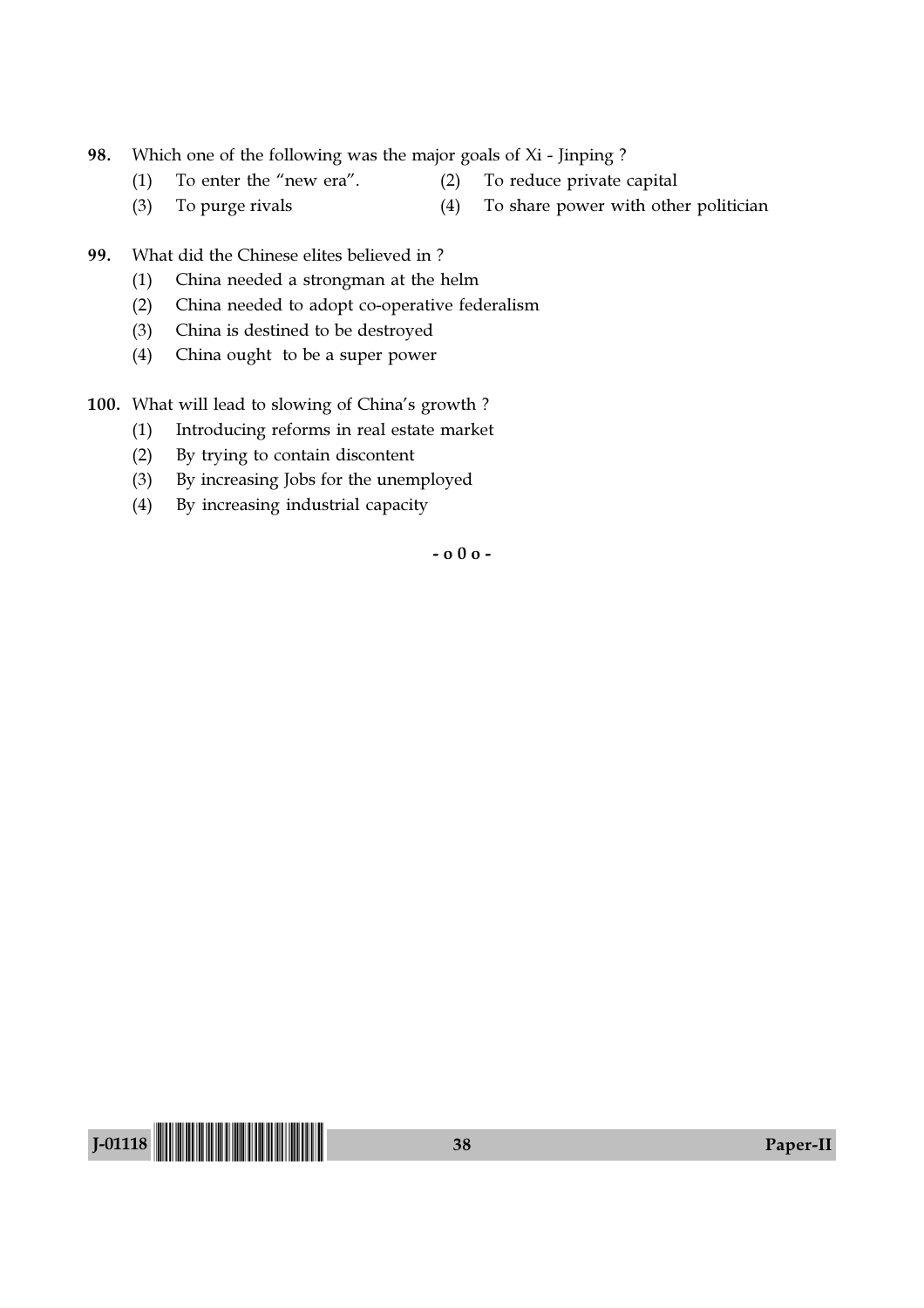- निम्नलिखित में से ''जी''- जिनपिंग का मुख्य लक्ष्य कौन सा था 98.
	- नए युग में प्रवेश करना  $(1)$
- (2) निजी पूंजी को कम करना प्रतिस्पर्धियों को उखाड़ फेंकना (4) अन्य राजनेताओं के साथ शक्ति की भागीदारी
- चीन के कुलीन व्यक्तियों का मानना था कि 99.
	- चीन के शीर्षपद पर किसी शक्तिशाली व्यक्ति की जरूरत है  $(1)$
	- चीन को सहयोगी संघवाद की आवश्यकता है  $(2)$
	- चीन का विनाश तय है  $(3)$

 $(3)$ 

चीन को महाशक्ति बनना चाहिये।  $(4)$ 

100. किसके कारण चीन की वृद्धि-दर मंद होगी-

- रीयल एस्टेट बाजार में सुधार प्रारंभ करने से  $(1)$
- असंतोष को रोकने के प्रयास द्वारा  $(2)$
- बेरोजगारों के लिए रोजगार बढ़ाकर  $(3)$
- औद्योगिक क्षमता बढ़ाकर  $(4)$

 $-000-$